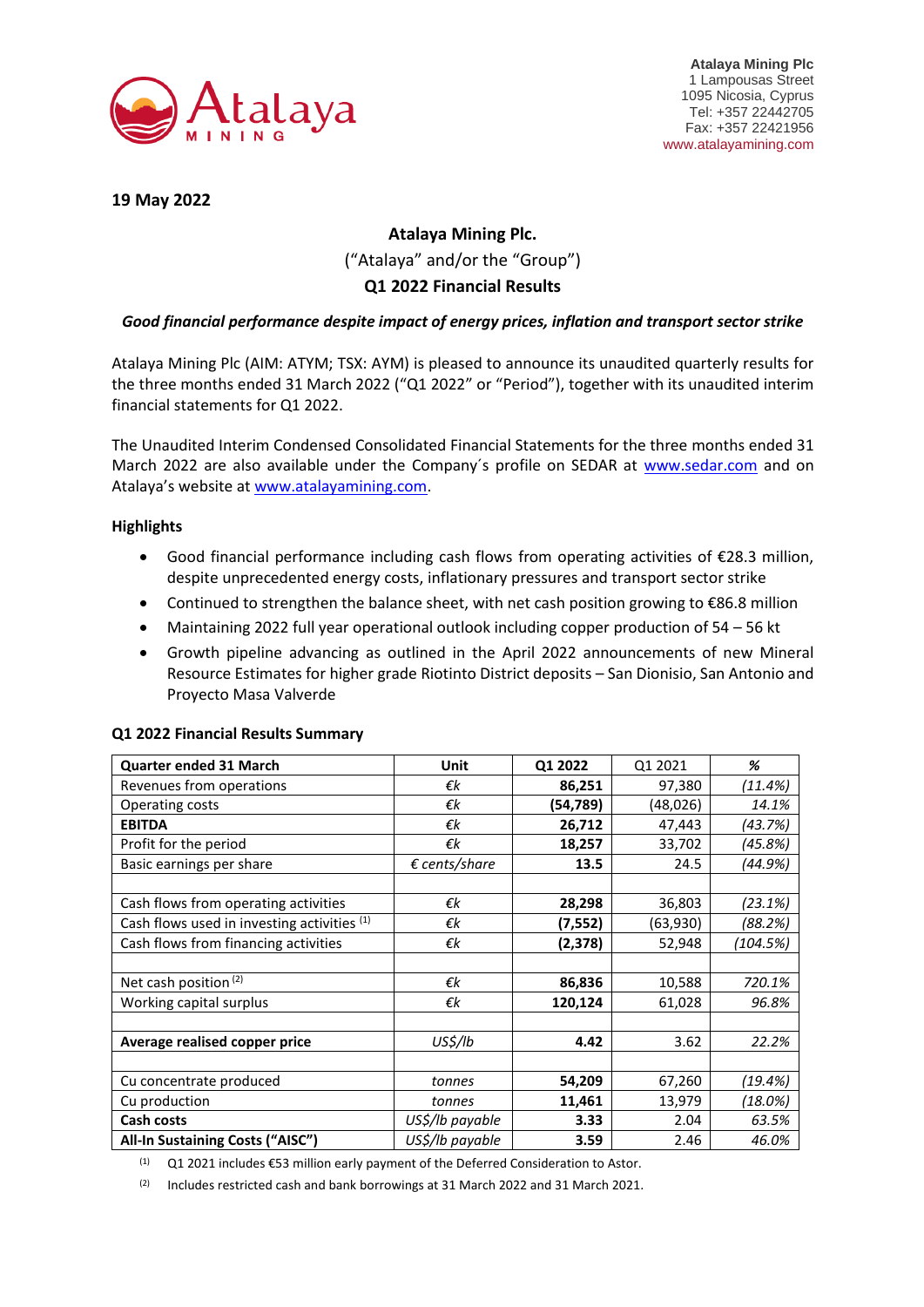

## **Alberto Lavandeira, CEO commented:**

*"We are pleased to have generated over €20 million in free cash flow during the quarter, despite the many external challenges we faced. The transport sector strike in March forced a temporary shutdown of our processing plant, electricity prices in Spain remain extremely high compared to historical and expected future rates, and cost inflation is affecting the prices of many key consumables.*

*However, our team has been successful in reducing the impact of these external factors. During the transport sector strike, we brought forward maintenance activities which should allow for higher throughput in Q2, we are advancing the construction of our 50 MW solar plant and entered into a new long term PPA, and are implementing various efficiency measures to help to offset cost inflation. We also look forward to the new regulations proposed by Spain, which would cap the gas price and significantly reduce spot electricity prices.*

*Meanwhile, we continue to focus on advancing our project pipeline in the Riotinto District, which we believe can deliver significant production growth at low capital intensity as a result of the expected grades and synergies associated with utilising our existing plant as a central processing hub. In addition, stakeholder dialogue and the permitting process continue at Proyecto Touro, which could become a new source of safe and responsible copper production in Europe."*

## **Investor Presentation Reminder**

Alberto Lavandeira (CEO) and César Sánchez (CFO) will be holding a live presentation relating to the Q1 2022 results via the Investor Meet Company platform at 1:00pm BST today.

To register, please visit the following link and click "Add to Meet" Atalaya via:

https://www.investormeetcompany.com/atalaya-mining-plc/register-investor

Management will also answer questions that have been submitted via the Investor Meet Company dashboard.

| Units expressed in accordance with the  |        |         |         |
|-----------------------------------------|--------|---------|---------|
| international system of units (SI)      | Unit   | Q1 2022 | Q1 2021 |
| Ore mined                               | Mt     | 4.0     | 3.3     |
| Ore processed                           | Mt     | 3.5     | 4.0     |
| Copper ore grade                        | %      | 0.37    | 0.41    |
| Copper concentrate grade                | %      | 21.14   | 20.78   |
| Copper recovery rate                    | %      | 86.07   | 84.90   |
| Copper concentrate                      | tonnes | 54,209  | 67,260  |
| Copper contained in concentrate         | tonnes | 11,461  | 13,979  |
| Payable copper contained in concentrate | tonnes | 10,918  | 13,306  |

## **Q1 2022 Operating Results Summary**

### *Mining*

Ore totalling 4.0 million tonnes was mined during Q1 2022, which is consistent with processing rates in recent quarters. This compares with ore mined of 3.3 million tonnes in Q1 2021.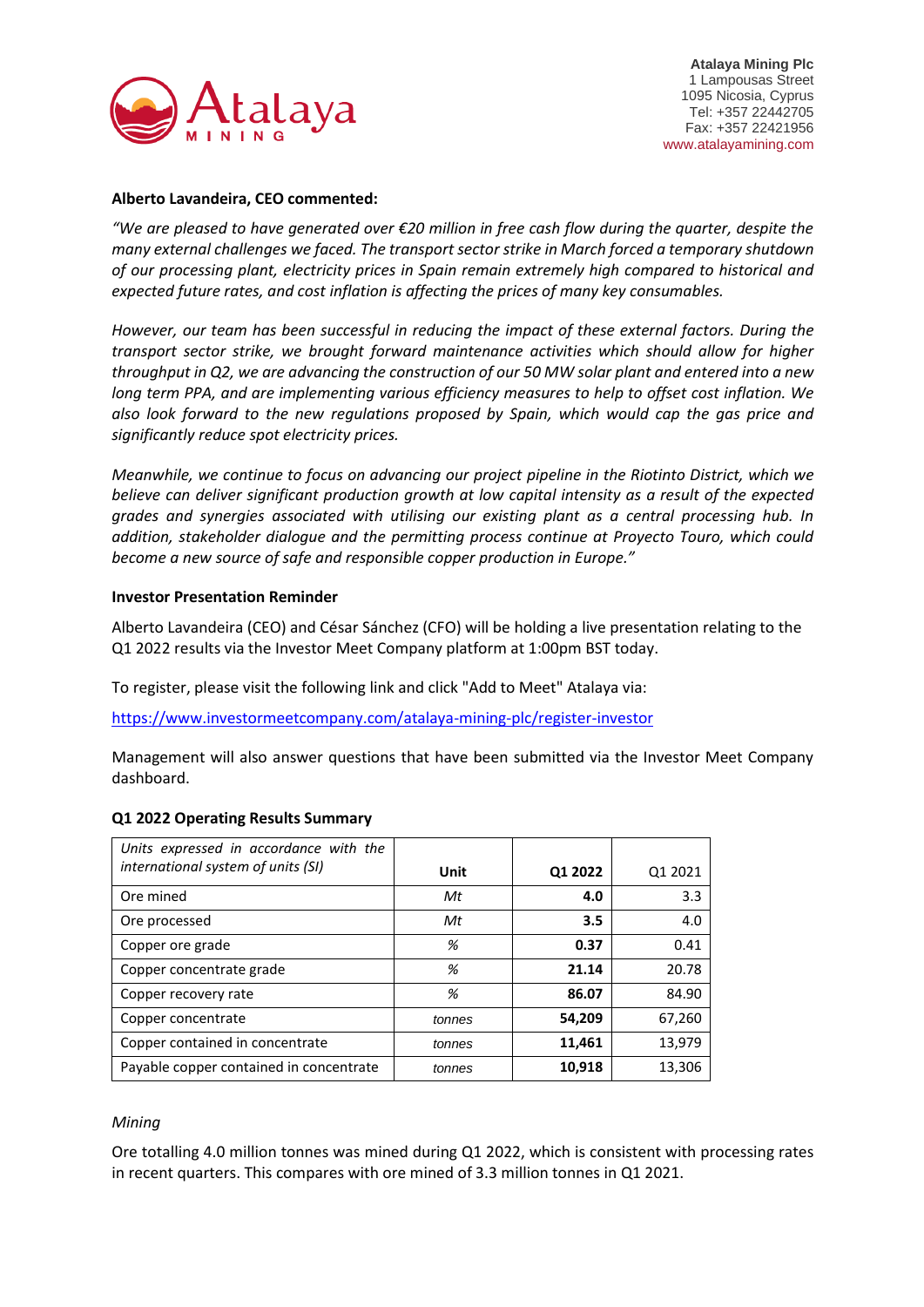

# *Processing*

The plant processed 3.5 million tonnes of ore during Q1 2022, compared to 4.0 million tonnes in Q1 2021 and 3.9 million tonnes in Q4 2021. The decrease resulted from the transport sector strike, which interrupted the supply of essential daily consumables and resulted in a temporary shut down of the plant. In order to minimise the impact of the down time on full year production, the Company brought forward certain maintenance works previously planned for Q2.

The processed copper grade was 0.37%, which was below comparative quarters and resulted from pit sequencing. Copper recoveries were strong at 86.07% despite lower grades, compared to 84.90% in the Q1 2021 period.

## *Production*

Copper production in Q1 2022 was 11,461 tonnes, which was below Q1 2021 production of 13,979 tonnes. The decrease in copper production was mainly attributable to the temporary plant shutdown following the transport sector strike and lower copper grades processed, partially offset by higher copper recoveries.

## **Q1 2022 Financial Results Highlights**

## *Income Statement*

Revenues for Q1 2022 were €86.3 million, compared with €97.4 million in Q1 2021. The reduction was mainly as a result of lower copper concentrate sales volumes, partially offset by higher realised copper prices of US\$4.42/lb compared with US\$3.62/lb in Q1 2021.

Operating costs for Q1 2022 were €54.8 million, compared with €48.0 million in Q1 2021, due primarily to the increase in electricity prices following the invasion of the Ukraine and inflation associated with other key supplies.

EBITDA for the Period was €26.7 million, below Q1 2021 of €47.4 million. The decrease in EBITDA was driven by the combination of lower revenues and higher operating costs compared with Q1 2021.

Profit after tax was €18.3 million, or 13.5 cents basic earnings per share, compared with Q1 2021 profit after tax of €33.7 million, or 24.5 cents basic earnings per share.

Cash costs for Q1 2022 were US\$3.33/lb payable copper, considerably higher than those reported in Q4 2021 (US\$2.18/lb) and Q1 2021 (US\$2.04/lb) as a result of lower production volumes and higher costs associated with electricity and other supplies, partially offset by the weaker Euro.

AISC during Q1 2022 amounted to US\$3.59/lb payable copper compared with US\$2.48/lb payable copper in Q4 2021 and US\$2.46/lb in Q1 2021. The increase in AISC in Q1 2022 was mainly driven by the same factors that increased cash costs. AISC excludes investment in the tailings dam during the Period, which amounted to €2.5 million (Q1 2021: €2.7 million).

## *Cash Flow Statement*

Cash flow from operating activities before changes in working capital amounted to  $\epsilon$ 26.9 million in Q1 2022 (Q1 2021: €50.2 million) or €28.3 million after working capital changes (Q1 2021: €36.8 million).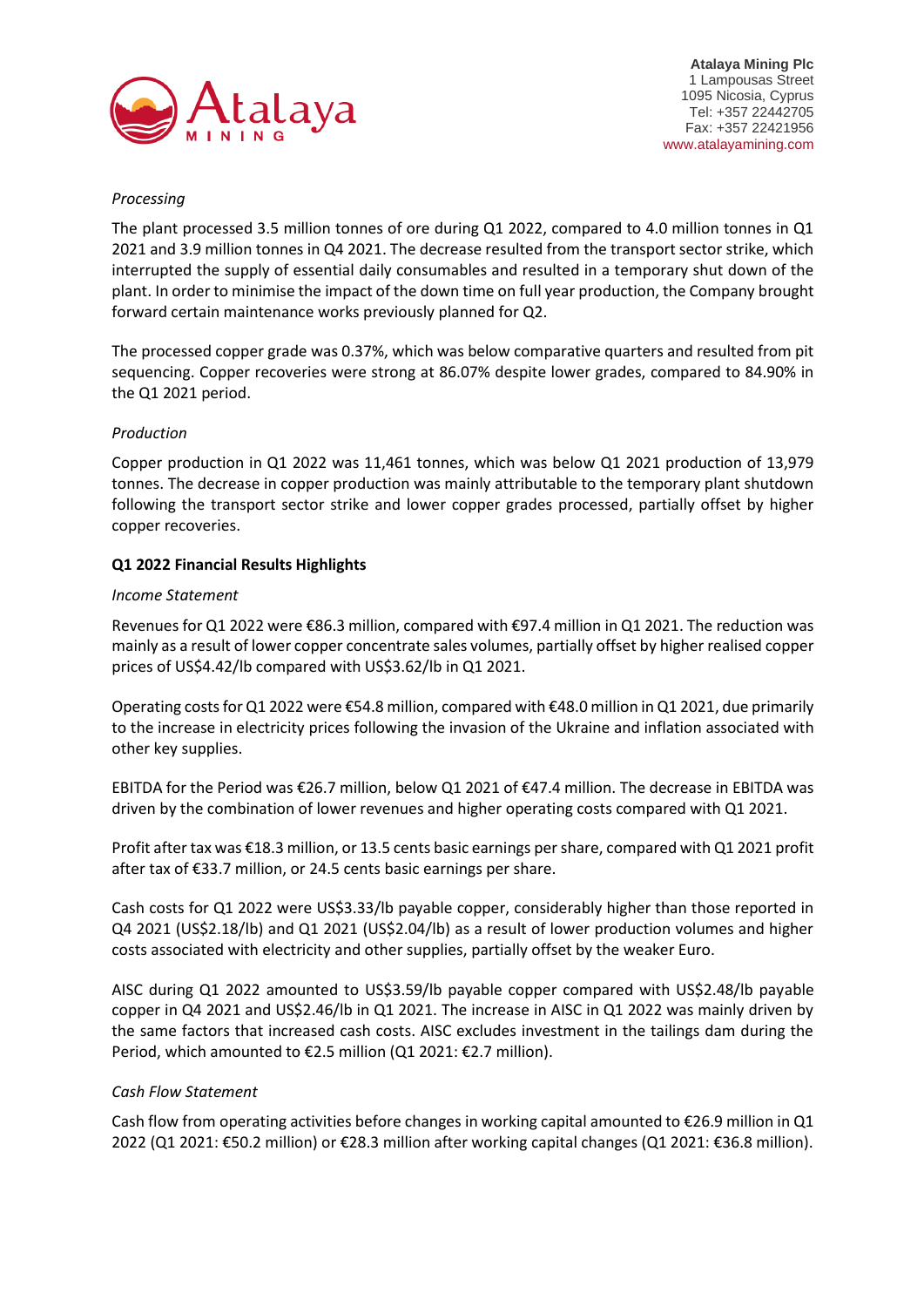

Cash flows used in investing activities were €7.6 million in Q1 2022, compared with €63.9 million in Q1 2021, which included the payment of deferred consideration to Astor. Capital expenditures in Q1 2022 included €0.9 million in sustaining capex, €2.5 million for tailings dam expansion, as well as land purchases.

Cash flows used in financing activities were €2.4 million, which included debt repayment of €5.8 million and the proceeds of employee options, compared with an inflow of €52.9 million in Q1 2021 following the drawdown of unsecured debt facilities to fund the payment to Astor.

## *Balance Sheet*

Consolidated cash and cash equivalents as at 31 March 2022 were €128.5 million (including restricted cash and equivalents of €15.4 million), up from €107.5 million as at 31 December 2021 and €63.6 million as at 31 March 2021.

Net of current and non-current borrowings of €41.6 million, net cash was €86.8 million as at 31 March 2022, up from €60.1 million as at 31 December 2021 and €10.6 million as at 31 March 2021.

Inventories of concentrate at 31 March 2022 valued at cost amounted to €14.6 million (31 December 2021: €6.6 million). As at 31 March 2022, total working capital was €120.1 million, representing a €17.7 million increase from the €102.4 million surplus as at 31 December 2021 and an increase of €59.1 million from 31 March 2021.

## **Sustainability Reporting**

On 25 April 2022, the Company published its inaugural sustainability report, as part of its ongoing commitment to enhancing its disclosure and reporting.

The 2021 Sustainability Report, which is available on the Company's website, was prepared in accordance with Global Reporting Initiative Sustainability Reporting Standards ("GRI Standards") with the assistance of independent sustainability consultancy ERM and was audited by EY.

## **Energy Market Developments in Spain**

### *Situation Update*

During Q1 2022, the price of electricity in Spain continued the volatile trend of late 2021 and reached unprecedented peaks in March as a result of the conflict in the Ukraine. The European natural gas reference price ("TTF") peaked at an all-time high that was ten times the level of one year earlier. Although the consumption of European gas in Spain and Portugal is minimal, the price of electricity is set by the marginal high-cost producer that uses TTF as a reference, and as a result the Company has seen the price of electricity during Q1 2022 averaging around €230/MWh, which is almost four times higher than the price realised in 2021.

The Spanish Government announced plans to implement measures that will aim to significantly reduce prices, which are currently unsustainable for the general economy. The details of these measures have not been finalised yet but are expected to come into effect during the coming months.

Since the end of the Period, TTF has decreased by over 50% from its peak in March, and in April, electricity prices in Spain averaged around €190/MWh, including days when the price was below €90/MWh.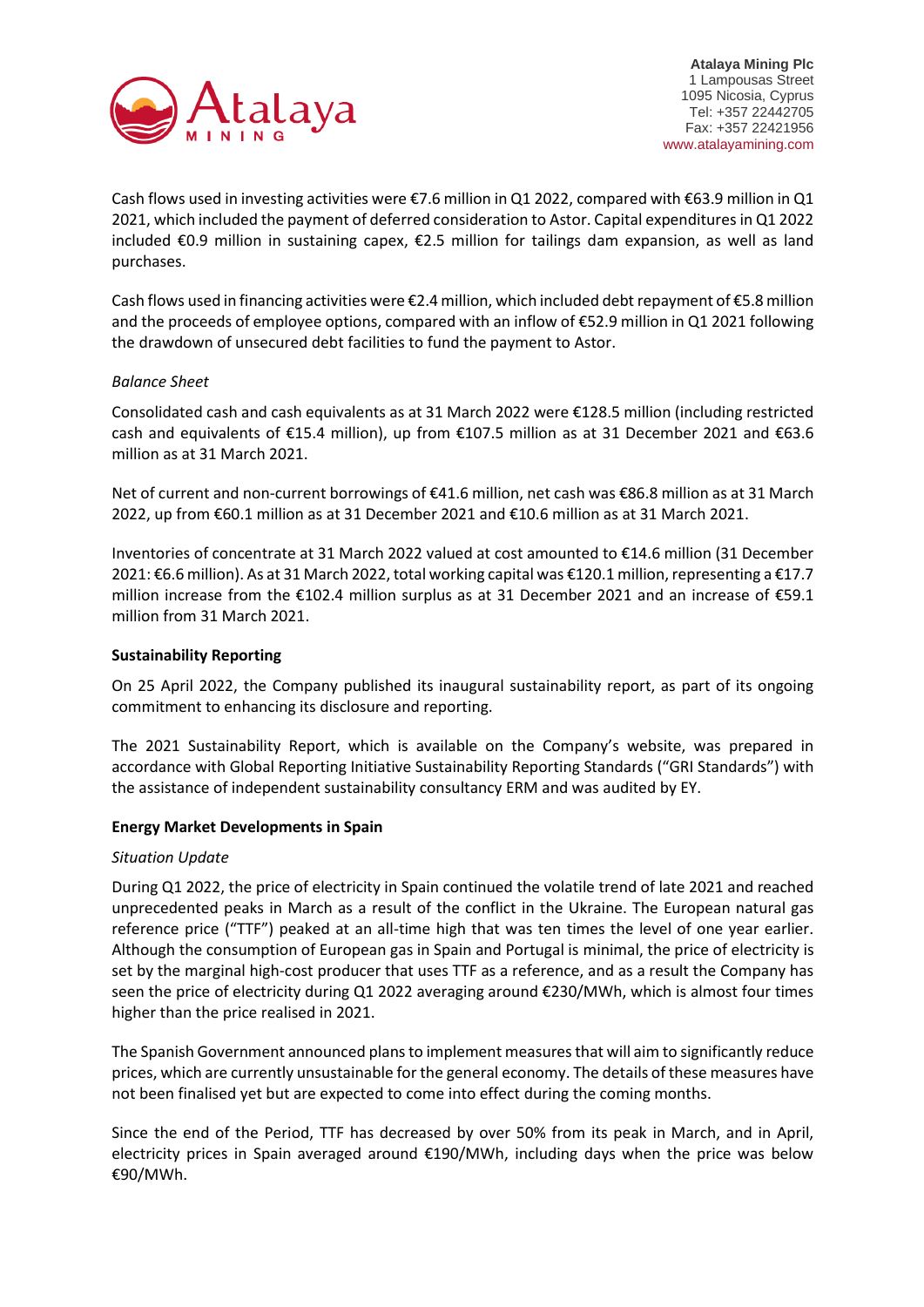

# *Electricity Procurement Strategy*

The Company is focused on implementing a range of measures that will reduce its long term energy costs and exposure to the spot market, while also lowering carbon footprint.

As previously announced, in Q1 2022 the Company signed a long-term Power Purchase Agreement ("PPA") with its electricity supplier for approximately 31% of its electricity requirements, with deliveries beginning in January 2023 at prices that are approximately 80% of the rate realised in 2021.

The Company's planned 50 MW solar plant for self-consumption will also help to reduce the Company's long term power costs while at the same time lower its carbon emissions. The solar plant, which is expected to provide approximately 22% of the Company's electricity needs, is under construction following the signing of an agreement with an affiliate of Endesa, the power supply company. With ground preparation under way and equipment on order, full commissioning of the solar plant is expected in H1 2023.

In additional, the Company is evaluating further long term renewable power initiatives such as additional solar capacity, the installation of a wind farm for self-consumption at the mine site and a pumped hydro project linked with the clean water dams that the Company is already utilising.

# **Outlook for 2022**

The Company is maintaining its previously announced guidance for 2022, despite the operational disruptions and lower grades experienced during the Period.

Full year copper production guidance is 54,000 – 56,000 tonnes, with improvements in copper grade and ore throughput expected in the remaining quarters of the year, due in part to the bringing forward of maintenance activities during the transport sector strike.

2022 guidance for cash costs and AISC are US\$2.25 – 2.80/lb and US\$2.50 – 3.05/lb, respectively. Although electricity prices remain elevated at present, they are within the range assumed when setting annual cost guidance. In addition, as Europe enters the summer months and regulatory changes are implemented in relation to energy prices, the cost of electricity is expected to return to normalised levels. The Euro/U.S. dollar exchange rate has also weakened compared to the 1.16 budget, averaging 1.12 during Q1 2022.

## **ELIX**

In January 2022, the Company announced the approval of the development of a Phase I industrialscale plant that utilises the E-LIX System. The plant will produce high value copper and zinc metals from complex sulphide concentrates produced from material sourced within the Riotinto District.

All equipment has been ordered and construction activities are under way. The plant is expected to reach the commissioning phase before the end of 2022.

## **Update on Asset Portfolio**

## *Riotinto District – Cerro Colorado*

Several efficiency and cost reduction initiatives have been implemented in recent months. The expert system to control the SAG mill operations has been fully implemented and is reducing energy consumption. Various initiatives have focused on improving the flotation process, including the use of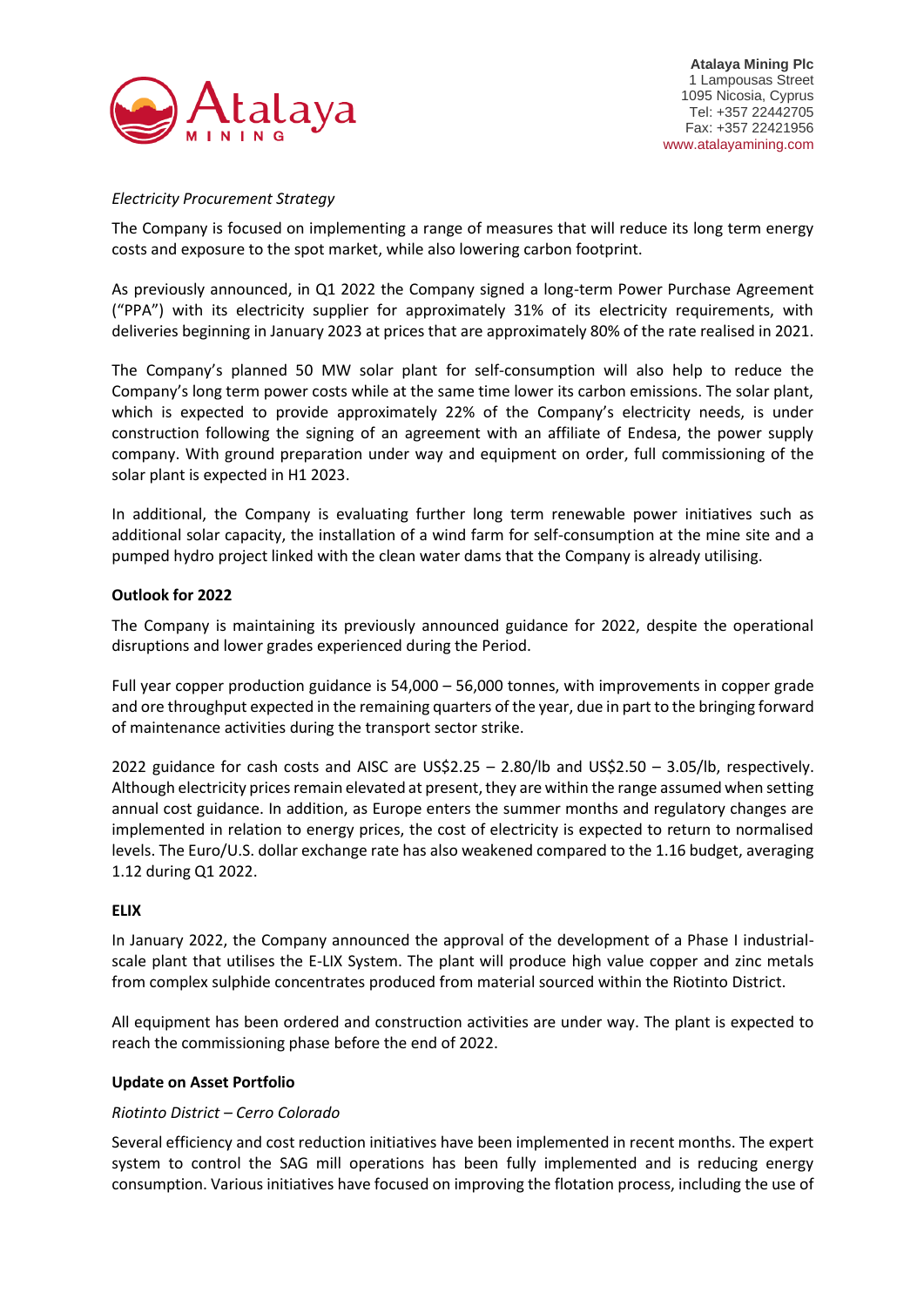

new reagents which have had a positive impact on recoveries. Also, the new tailings thickening circuit has successfully reduced lime consumption.

# *Riotinto District – San Dionisio and San Antonio*

As announced on 13 April 2022, an independent consultant has finalised new Mineral Resource Estimates for the San Dionisio and San Antonio deposits, as part of preparing a new NI 43-101 technical report on the overall Proyecto Riotinto property.

The San Dionisio deposit is located immediately west of the operating Cerro Colorado open pit. It represents a high-grade resource that could be mined first by open pit methods by expanding the existing historic Atalaya pit, followed by underground methods for the remaining resource. The San Dionisio deposit contains copper ore that is very similar to what is currently being mined at Cerro Colorado, as well as polymetallic mineralisation containing copper, zinc and lead. Atalaya plans to complete a PEA on an operating schedule that combines Cerro Colorado reserves with higher grade material from San Dionisio deposit during 2022. Open pit mining at San Dionisio will require the relocation of certain infrastructure such as the public road, power lines and water lines that currently run between the two deposits.

San Antonio is a shallow polymetallic deposit that will require underground mining methods. It is located immediately east of the Cerro Colorado open pit, from where it is easily accessible via the construction of a ramp.

# *Riotinto District – Proyecto Masa Valverde ("PMV")*

PMV consists of two main deposits: the large Masa Valverde ("MV") deposit and the smaller, shallower and higher grade Majadales ("MJ") deposit, which is located 1 km to the southeast of MV along the same northwest trending structure.

A new Mineral Resource Estimate for PMV was announced on 5 April 2022, which included a significant increase in tonnage and contained copper, gold and silver compared to the prior estimate. An initial Indicated Mineral Resource was also declared for the MV deposit. The supporting NI 43-101 technical report has now been filed. As a next step, the Company plans to complete a PEA that focuses on scenarios that would leverage the existing plant at Proyecto Riotinto and access the orebodies via a single ramp.

Four rigs continue drilling at PMV, with two focused on the Campanario trend and the other two drill testing a Fix Loop Electromagnetic Anomaly ("FLEM") anomaly 300 meters west of MV. The Campanario trend is a parallel structure to MV-MJ, located 1 km to the north and with associated outcropping mineralisation (gossans and sulphide stockworks) along approximately 5 km. In addition, several high-priority FLEM anomalies were defined on PMV, all of which will be systematically drill tested.

## *Riotinto District – Proyecto Riotinto Este*

At Riotinto East, work continues on the definition of drill targets as well as obtaining the pending administrative permits. It is expected that drilling will commence in the coming months.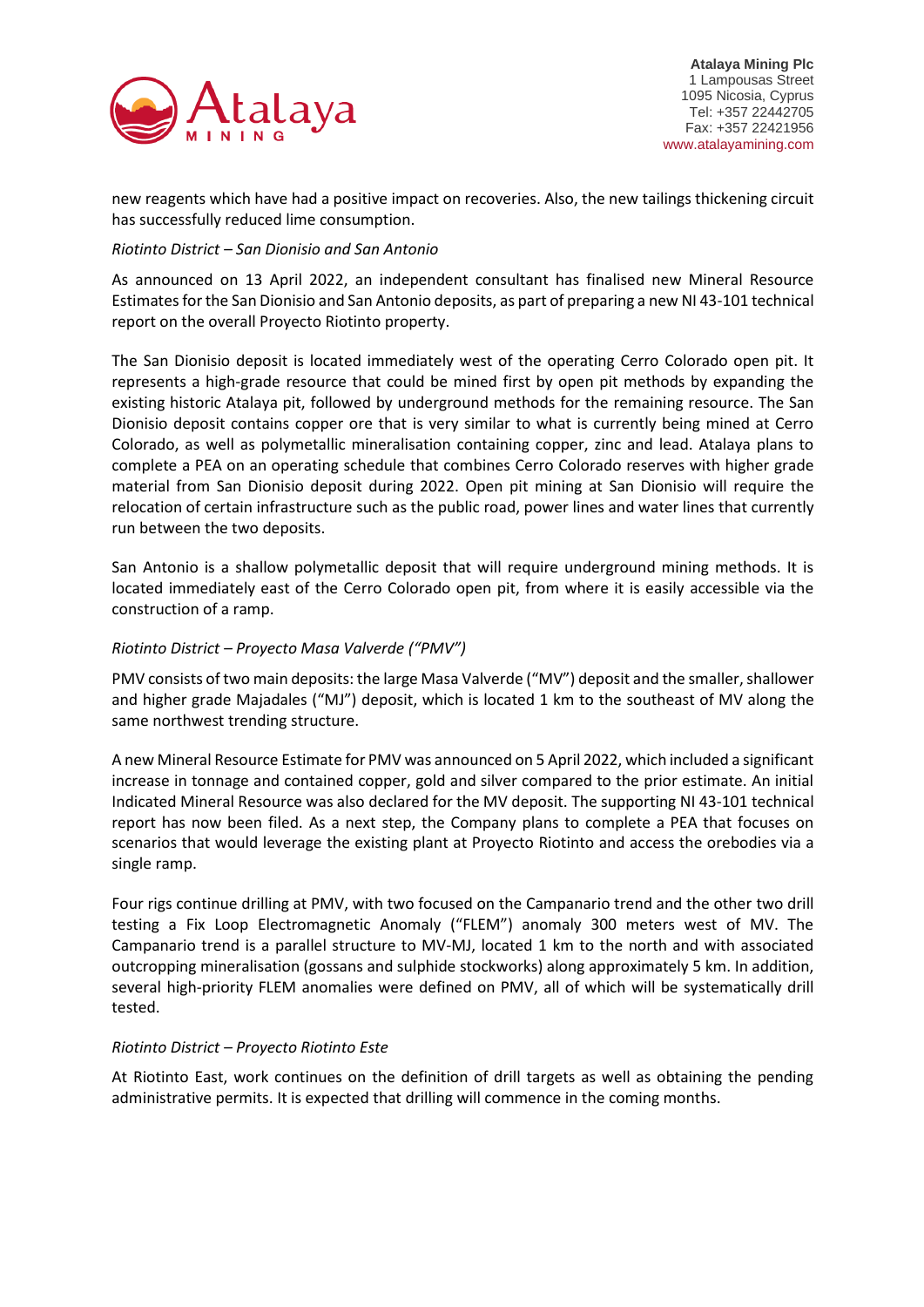

**Atalaya Mining Plc** 1 Lampousas Street 1095 Nicosia, Cyprus Tel: +357 22442705 Fax: +357 22421956 www.atalayamining.com

# *Proyecto Touro*

Atalaya remains committed to the development of the Touro copper project and continues to engage with all stakeholders in order to resolve any concerns associated with the project.

Consistent with its commitment to a world class development of the project, the Company made the decision to address the legacy issues associated with water runoff from the historical mine prior to submitting the Environmental Impact Assessment ("EIA") for the new Touro development proposal. The original plan was to construct a water treatment plant during project development, but the Company has volunteered to address the legacy matters ahead of the EIA submission as an early contribution to the local community and to demonstrate that operating systems have drastically improved over the last 35 years. The water treatment plant is near completion.

In addition, as an integral part of Atalaya's commitment to excellence and long-term transparency in relation to the development of Touro, agreements have been signed with major fishing communities in order to implement a water quality control system located downstream of Touro at the Ulla River, in order to demonstrate the project's lack of impact on the river. This is consistent with the Company's overall project design and its "zero-discharge" philosophy.

The Company continues to be confident that its approach to Touro, which includes fully plastic lined tailings with zero discharge, is in line with international best practice and will satisfy the most stringent environmental conditions that may be imposed by the authorities prior to the development of the project.

## *Proyecto Ossa Morena ("POM")*

At Proyecto Ossa Morena, preparation work continues and it is expected that drilling will begin at the flagship Alconchel-Pallares Cu-Au project during July or August.

## **Update on Corporate Developments**

## *Astor Litigation*

As announced on 21 March 2022 and 24 March 2022, the Company received the formal Judgment from the High Court of Justice in relation to the claim for residual interest arising out of the payment of €53 million in deferred consideration to Astor.

The Judgment, which puts an end to the litigation between the parties (subject to any appeal by either party), clarified the basis for calculating the interest due and confirmed that it is payable by the Company.

On 7 and 8 April 2022, the Company paid €9.6 million to Astor from the trust account of €15.4 million previously established by Atalaya on 15 July 2021.

A hearing was held on 6 May 2022 and the calculation of the correct interest arising under the Master Agreement was subsequently agreed between the parties. Atalaya has agreed a final payment amount of €1.1 million with Astor which was paid on 16 May 2022.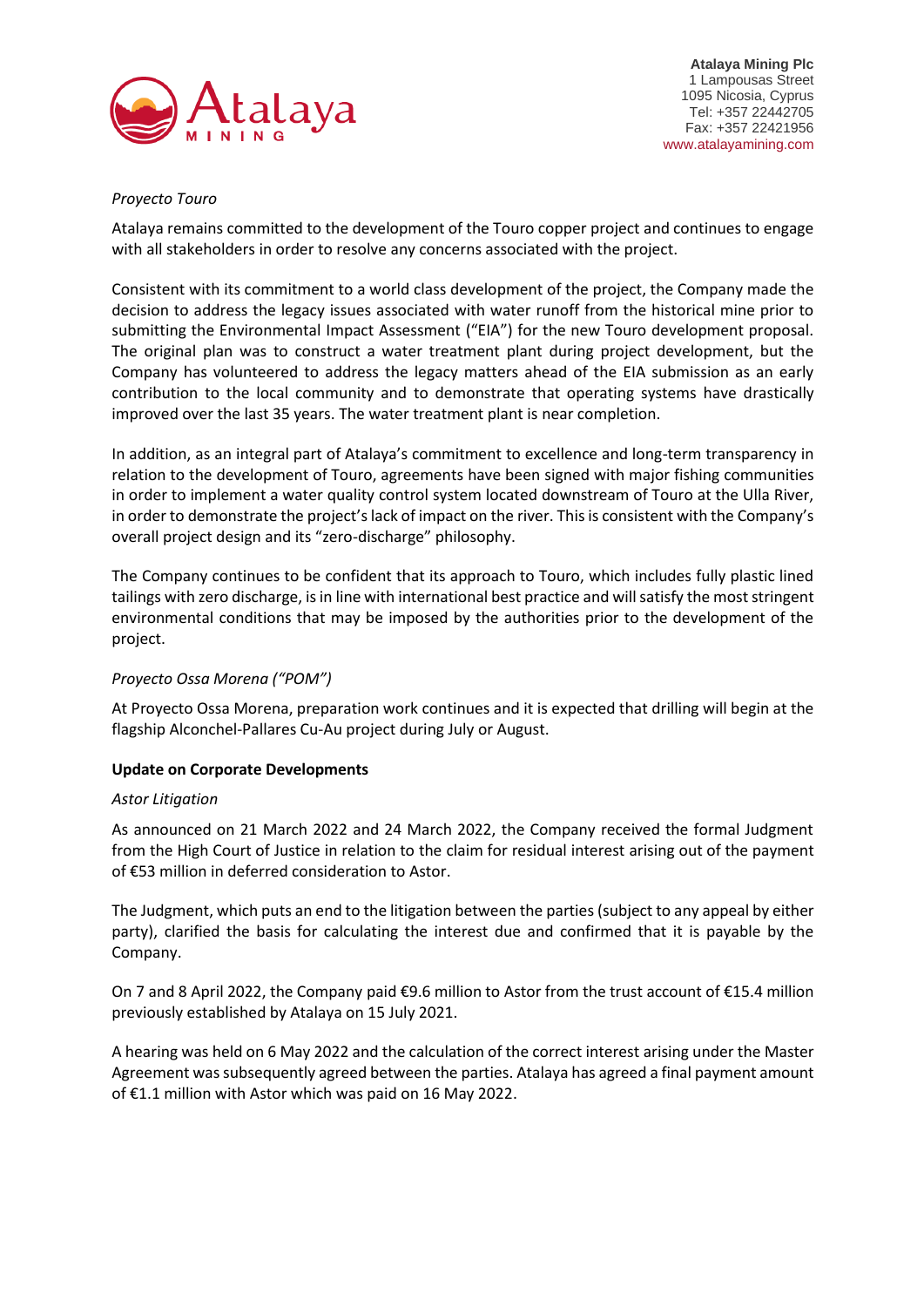

*This announcement contains information which, prior to its publication constituted inside information for the purposes of Article 7 of Regulation (EU) No 596/2014.*

# **Contacts:**

| <b>SEC Newgate UK</b>                                | Elisabeth Cowell / Axaule Shukanayeva /<br>Max Richardson | +44 20 3757 6882 |
|------------------------------------------------------|-----------------------------------------------------------|------------------|
| <b>4C Communications</b>                             | Carina Corbett                                            | +44 20 3170 7973 |
| <b>Canaccord Genuity</b><br>(NOMAD and Joint Broker) | Henry Fitzgerald-O'Connor / James<br>Asensio              | +44 20 7523 8000 |
| <b>BMO Capital Markets</b><br>(Joint Broker)         | Tom Rider / Andrew Cameron                                | +44 20 7236 1010 |
| Peel Hunt LLP<br>(Joint Broker)                      | Ross Allister / David McKeown                             | +44 20 7418 8900 |

## **About Atalaya Mining Plc**

Atalaya is an AIM and TSX-listed mining and development group which produces copper concentrates and silver by-product at its wholly owned Proyecto Riotinto site in southwest Spain. Atalaya's current operations include the Cerro Colorado open pit mine and a modern 15 Mtpa processing plant, which has the potential to become a centralised processing hub for ore sourced from its wholly owned regional projects around Riotinto that include Proyecto Masa Valverde and Proyecto Riotinto Este. The Group has a phased, earn-in agreement for up to 80% ownership of Proyecto Touro, a brownfield copper project in the northwest of Spain. In addition, Atalaya is in permitting phase of Proyecto Ossa Morena. For further information, visit [www.atalayamining.com](http://www.atalayamining.com/)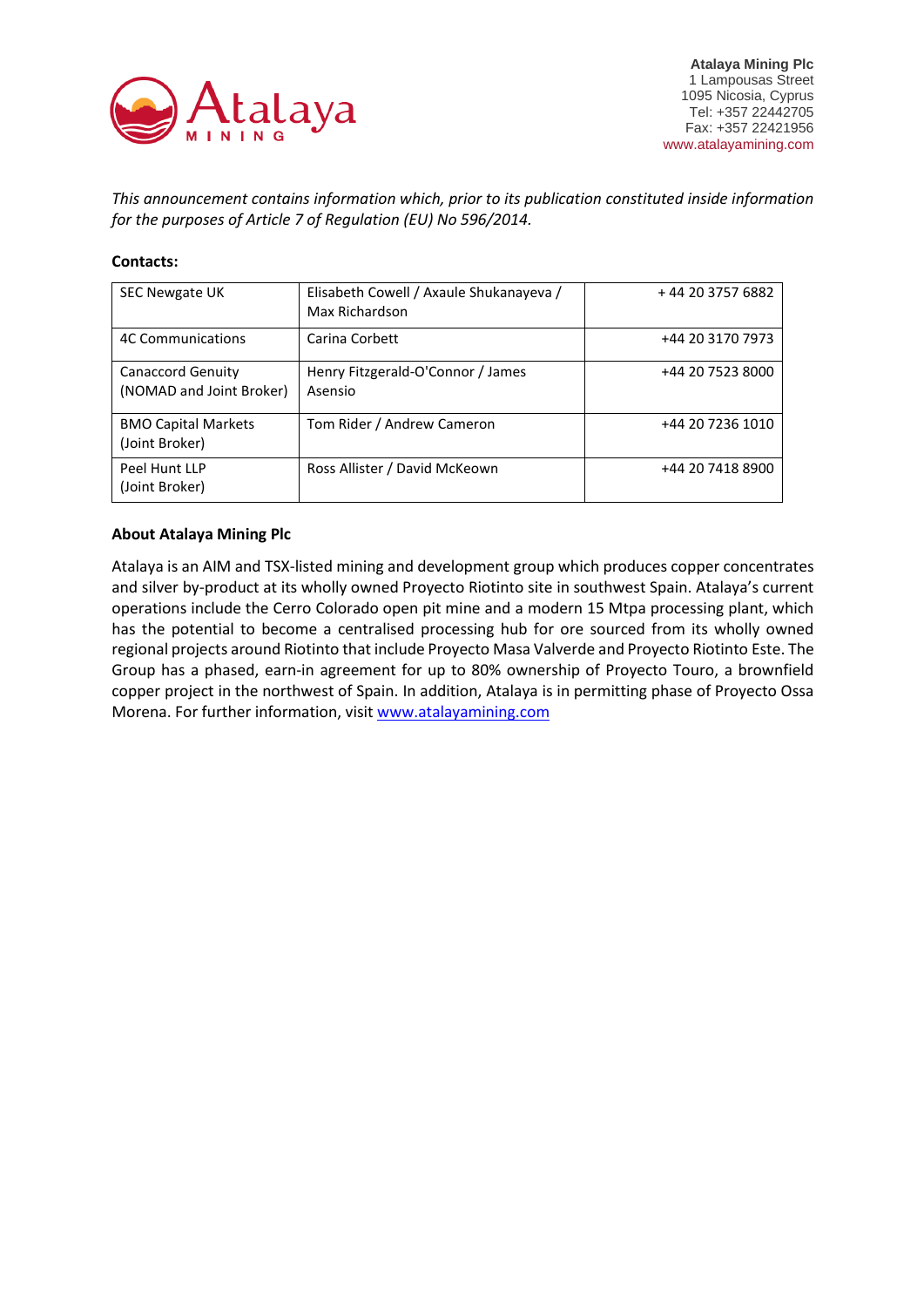## **ATALAYA MINING PLC MANAGEMENT'S REVIEW AND UNAUDITED CONDENSED INTERIM CONSOLIDATED FINANCIAL STATEMENTS 31 March 2022**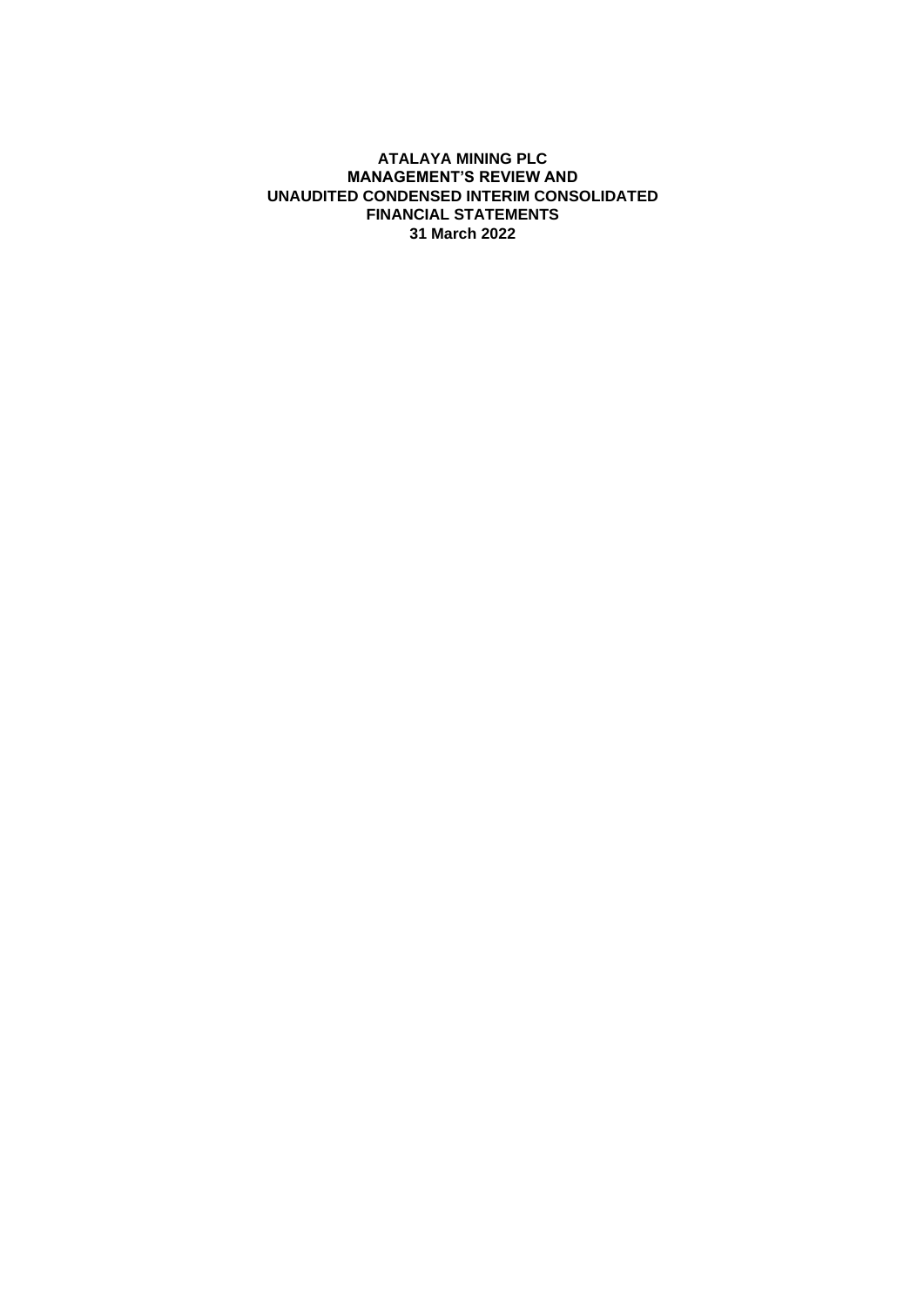(All amounts in Euro thousands unless otherwise stated) For the three months period ended 31 March 2022 and 2021 - (Unaudited)

#### **Notice to Reader**

The accompanying unaudited, condensed, interim consolidated financial statements of Atalaya Mining Plc have been prepared by and are the responsibility of Atalaya Mining Plc's management. The unaudited, condensed, interim consolidated financial statements have not been reviewed by Atalaya's auditors.

#### **Introduction**

This report provides an overview and analysis of the financial results of operations of Atalaya Mining Plc and its subsidiaries ("Atalaya" and/or "Group"), to enable the reader to assess material changes in the financial position between 31 December 2021 and 31 March 2022 and results of operations for the three months ended 31 March 2022 and 2021.

This report has been prepared as of 18 May 2022. The analysis, hereby included, is intended to supplement and complement the unaudited interim condensed consolidated financial statements and notes thereto ("Financial Statements") as at and for the period ended 31 March 2022. The reader should review the Financial Statements in conjunction with the review of this report and with the audited, consolidated financial statements for the year ended 31 December 2021. This document can be found on SEDAR at [www.sedar.com](http://www.sedar.com/) and on Atalaya's website at [www.atalayamining.com.](http://www.atalayamining.com/)

Atalaya prepares its Annual Financial Statements in accordance with International Financial Reporting Standards ("IFRSs") as adopted by EU and its Unaudited Interim Condensed Consolidated Financial Statements in accordance with International Accounting Standards 34: Interim Financial Reporting. The currency referred to in this document is the Euro, unless otherwise specified.

#### **Forward-looking statements**

This report may include certain "forward-looking statements" and "forward-looking information" under applicable securities laws. Except for statements of historical fact, certain information contained herein constitutes forward-looking statements. Forward-looking statements are frequently characterised by words such as "plan", "expect", "project", "intend", "believe", "anticipate", "estimate", and other similar words, or statements that certain events or conditions "may" or "will" occur. Forward-looking statements are based on the opinions and estimates of management at the date the statements are made, and are based on a number of assumptions and subject to a variety of risks and uncertainties and other factors that could cause actual events or results to differ materially from those projected in the forward-looking statements. Assumptions upon which such forward-looking statements are based include that all required third party regulatory and governmental approvals will be obtained. Many of these assumptions are based on factors and events that are not within the control of Atalaya and there is no assurance they will prove to be correct. Factors that could cause actual results to vary materially from results anticipated by such forward-looking statements include changes in market conditions and other risk factors discussed or referred to in this report and other documents filed with the applicable securities regulatory authorities. Although Atalaya has attempted to identify important factors that could cause actual actions, events or results to differ materially from those described in forward-looking statements, there may be other factors that cause actions, events or results not to be anticipated, estimated or intended. There can be no assurance that forward-looking statements will prove to be accurate, as actual results and future events could differ materially from those anticipated in such statements. Atalaya undertakes no obligation to update forward-looking statements if circumstances or management's estimates or opinions should change except as required by applicable securities laws. The reader is cautioned not to place undue reliance on forward-looking statements.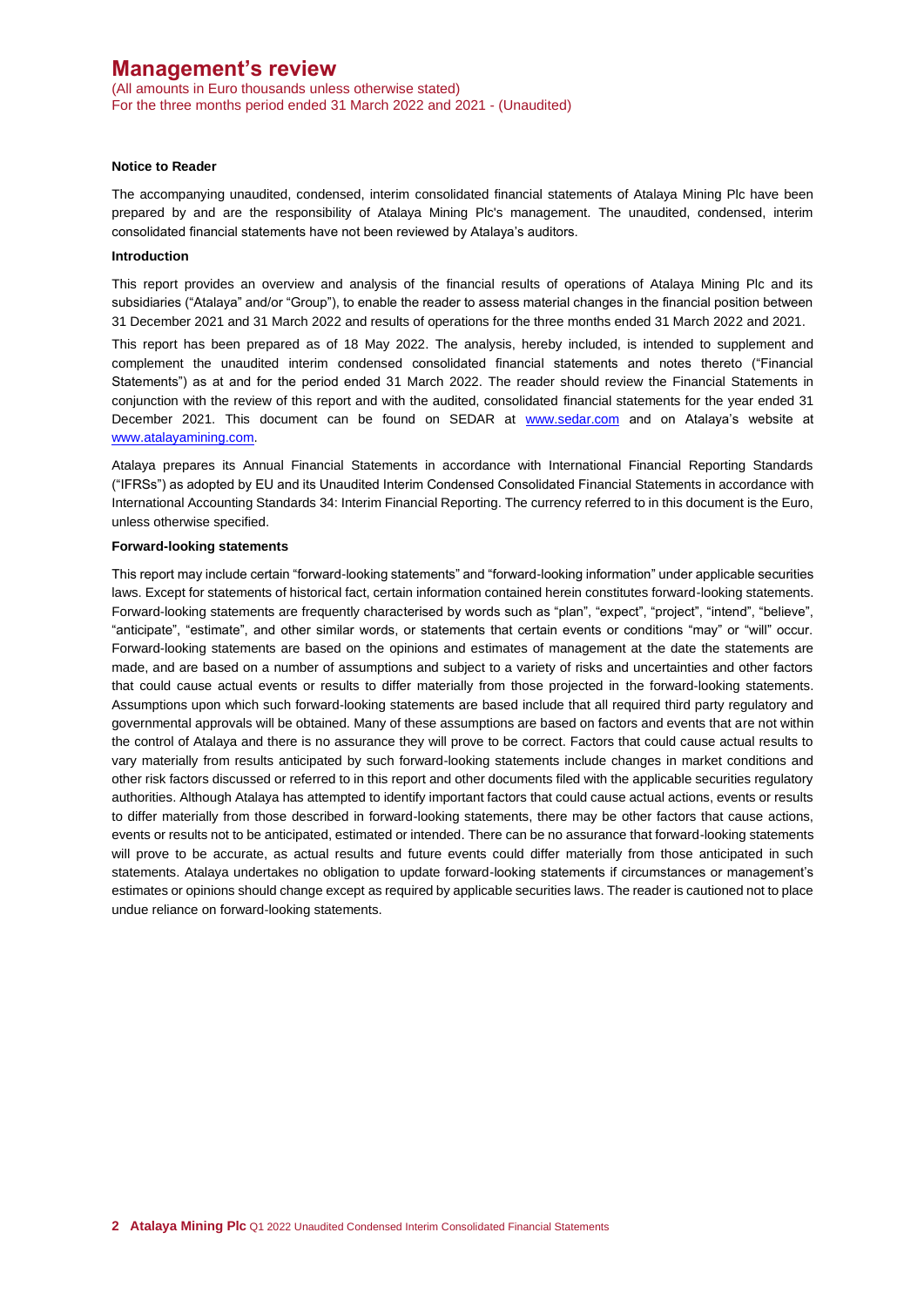(All amounts in Euro thousands unless otherwise stated) For the three months period ended 31 March 2022 and 2021 - (Unaudited)

### **1. Incorporation and description of the Business**

Atalaya Mining Plc (the "Company") was incorporated in Cyprus on 17 September 2004 as a private company with limited liability under the Companies Law, Cap. 113 and was converted to a public limited liability company on 26 January 2005. Its registered office is at 1 Lampousa Street, Nicosia, Cyprus.

The Company was listed on AIM of the London Stock Exchange ("AIM") in May 2005 under the symbol ATYM and on the Toronto Stock Exchange ("TSX") on 20 December 2010 under the symbol AYM. The Company continued to be listed on AIM and the TSX as at 31 March 2022.

Atalaya is a European mining and development company. The strategy is to evaluate and prioritise metal production opportunities in several jurisdictions throughout the well-known belts of base and precious metal mineralisation in Spain, elsewhere in Europe and Latin America.

The Group currently owns four mining projects: Proyecto Riotinto, Proyecto Touro, Proyecto Masa Valverde and Proyecto Ossa Morena. In addition, the Company has an earn-in agreement to acquire three investigation permits at Proyecto Riotinto Este.

### *Proyecto Riotinto*

The Company owns and operates through a wholly owned subsidiary, "Proyecto Riotinto", an open-pit copper mine located in the Iberian Pyrite Belt, in the Andalusia region of Spain, approximately 65 km northwest of Seville. A brownfield expansion of this mine was completed in 2019 and successfully commissioned by Q1 2020.

#### *Proyecto Touro*

The Group has an initial 10% stake in Cobre San Rafael, S.L., the owner of Proyecto Touro, as part of an earn-in agreement which will enable the Group to acquire up to 80% of the copper project. Proyecto Touro is located in Galicia, north-west Spain. Proyecto Touro is currently in the permitting process.

In November 2019, Atalaya executed the option to acquire 12.5% of Explotaciones Gallegas del Cobre, S.L. the exploration property around Touro, with known additional mineralisation, which will add to the potential of Proyecto Touro.

#### *Proyecto Masa Valverde*

On 21 October 2020, the Company announced that it entered into a definitive purchase agreement to acquire 100% of the shares of Cambridge Mineria España, S.L. (since renamed Atalaya Masa Valverde, S.L.U.), a Spanish company which fully owns the Masa Valverde polymetallic project located in Huelva (Spain). Proyecto Masa Valverde is currently in the permitting process.

#### *Proyecto Riotinto Este*

In December 2020, Atalaya entered into a Memorandum of Understanding with a local private Spanish company to acquire a 100% beneficial interest in three investigation permits (known as Peñas Blancas, Cerro Negro and Herreros investigation permits), which cover approximately 12,368 hectares and are located immediately east of Proyecto Riotinto.

#### *Proyecto Ossa Morena*

In December 2021, Atalaya announced the acquisition of a 51% interest in Rio Narcea Nickel, S.L., which owns 17 investigation permits. The acquisition also provided a 100% interest in three investigation permits that are also located along the Ossa-Morena Metallogenic Belt.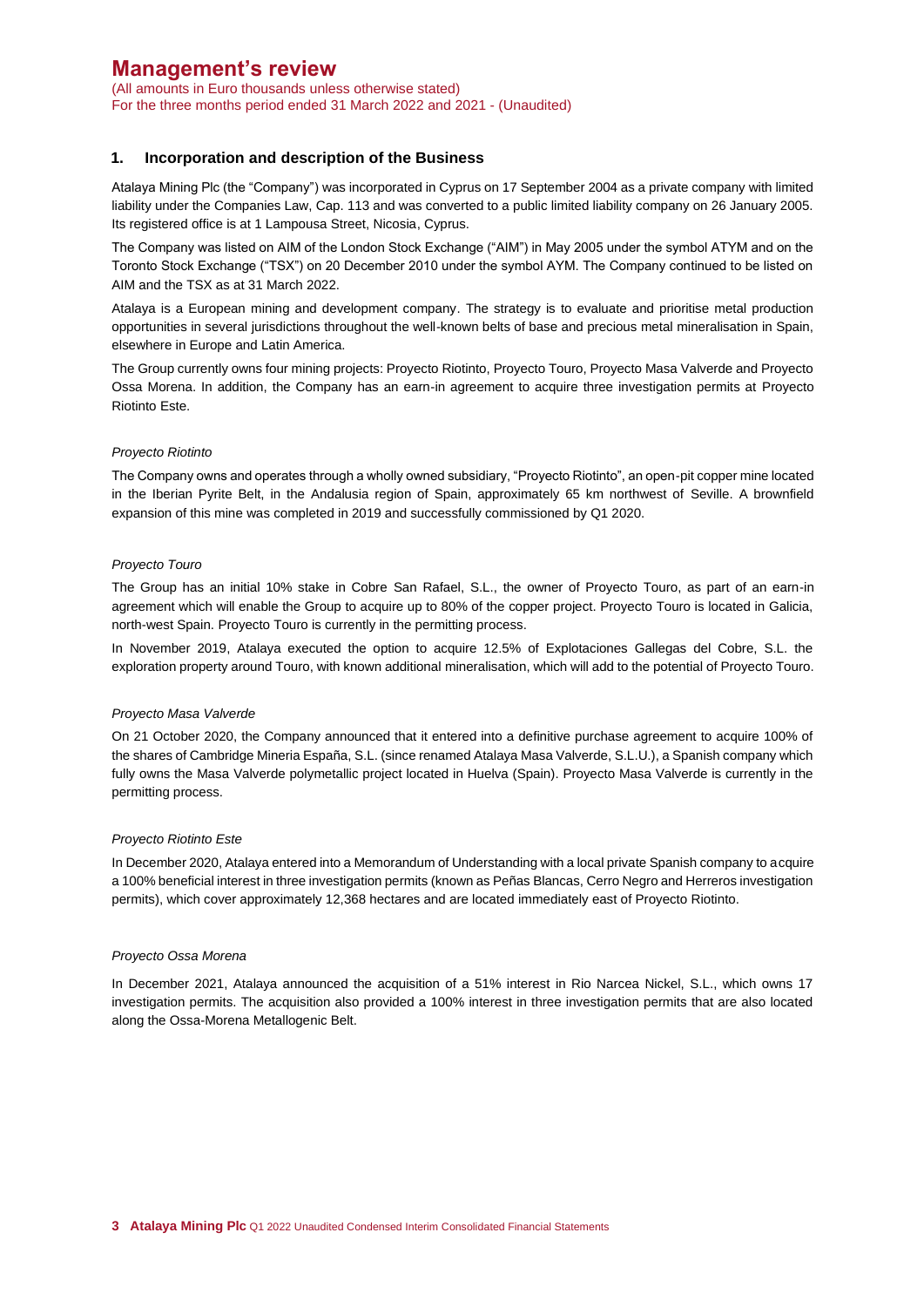(All amounts in Euro thousands unless otherwise stated) For the three months period ended 31 March 2022 and 2021 - (Unaudited)

# **2. Overview of Operational Results**

# *Proyecto Riotinto*

The following table presents a summarised statement of operations of Proyecto Riotinto for the three months ended 31 March 2022 and 2021 and the three months ended 31 December 2021.

| Units expressed in accordance with the<br>international system of units (SI) | <b>Unit</b>     | Three months<br>ended<br>31 Mar 2022 | Three months<br>ended<br>31 Mar 2021 | Three months<br>ended<br>31 Dec 2021 |
|------------------------------------------------------------------------------|-----------------|--------------------------------------|--------------------------------------|--------------------------------------|
| Ore mined                                                                    | t               | 3,954,647                            | 3,328,389                            | 3,494,222                            |
| Ore processed                                                                |                 | 3,547,487                            | 4,005,790                            | 3,846,559                            |
| Copper ore grade                                                             | $\%$            | 0.37                                 | 0.41                                 | 0.41                                 |
| Copper concentrate grade                                                     | $\%$            | 21.14                                | 20.78                                | 21.44                                |
| Copper recovery rate                                                         | $\%$            | 86.07                                | 84.90                                | 87.04                                |
| Copper concentrate                                                           |                 | 54,209                               | 67,260                               | 64,695                               |
| Copper contained in concentrate                                              |                 | 11,461                               | 13,979                               | 13,872                               |
| Payable copper contained in concentrate                                      |                 | 10,918                               | 13,306                               | 13,225                               |
| Cash cost*                                                                   | US\$/lb payable | 3.33                                 | 2.04                                 | 2.24                                 |
| All-in sustaining cost*                                                      | US\$/lb payable | 3.59                                 | 2.46                                 | 2.46                                 |

*(\*) Refer to section 5 of this Management´s Review* 

*Note: There may be slight differences between the numbers in the above table due to rounding.*

#### *Three months operational review*

During Q1 2022, a total of 3,547,487 tonnes of ore were processed with an average copper head grade of 0.37% and a recovery rate of 86.07%. Compared with Q1 2021, throughput decreased 11.4% while recoveries increased 1.4%.

The decrease in copper production compared to prior periods was mainly attributable to the temporary plant shutdown following the transport sector strike, the bringing forward of certain maintenance works and lower copper grades processed, partially offset by higher copper recoveries.

On-site copper concentrate inventories at the end of Q1 2022 were approximately 9,904 tonnes. All concentrate in stock at the beginning of the Period was delivered to the port at Huelva.

Copper prices increased during Q1 2022 compared with Q4 2021. The average copper spot price during the period was US\$4.53/lb. The realised price during Q1 2022 excluding QPs was approximately US\$4.50/lb.

### **3. Outlook**

*The forward-looking information contained in this section is subject to the risk factors and assumptions contained in the cautionary statement on forward-looking statements included in the Basis of Reporting. The Company is aware that the inflationary pressure on the goods and services required for its business and the geopolitical developments in Ukraine and its impact on energy prices may still have further effects or impact how the Company can manage it operations and is accordingly keeping its guidance under regular review. Should the Company consider the current guidance no longer achievable, then the Company will provide a further update.*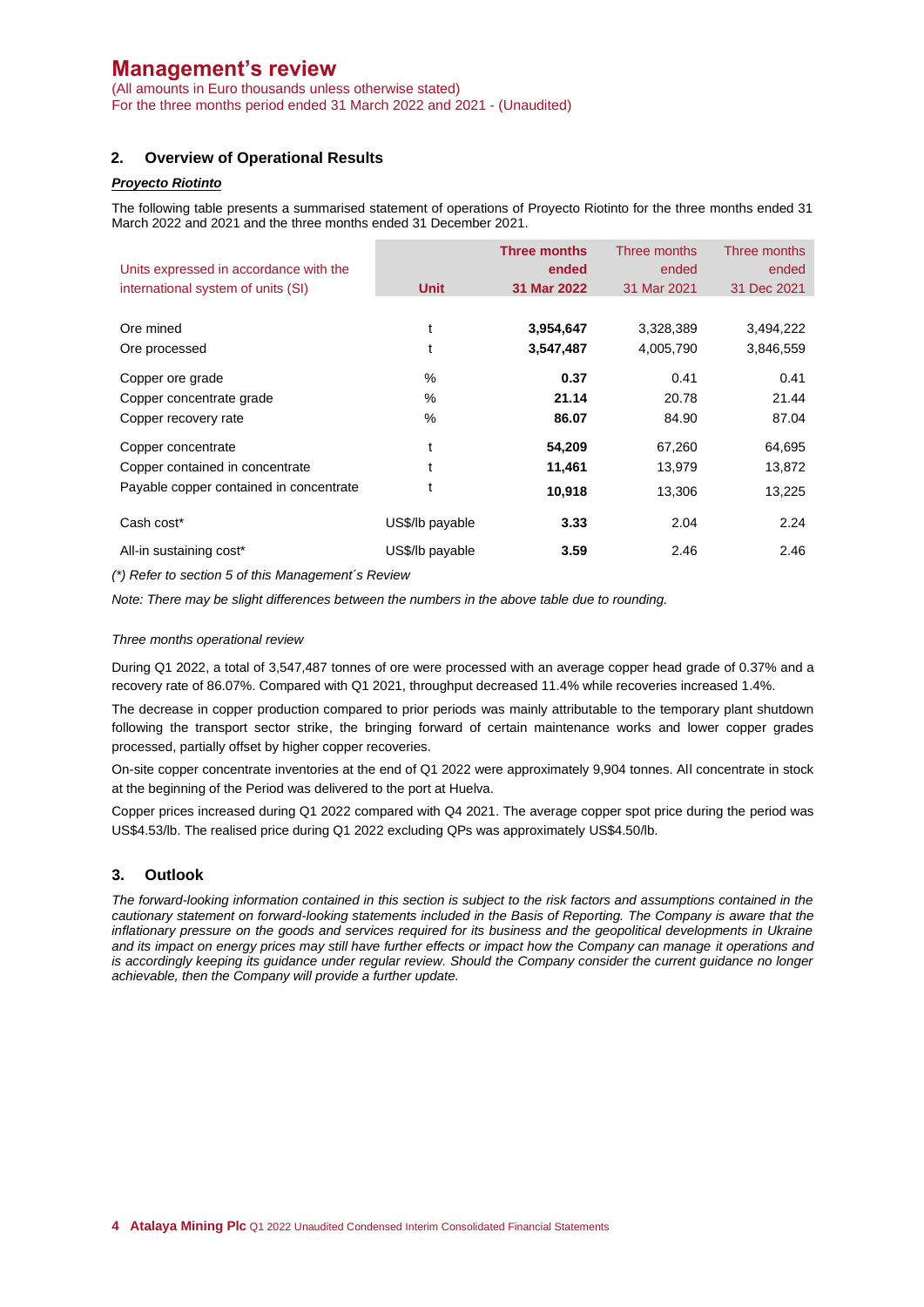(All amounts in Euro thousands unless otherwise stated) For the three months period ended 31 March 2022 and 2021 - (Unaudited)

# **3. Outlook (cont.)**

### **Operational guidance**

Proyecto Riotinto operational guidance for 2022 remains unchanged. Should the Company consider the current guidance no longer achievable, then the Company will provide a further update.

|                        |                | Guidance          |
|------------------------|----------------|-------------------|
|                        | Unit           | 2022              |
| Ore mined              | million tonnes | 15.5              |
| Waste mined            | million tonnes | 23.4              |
| Ore processed          | million tonnes | $15.2 - 15.8$     |
| Copper ore grade       | ℅              | 0.42              |
| Copper recovery rate   | $\%$           | $83 - 86$         |
| Contained copper       | tonnes         | $54,000 - 56,000$ |
| Cash costs             | \$/lb payable  | $2.25 - 2.80$     |
| All-in sustaining cost | \$/lb payable  | $2.50 - 3.05$     |

Atalaya's operating budget for 2022 was set in early December 2021 based on certain economic assumptions of expected inflation, particularly with respect to energy costs.

On this basis, full year 2022 copper production is estimated to be in the range of 54,000 to 56,000 tonnes.

As a result of actual electricity costs in early 2022, the Company has provided cash cost and AISC guidance that reflects a range of outcomes of potential energy costs for the full year. Cash costs for 2022 are expected to be in the range of \$2.25/lb – \$2.80/lb. AISC for 2022 is expected to be in the range of \$2.50/lb – \$3.05/lb copper payable. In addition, the Company expects to spend approximately €12.5 million in 2022 as part of the project to increase the capacity of the tailing dam. AISC are presented net of the one-off project to increase the capacity of the tailing dam.

### **4. Overview of the Financial Results**

The following table presents summarised consolidated income statements for the three months ended 31 March 2022, with comparatives for the three months ended 31 March 2021.

|                                   | <b>Three months</b> | Three months |
|-----------------------------------|---------------------|--------------|
|                                   | ended               | ended        |
| (Euro 000's)                      | 31 Mar 2022         | 31 Mar 2021  |
|                                   |                     |              |
| <b>Revenue</b>                    | 86,251              | 97,380       |
| Total operating costs             | (54, 789)           | (48,026)     |
| Administrative and other expenses | (3,583)             | (1, 573)     |
| <b>Exploration expenses</b>       | (452)               | (120)        |
| Care and maintenance expenditure  | (715)               | (218)        |
| <b>EBITDA</b>                     | 26,712              | 47,443       |
| Depreciation/amortisation         | (7,520)             | (8,944)      |
| Net foreign exchange gain         | 2,573               | 2,930        |
| Net finance cost                  | (315)               | (82)         |
| Tax                               | (3, 193)            | (7,645)      |
| Profit for the period             | 18,257              | 33,702       |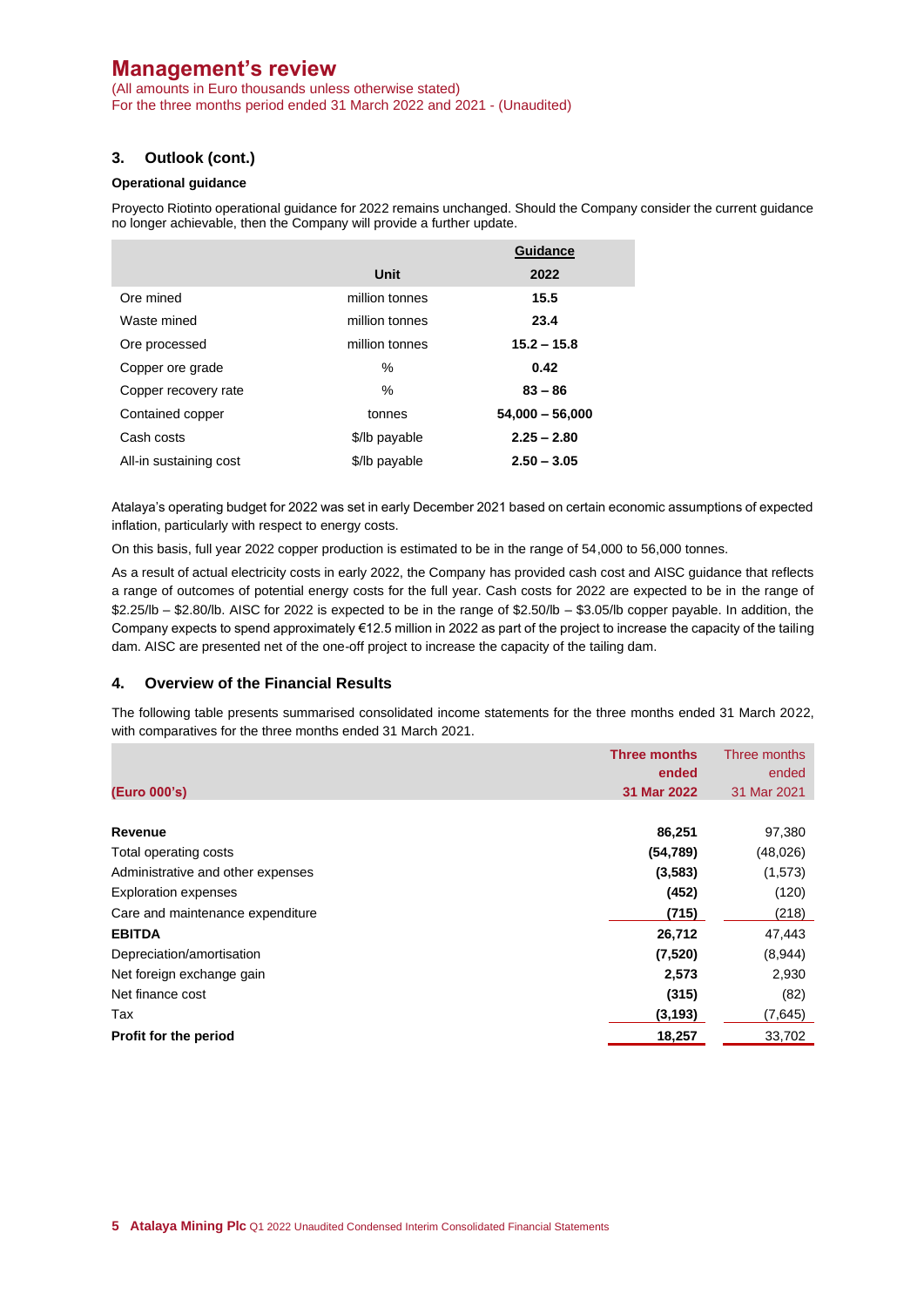(All amounts in Euro thousands unless otherwise stated) For the three months period ended 31 March 2022 and 2021 - (Unaudited)

## **4. Overview of the Financial Results (cont.)**

#### *Three months financial review*

Revenues for the three-month period ended 31 March 2022 amounted to €86.3 million (Q1 2021: €97.4 million). Lower revenues are mainly due to a decrease in copper concentrate volume sold despite higher realised copper prices.

Decrease in concentrate sold resulted from the transport sector strike, which interrupted the supply of essential daily consumables as a result of which the Company brought forward certain maintenance works previously planned for Q2 and shut down the plant temporarily in order to minimise the impact of the transport sector strike on full year production.

Realised prices were US\$4.42/lb copper during Q1 2022 compared with US\$3.62/lb copper in Q1 2021.

Operating costs for the three-month period ended 31 March 2022 amounted to €54.8 million, compared with €48.0 million in Q1 2021. Unit operating costs in Q1 2022 were higher than in Q1 2021 due to the high cost of electricity, diesel and other supplies as result of inflation and the geopolitical situation in the Ukraine.

Cash costs of US\$3.33/lb payable copper during Q1 2022 compared with US\$2.04lb payable copper in the same period last year. Higher cash costs were mainly due to the reduced production levels and the increase in cost of electricity power and other supplies despite the stronger US Dollar/Euro rate in Q1 2021 which partially offset the higher operating costs in Q1 2022. AISC excluding investment in tailings dam for Q1 2022 were US\$3.59/lb payable copper compared to US\$2.46/lb payable copper in Q1 2021.The increase was mainly driven by the impacts derived from the cash costs despite of lower capitalised stripping costs, which amounted to €0.7 million in Q1 2022 compared with €4.2 million invested in Q1 2021.

Sustaining capex for Q1 2022 amounted to €0.9 million compared with €1.9 million in Q1 2021. Sustaining capex was mainly related to continuous enhancements in the processing systems of the plant. In addition, the Company invested €2.5 million in the project to increase the tailings dam during Q1 2022.

Administrative and other expenses amounted to €3.6 million (Q1 2021: €1.6 million) and include non-operating costs of the Cyprus office, corporate legal and consultancy costs, on-going listing costs, officers and directors' emoluments, and salaries and related costs of the corporate office. The higher cost in the period was mainly related to legal costs owing to Astor litigation case and expenses related to the execution of share options by certain employees.

Exploration costs for the three-month period ended 31 March 2022 amounted to €0.5 million, higher than Q1 2021 (€0.1 million).

EBITDA for the three months ended 31 March 2022 amounted to €26.7 million compared with Q1 2021 of €47.4 million.

The main item below the EBITDA line is depreciation and amortisation of €7.5 million (Q1 2021: €8.9 million). Lower depreciation was mainly due to the decrease in ore mined. Net financing costs for Q1 2022 amounted to €0.3 million compared with €82k in Q1 2021. Net finance costs are mainly related to credit facilities used to pay the Deferred Consideration to Astor in Q1 2021 (Note 5).

The net foreign exchange gain in Q1 2022 totalled €2.6 million (Q1 2021: €2.9 million).

Income tax expense booked in Q1 2022 amounted to €3.2 million (Q1 2021: €7.6 million). Lower expenses compared to comparative period is due to lower profit in Q1 2022.

#### **Copper prices**

The average realised copper price increased 18.1% from US\$3.62 per pound in Q1 2021 to US\$4.42 per pound in Q1 2022.

The average prices of copper for the three months ended 31 March 2022 and 2021 are summarised below:

|                              | Three months | Three months |
|------------------------------|--------------|--------------|
|                              | ended        | ended        |
| (USD)                        | 31 Mar 2022  | 31 Mar 2021  |
|                              |              |              |
| Realised copper price per lb | 4.42         | 3.62         |
| Market copper price per Ib   | 4.53         | 3.85         |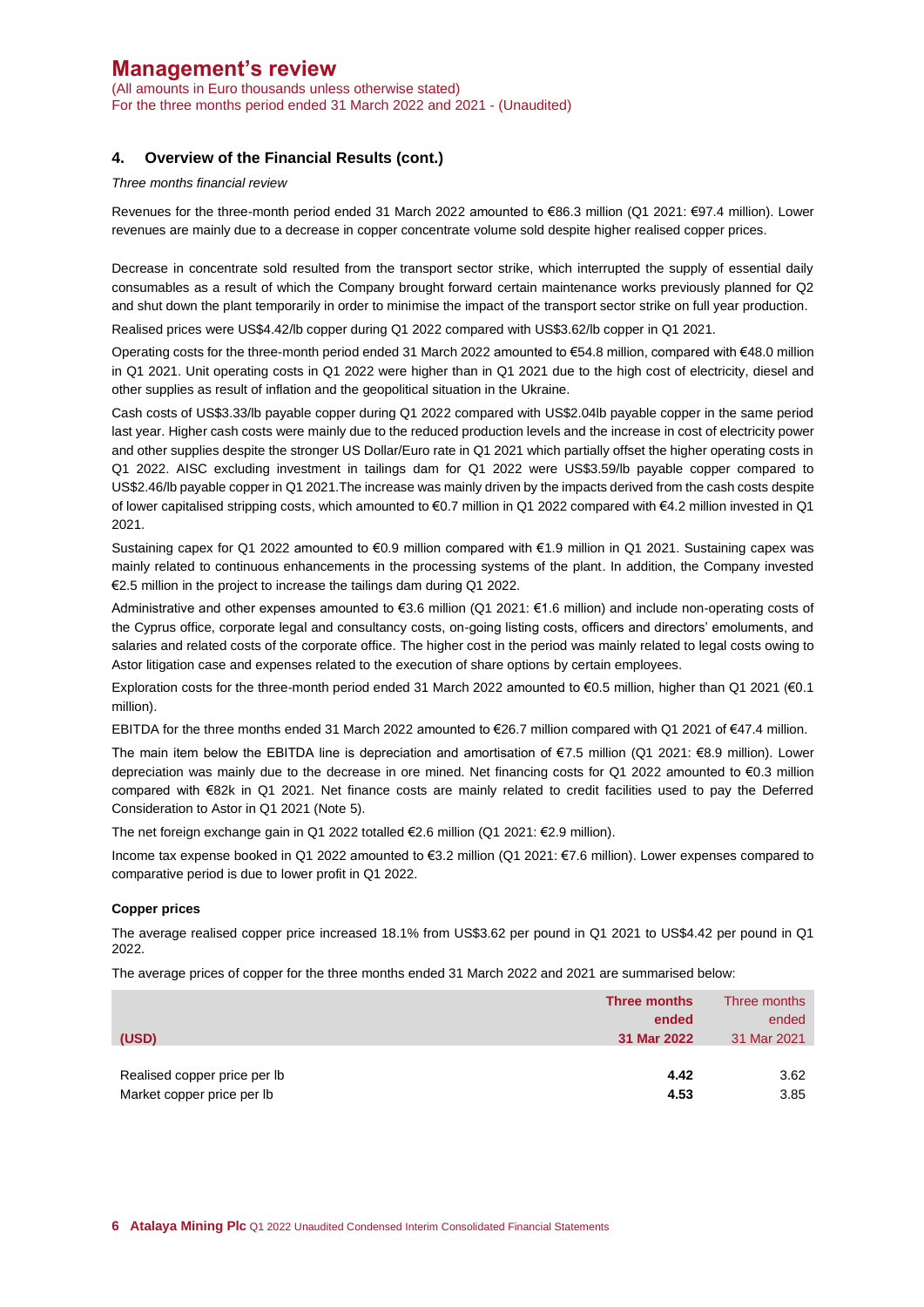(All amounts in Euro thousands unless otherwise stated) For the three months period ended 31 March 2022 and 2021 - (Unaudited)

# **4. Overview of the Financial Results (cont.)**

Realised copper prices for the reporting period noted above have been calculated using payable copper and including provisional invoices and final settlements of quotation periods ("QPs") together. Lower realised prices than market averages are mainly due to the final settlement of invoices where QP was fixed in previous quarters due to a short open period when copper prices were lower. Atalaya's average realised price increased to US\$4.42/lb from US\$4.36/lb in the previous quarter. When excluding the QPs, the realised price during Q1 2022 was US\$4.50/lb.

### **5. Non-GAAP Measures**

Atalaya has included certain non-IFRS measures including "EBITDA", "Cash Cost per pound of payable copper", "All-In Sustaining Costs" ("AISC") and "realised prices" in this report. Non-IFRS measures do not have any standardised meaning prescribed under IFRS, and therefore they may not be comparable to similar measures presented by other companies. These measures are intended to provide additional information and should not be considered in isolation or as a substitute for indicators prepared in accordance with IFRS.

EBITDA includes gross sales net of penalties and discounts and all operating costs, excluding finance, tax, impairment, depreciation and amortisation expenses.

Cash Cost per pound of payable copper includes cash operating costs, including treatment, and refining charges ("TC/RC"), freight and distribution costs net of by-product credits. Cash Cost per pound of payable copper is consistent with the widely accepted industry standard established by Wood Mackenzie and is also known as the C1 cash cost.

AISC per pound of payable copper includes C1 Cash Costs plus agency fees, expenditures on rehabilitation, capitalised stripping costs, exploration and geology costs, corporate costs and sustaining capital expenditures, but excludes one-off sustaining capital projects, such as investments in the tailings dam.

Realised price per pound of payable copper is the value of the copper payable included in the concentrate produced including the discounts and other features governed by the offtake agreements of the Group and all discounts or premiums provided in commodity hedge agreements with financial institutions, if any, expressed in USD per pound of payable copper. Realised price is consistent with the widely accepted industry standard definition.

## **6. Liquidity and Capital Resources**

Atalaya monitors factors that could impact its liquidity as part of Atalaya's overall capital management strategy. Factors that are monitored include, but are not limited to, the market price of copper, foreign currency rates, production levels, operating costs, capital and administrative costs.

The following is a summary of Atalaya's cash position and cash flows as at 31 March 2022 and 31 December 2021. **Liquidity information**

| (Euro 000's)                                              | <b>31 March 2022</b> | 31 December 2021 |
|-----------------------------------------------------------|----------------------|------------------|
|                                                           |                      |                  |
| Unrestricted cash and cash equivalents at Group level     | 69,985               | 48,375           |
| Unrestricted cash and cash equivalents at Operation level | 43,053               | 43,722           |
| Restricted cash and cash equivalents at Operation level   | 15,420               | 15,420           |
| Consolidated cash and cash equivalents                    | 128,458              | 107,517          |
| Net cash position (1)                                     | 86.836               | 60,073           |
| Working capital surplus                                   | 120.124              | 102,430          |
| (1)<br>Includes borrowings                                |                      |                  |

Unrestricted cash and cash equivalents (which include cash at both Group level and Operation level) as at 31 March 2022 increased to €113.0 million from €92.1 million at 31 December 2021. The increase in cash balances is the result of net cash flow generated in the period. Restricted cash of €15.4 million represents the amount in escrow out of which the Company has paid interest of €9.6 million on 7 and 8 April 2022 (following the trial in February and March 2022) and €1.1 million on 16 May 2022 to Astor under the Master Agreement. Following the payment made in May 2022 the balance (less an amount representing £280,000 being the remaining liability to Astor on costs) will revert to the Company and it will be classified as unrestricted cash. See more details in Deferred Consideration note 20.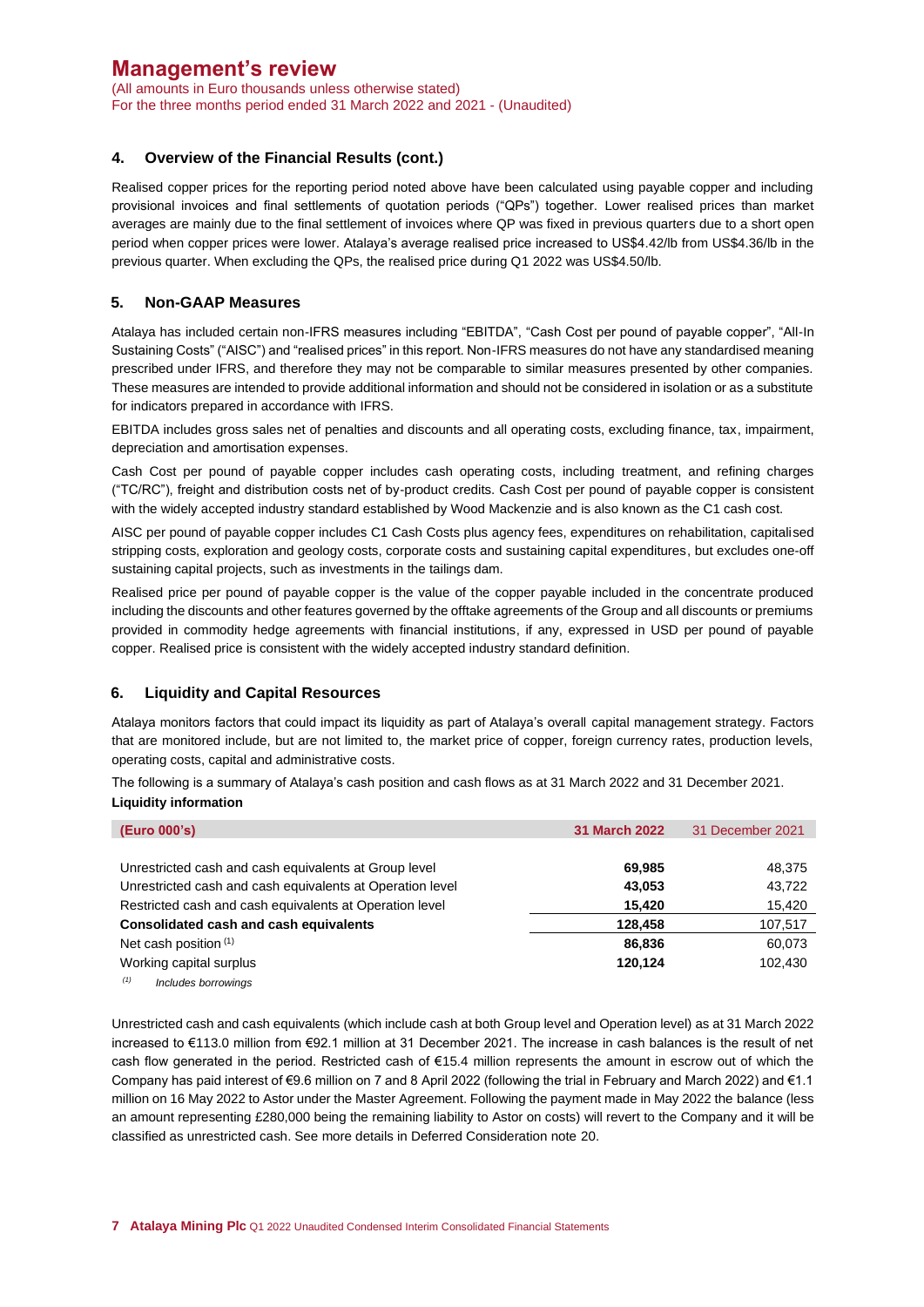(All amounts in Euro thousands unless otherwise stated) For the three months period ended 31 March 2022 and 2021 - (Unaudited)

## **6. Liquidity and Capital Resources (cont.)**

As of 31 March 2022, Atalaya reported a working capital surplus of €120.1 million, compared with a working capital surplus of €102.4 million at 31 December 2021. The main liability of the working capital is trade payables related to Proyecto Riotinto contractors and, to a lesser extent, short-term loans following the drawdown of credit facilities during Q1 2022. The increase in working capital resulted from higher cash balances as well as higher inventory levels.

#### **Overview of the Group's cash flows**

|                                           | <b>Three months</b> | Three months |
|-------------------------------------------|---------------------|--------------|
|                                           | ended               | ended        |
| (Euro 000's)                              | 31 Mar 2022         | 31 Mar 2021  |
|                                           |                     |              |
| Cash flows from operating activities      | 28,298              | 36,803       |
| Cash flows used in investing activities   | (7, 552)            | (63,930)     |
| Cash flows from financing activities      | (2,378)             | 52,948       |
| Net increase in cash and cash equivalents | 18,368              | 22,890       |
| Net foreign exchange differences          | 2,573               | 2,931        |

#### *Three months cash flows review*

Cash and cash equivalents increased by €20.9 million during the three months ended 31 March 2022. This was due to the net results of cash generated from operating activities amounting to €28.3 million, the cash used in investing activities amounting to €7.6 million, the cash used from financing activities totalling €2.4 million and net foreign exchange differences of €2.6 million.

Cash generated from operating activities before working capital changes was €26.9 million. Trade receivables in the period decreased by €5.2 million, inventory levels increased by €13.0 million and trade payables increased by €9.7 million. Investing activities during the quarter consumed €7.6 million, relating mainly to the tailings dams project, acquisition of lands around Riotinto and continuous enhancements in the processing systems of the plant.

Financing activities during the quarter used €2.4 million driven by the payments of existing unsecured credit facilities and cash generated from issuance of shares.

#### **Foreign exchange**

Foreign exchange rate movements can have a significant effect on Atalaya's operations, financial position and results. Atalaya's sales are denominated in U.S. dollars ("USD"), while Atalaya's operating expenses, income taxes and other expenses are mainly denominated in Euros ("EUR"), and to a much lesser extent in British Pounds ("GBP").

Accordingly, fluctuations in the exchange rates can potentially impact the results of operations and carrying value of assets and liabilities on the balance sheet.

During the three months ended 31 March 2022, Atalaya recognised a foreign exchange profit of €2.6 million. Foreign exchange losses mainly related to change in the period end EUR and USD conversion rates, as all sales are cashed and generally held in USD.

The following table summarises the movement in key currencies versus the EUR:

|                                    | Three months ended<br>31 Mar 2022 | Three months ended<br>31 Mar 2021 |
|------------------------------------|-----------------------------------|-----------------------------------|
| Average rates for the period       |                                   |                                   |
| $GBP - EUR$                        | 0.8459                            | 0.8739                            |
| $USD$ – EUR                        | 1.1217                            | 1.2048                            |
| Spot rates as at end of the period |                                   |                                   |
| $GBP - EUR$                        | 0.8364                            | 0.8521                            |
| $USD$ – EUR                        | 1.1101                            | 1.1725                            |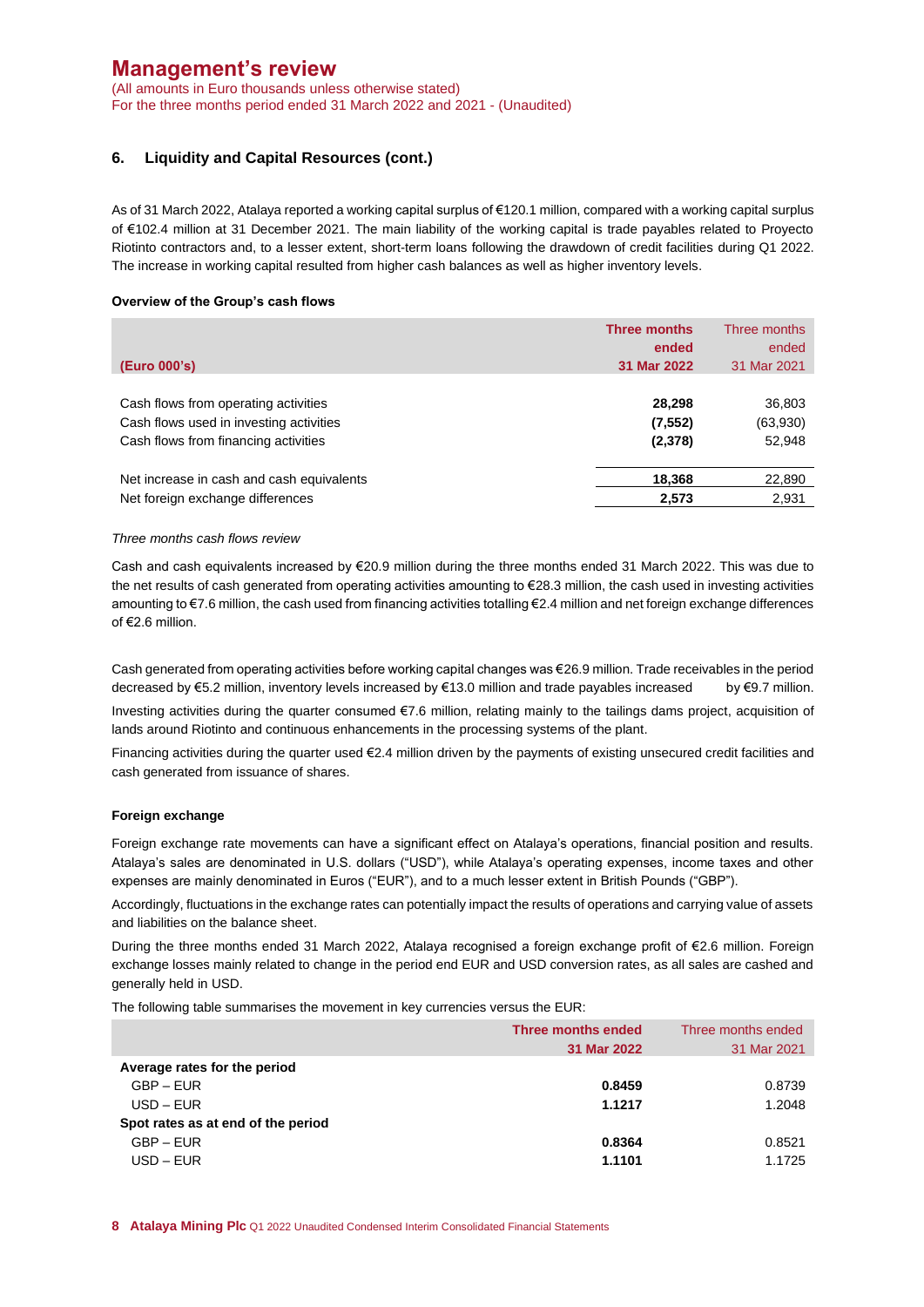(All amounts in Euro thousands unless otherwise stated) For the three months period ended 31 March 2022 and 2021 - (Unaudited)

## **7. Deferred Consideration**

In September 2008, the Group moved to 100% ownership of Atalaya Riotinto Mineral S.L. ("ARM") (and thus full ownership of Proyecto Riotinto) by acquiring the remaining 49% of the issued capital of ARM. At the time of the acquisition, the Group signed a Master Agreement (the "Master Agreement") with Astor Management AG ("Astor") which included a deferred consideration of €43.9 million (the "Deferred Consideration") payable as consideration in respect of the acquisition among other items. The Company also entered into a credit assignment agreement at the same time with a related company of Astor, Shorthorn AG, pursuant to which the benefit of outstanding loans was assigned to the Company in consideration for the payment of €9.1 million to Shorthorn (the "Loan Assignment").

The Master Agreement was the subject of litigation in the High Court and the Court of Appeal that concluded in November 2018. As a consequence, ARM was obliged to any excess cash (after payment of operating expenses, sustaining capital expenditure, any senior debt service requirements and up to US\$10 million per annum (for non-Proyecto Riotinto related expenses)) to pay the consideration due to Astor (including the Deferred Consideration and the amount of €9.1 million payable under the Loan Assignment). "Excess cash" was not defined in the Master Agreement leaving ambiguity as to how it was to be calculated.

On 2 March 2020, the Company filed an application in the High Court to seek clarity on the definition of "Excess Cash". Following the filing of the statements of case for the trial, Astor applied to Court seeking an early determination (without the need for a full trial) of the dispute in relation to the "Excess Cash" (the "Summary Judgment application"). The Summary Judgment application was heard on 14-15 June 2021. The Court dismissed Astor's application meaning the proceedings would continue. The trial was heard from 21 February 2022 (the "Trial").

As at 31 December 2020, no consideration was paid to Astor. However, during December 2020 the Board had discussions and considered an early payment of the Deferred Consideration and the Loan Assignment provided certain conditions could be met. Conditions included among others the execution of credit facilities agreements to fund the payment.

In March 2021, the Company fulfilled all conditions required by the Board and made the early payment of €53 million to Astor. The payment was fully funded by unsecured credit facilities.

The payment of the Deferred Consideration did not end the ongoing litigation as the issue as to whether any residual interest may or may not be payable remained unresolved. On 15 July 2021, the Company transferred €15.4 million to the Company's solicitors representing the full amount of interest claimed by Astor (as at that date) to 30 June 2022. The Company's solicitors provided an undertaking to Astor's solicitors to hold the full amount until settlement of the claim to interest or judgment following the Trial. The Company understood the monies held on client account by the Company's solicitors safeguarded the maximum outstanding liability to Astor in relation to the Master Agreement. On that basis, and because the Consideration has been paid in full in accordance with the Master Agreement, the Company treated itself as free of the obligations set out at clauses 6(g)(iv)(A) and 6(g)(iv)(B) in the Master Agreement.

On 21 March 2022, further to the Trial which took place between 21 February and 1 March 2022, Judgment was handed down. The Judgment deals with matters of principle. It was left to the parties to calculate the amount of interest that is payable on the basis of the Judge's conclusions. On 7 and 8 April 2022, the Company made an initial payment of €9.6 million from the solicitors' client account it had established in July 2021.

A consequential hearing was held on 6 May 2022 dealing with (i) the interest calculation; and (ii) Atalaya's application for permission to appeal. As to (i), again the Court decided certain matters of principle at the hearing and gave directions as to the remaining issue to be resolved between the parties. As to (ii), the Court denied Atalaya's application. Atalaya has a right to apply for permission to appeal from the Court of Appeal.

The Company agreed a final payment amount of €1.1 million with Astor which was paid on 16 May 2022 from its solicitors' client account. Subject to the position on costs, the Company has now discharged its liability to Astor in respect of 'Excess Cash' and associated interest under the Master Agreement.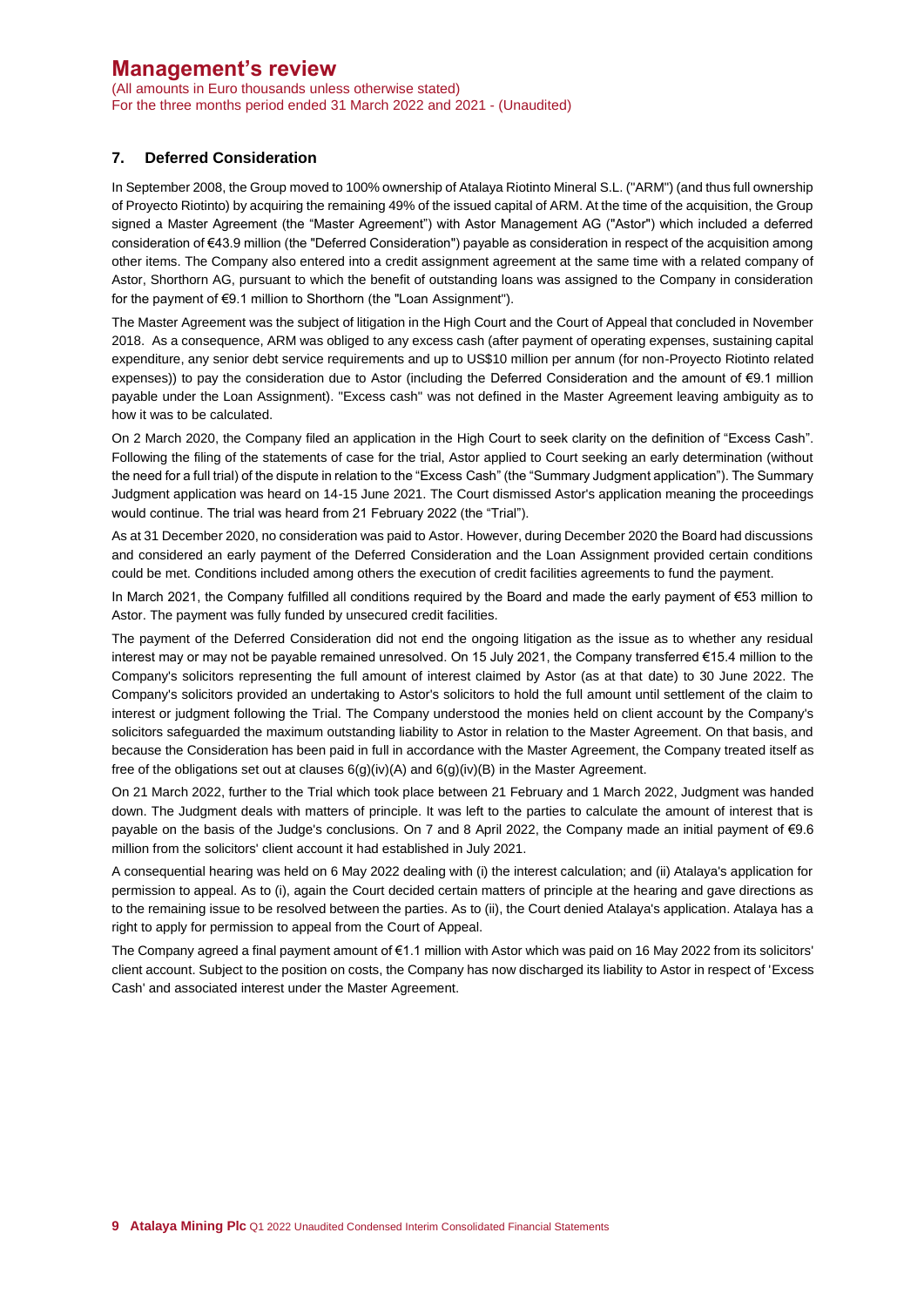(All amounts in Euro thousands unless otherwise stated) For the three months period ended 31 March 2022 and 2021 - (Unaudited)

## **8. Corporate Social Responsibility**

Atalaya and its wholly owned Fundación Atalaya Riotinto have continued its efforts to develop initiatives to comply with its social responsibility during the first quarter of the year.

The Foundation has finalised the classroom sessions of its second edition of its training program for unemployed people from the local communities. The course, also supported by Riotinto Mine main contractors is starting now its practical programme, which includes four weeks of hands-on practice with machinery and different abilities needed in industrial work environments. Thanks to the collaboration of some of the company´s main contractors, it will include some experience with blasting and hauling operations, which will grant specific official qualifications to the participants. The precedent program concluded satisfactorily with around half the participants now working in different companies.

During the quarter, the Foundation has started the conversations with the neighbouring municipalities to agree the principles of the specific projects for the year, based on the new collaboration agreement that was signed with all the surrounding towns. The agreement is aimed at providing with funds to undertake collaboration initiatives addressing infrastructure, social and environmental projects. In this regard, the Foundation has established agreements with Riotinto Municipality, to build a child´s playground, to acquire a new ambulance and construction machinery to be used in municipal works. The Foundation has also agreed to fund various initiatives including the sponsoring of Riotinto Balompie, the oldest football club in Spain, also the local Golf Club, and an official running team. The Foundation is also sponsoring a local carnival association and a running contest that will bring many visitors to the area. In the cultural area, the Foundation has sponsored the publication of a book which is a study on prehistoric copper mining, and another one by a local journalist about historical protests in the mining area.

### **9. Health and Safety**

The safety index in Q1 2022 has improved significantly compared to Q4 2021. At 31 March 2022 the frequency rate index was 4.22 and 0.02 for the severity index, with two accidents with minor sick leave in this quarter. This change in trend is marked by a period of 93 consecutive days without lost time accidents and although these data are improving, we must continue to work on prevention to reach "zero harm".

In the first quarter of 2022, the Field Leadership activity was fully implemented and with compliance objectives already integrated into the company's Management System.

Regarding the SAR Cov-2 global health crisis, the sixth wave was controlled in January 2022 with close monitoring of close contacts through a strict protocol of antigen and PCR tests, which prevented massive contagion and possible effects on production. At the end of the quarter, thanks to the high percentage of vaccination, it has been possible to relax the preventive measures.

Finally, random checks at the entrances to prevent work under the influence of psychoactive substances are operating normally.

### **10. Environmental Management**

During the first quarter of the year, no environmental incidents have been recorded at the Proyecto Riotinto.

A total rainfall of 137.6  $Vm^2$  has been recorded, which is around 37% less than the rainfall recorded in the same period of the previous year. The total rainfall recorded for the water year (October 2021 to date) is 333.7 I/m<sup>2</sup> (including April), which is 30% less than the rainfall recorded in the same period of the previous water year.

The additional measures contemplated in the action plan against dust continued to be implemented, intensifying periodic irrigation, implementing new coordination measures and carrying out exhaustive monitoring of the emissions generated in the operation.

Environmental inspections have continued to control the generation of waste, storage of hazardous chemical products, as well as other aspects related to order and cleanliness and good environmental practices. These inspections were carried out on both Atalaya personnel and subcontracted companies. The results of the inspections to contractors are transferred to the environmental ranking in order to assess the effort to improve the environmental performance of the companies operating in the PRT facilities. In February, a gift is given to the contractor company that came first in 2021.

Training in environmental management continued for the organisation's personnel, providing training for workers belonging to the maintenance and plant departments. This training includes specific content by levels and operational areas that make up the Proyecto Riotinto.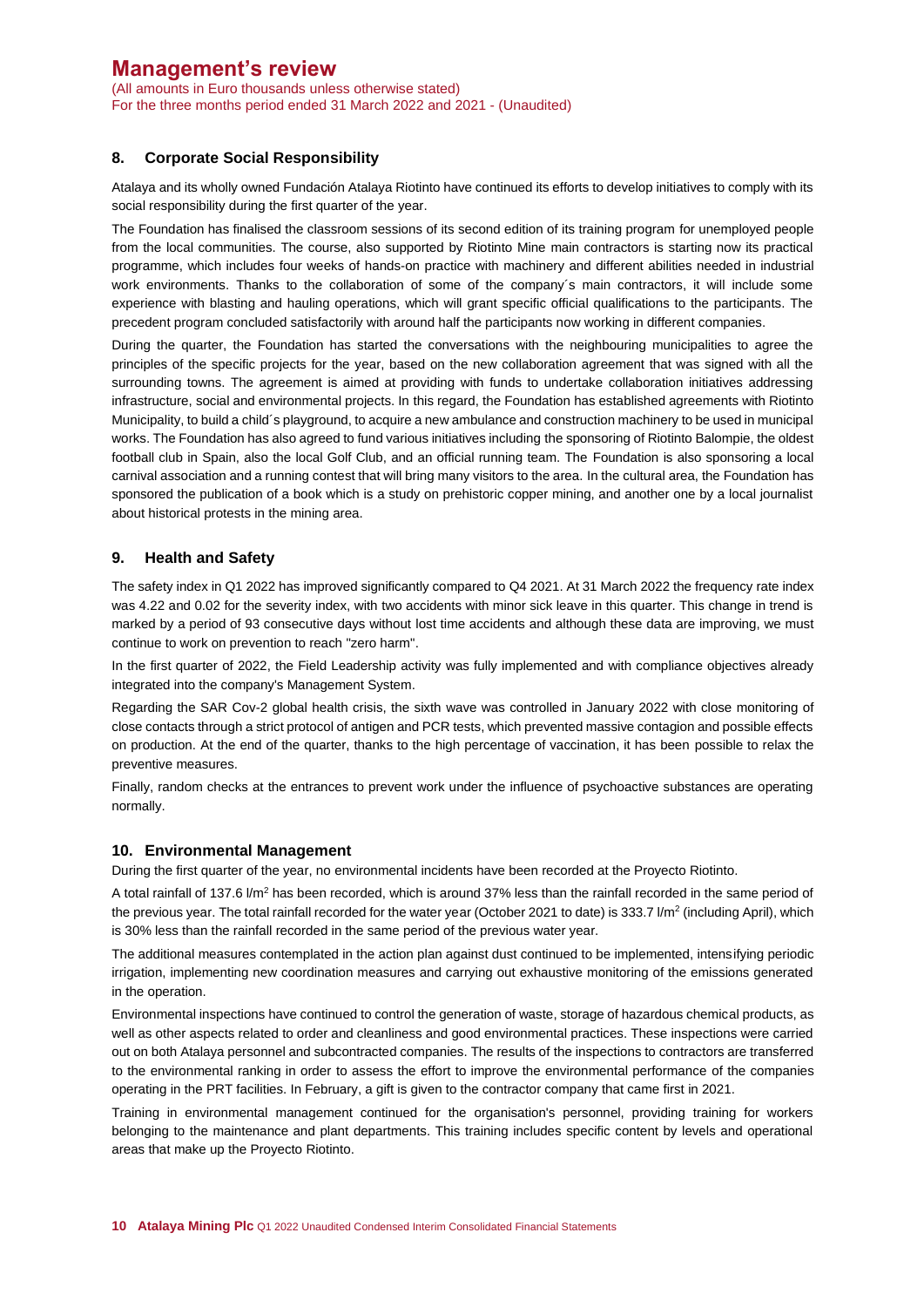(All amounts in Euro thousands unless otherwise stated) For the three months period ended 31 March 2022 and 2021 - (Unaudited)

## **11. Risk Factors**

Due to the nature of Atalaya's business in the mining industry, the Group is subject to various risks that could materially impact the future operating results and could cause actual events to differ materially from those described in forwardlooking statements relating to Atalaya. Readers are encouraged to read and consider the risk factors detailed in Atalaya's audited, consolidated financial statements for the year ended 31 December 2021.

The Company continues to monitor the principal risks and uncertainties that could materially impact the Company's results and operations, including the areas of increasing uncertainty such as COVID-19, inflationary pressure on goods and services required for the business and geopolitical developments in Ukraine.

### **12. Critical accounting policies, estimates, judgements, assumptions and accounting changes**

The preparation of Atalaya's Financial Statements in accordance with IFRS requires management to make estimates, judgements and assumptions that affect amounts reported in the Financial Statements and accompanying notes. There is a full discussion and description of Atalaya's critical accounting policies in the audited consolidated financial statements for the year ended 31 December 2021.

As at 31 March 2022, there are no significant changes in critical accounting policies or estimates to those applied in 2022.

## **13. Other Information**

Additional information about Atalaya Mining Plc. is available at [www.sedar.com](http://www.sedar.com/) and at [www.atalayamining.com](http://www.atalayamining.com/)

### **Unaudited Interim Condensed Consolidated Financial Statements on pages 12 to 37.**

**By Order of the Board of Directors,**

"*Roger Davey*"

\_\_\_\_\_\_\_\_\_\_\_\_\_\_\_\_\_\_\_\_\_\_\_\_\_\_\_\_\_\_\_\_\_\_\_ Roger Davey Chairman Nicosia, 18 May 2022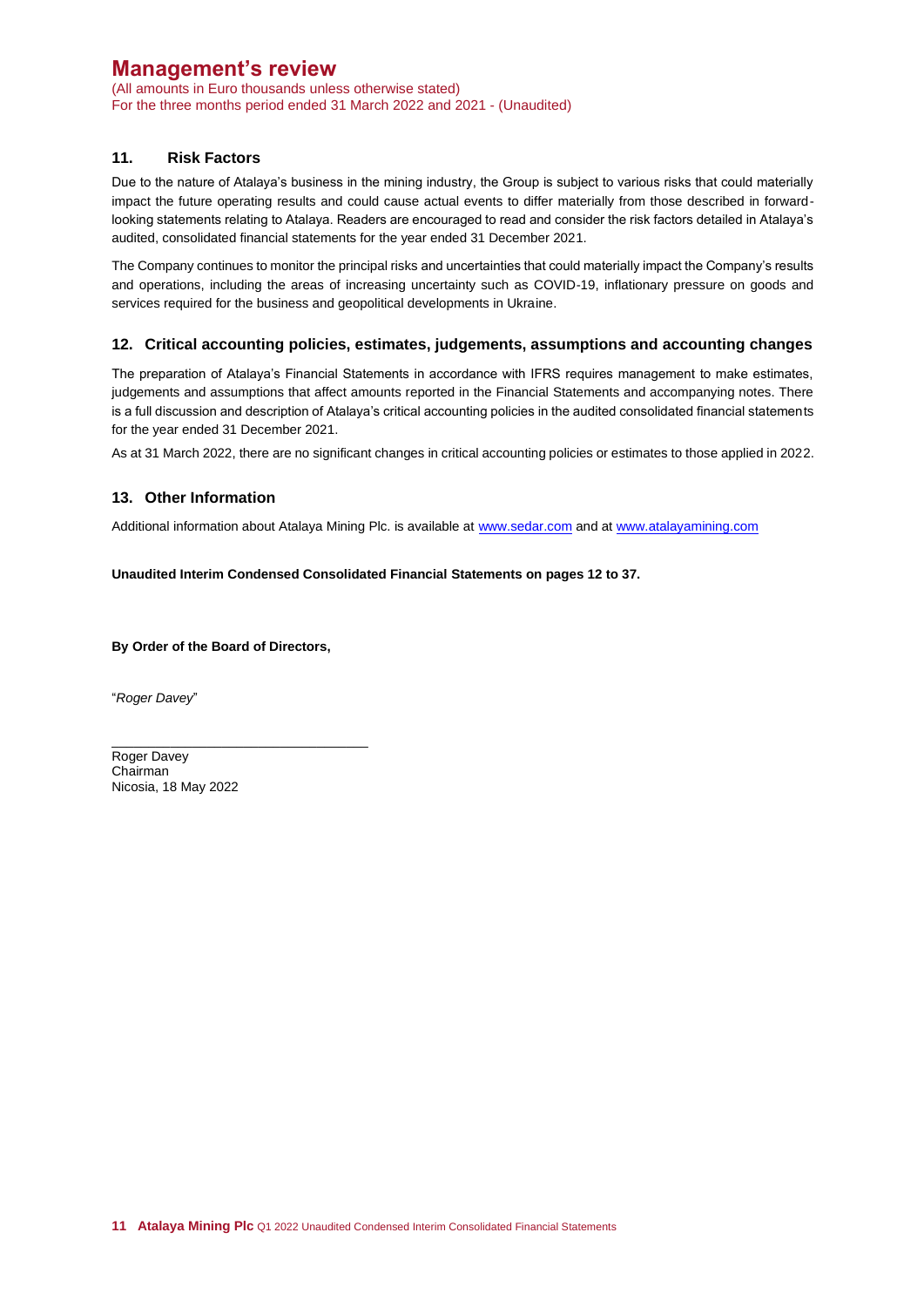# **Interim Consolidated Income Statements**

(All amounts in Euro thousands unless otherwise stated) For the three months period ended 31 March 2022 and 2021 - (Unaudited)

|                                                            |                | <b>Three</b> | Three     |
|------------------------------------------------------------|----------------|--------------|-----------|
|                                                            |                | months       | months    |
|                                                            |                | ended        | ended     |
|                                                            |                | 31 March     | 31 March  |
| (Euro 000's)                                               | <b>Notes</b>   | 2022         | 2021      |
|                                                            |                |              |           |
| Revenue                                                    | 4              | 86,251       | 97,380    |
| Operating costs and mine site administrative expenses      |                | (54, 611)    | (47, 872) |
| Mine site depreciation and amortization                    |                | (7,520)      | (8,944)   |
| <b>Gross profit</b>                                        |                | 24,120       | 40,564    |
| Administration and other expenses                          |                | (3, 583)     | (1, 573)  |
| Share-based benefits                                       | 15             | (178)        | (154)     |
| Care and maintenance expenditure                           |                | (715)        | (218)     |
| <b>Exploration expenses</b>                                |                | (452)        | (120)     |
| <b>Operating profit</b>                                    |                | 19,192       | 38,499    |
| Net foreign exchange gain                                  | 3              | 2,573        | 2,930     |
| Net finance costs                                          | 5              | (315)        | (82)      |
| <b>Profit before tax</b>                                   |                | 21,450       | 41,347    |
| Tax                                                        | 6              | (3, 193)     | (7,645)   |
| Profit for the period                                      |                | 18,257       | 33,702    |
|                                                            |                |              |           |
| Profit for the period attributable to:                     |                |              |           |
| Owners of the parent                                       | $\overline{7}$ | 18,824       | 33,858    |
| Non-controlling interests                                  |                | (567)        | (156)     |
|                                                            |                | 18,257       | 33,702    |
| Earnings per share from operations attributable to equity  |                |              |           |
| holders of the parent during the period:                   |                |              |           |
| Basic earnings per share (EUR cents per share)             | 7              | 13.5         | 24.5      |
| Fully diluted earnings per share (EUR cents per share)     | $\overline{7}$ | 13.2         | 24.0      |
|                                                            |                |              |           |
| Profit for the period                                      |                |              |           |
| Other comprehensive income:                                |                | 18,257       | 33,702    |
| Change in fair value of financial assets through other     |                |              |           |
| comprehensive income 'OCI'                                 |                |              | 9         |
| Total comprehensive profit for the period                  |                | 18,257       | 33,711    |
| Total comprehensive profit for the period attributable to: |                |              |           |
| Owners of the parent                                       | $\overline{7}$ | 18,824       | 33,867    |
| Non-controlling interests                                  |                | (567)        | (156)     |
|                                                            |                | 18,257       | 33,711    |
|                                                            |                |              |           |

The notes on pages 16 to 37 are an integral part of these unaudited condensed interim consolidated financial statements.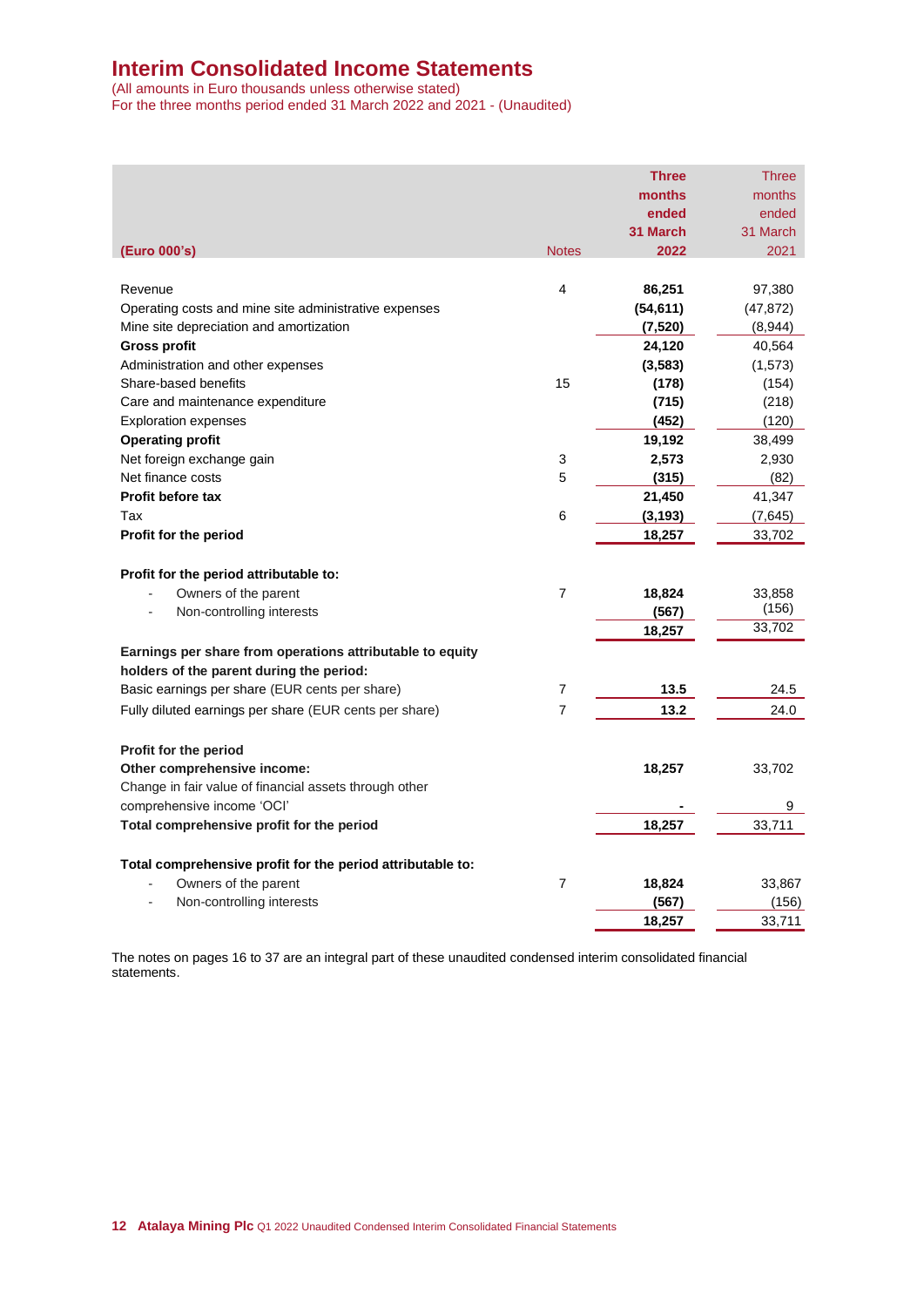# **Interim Consolidated Balance Sheet**

(All amounts in Euro thousands unless otherwise stated) As at 31 March 2022 and 31 December 2021 - (Unaudited)

|                                             |             | 31 March | 31 December |
|---------------------------------------------|-------------|----------|-------------|
| (Euro 000's)                                | <b>Note</b> | 2022     | 2021        |
| <b>Assets</b>                               |             |          |             |
| <b>Non-current assets</b>                   |             |          |             |
| Property, plant and equipment               | 9           | 333,912  | 333,096     |
| Intangible assets                           | 10          | 56,639   | 57,368      |
| Trade and other receivables                 | 12          | 9,638    | 5,330       |
| Non-current financial assets                | 12          | 1,101    | 1,101       |
| Deferred tax asset                          |             | 5,503    | 5,564       |
|                                             |             | 406,793  | 402,459     |
| <b>Current assets</b>                       |             |          |             |
| Inventories                                 | 11          | 37,809   | 24,781      |
| Trade and other receivables                 | 12          | 41,051   | 50,128      |
| Tax refundable                              |             | 379      | 483         |
| Other financial assets                      |             | 38       | 39          |
| Cash and cash equivalents                   | 13          | 128,458  | 107,517     |
|                                             |             | 207,735  | 182,948     |
| <b>Total assets</b>                         |             | 614,528  | 585,407     |
| <b>Equity and liabilities</b>               |             |          |             |
| Equity attributable to owners of the parent |             |          |             |
| Share capital                               | 14          | 13,594   | 13,447      |
| Share premium                               | 14          | 319,374  | 315,916     |
| Other reserves                              | 15          | 68,710   | 52,690      |
| Accumulated profits                         |             | 61,752   | 58,754      |
|                                             |             | 463,430  | 440,807     |
| Non-controlling interests                   |             | (5, 476) | (4,909)     |
| <b>Total equity</b>                         |             | 457,954  | 435,898     |
|                                             |             |          |             |
| <b>Liabilities</b>                          |             |          |             |
| <b>Non-current liabilities</b>              |             |          |             |
| Trade and other payables                    | 16          | 3,450    | 3,450       |
| Provisions                                  | 17          | 26,705   | 26,578      |
| Leases                                      | 19          | 4,758    | 4,913       |
| Borrowings                                  | 18          | 34,050   | 34,050      |
| <b>Current liabilities</b>                  |             | 68,963   | 68,991      |
| Trade and other payables                    | 16          | 75,849   | 66,191      |
| Leases                                      | 19          | 591      | 597         |
| <b>Borrowings</b>                           | 18          | 7,572    | 13,394      |
| <b>Current tax liabilities</b>              |             | 3,599    | 336         |
|                                             |             | 87,611   | 80,518      |
| <b>Total liabilities</b>                    |             | 156,574  | 149,509     |
| <b>Total equity and liabilities</b>         |             | 614,528  | 585,407     |

The notes on pages 16 to 37 are an integral part of these unaudited condensed interim consolidated financial statements

.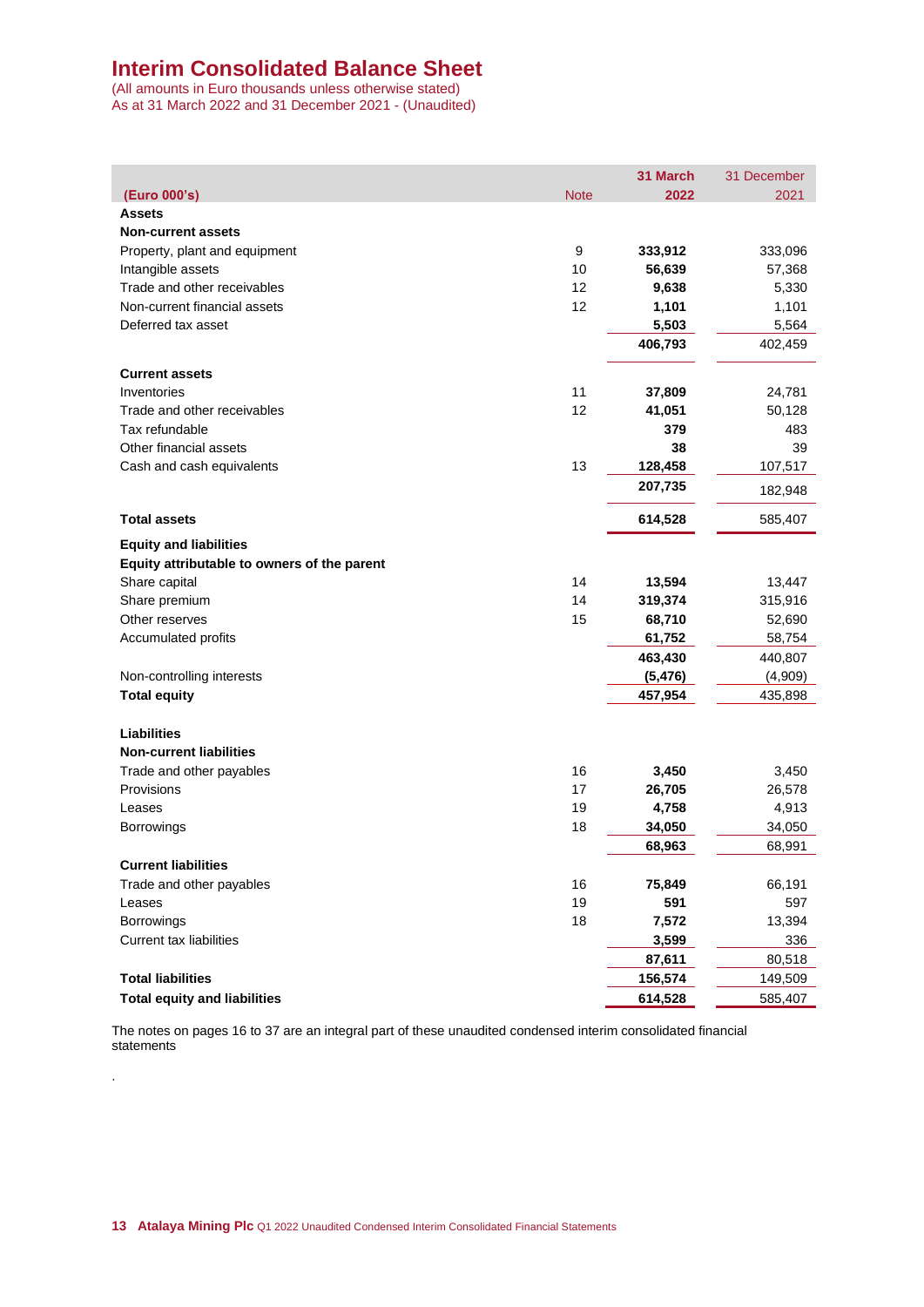# **Interim Consolidated Statements of Changes in Equity**

(All amounts in Euro thousands unless otherwise stated) For the three months period ended 31 March 2022 and 2021 - (Unaudited)

|                                          |             |              |                        |                |               |              | Non-                     |              |
|------------------------------------------|-------------|--------------|------------------------|----------------|---------------|--------------|--------------------------|--------------|
|                                          |             | <b>Share</b> | <b>Share</b>           |                | Other Accum.  |              | controllin               | <b>Total</b> |
| (Euro 000's)                             | <b>Note</b> | capital      | premium <sup>(1)</sup> | reserves       | <b>losses</b> | <b>Total</b> | g interest               | equity       |
| At 1 January 2021                        |             | 13,439       | 315,714                | 40,049         | (15, 512)     | 353,690      | (3,491)                  | 350,199      |
| Profit for the period                    |             |              |                        |                | 33,858        | 33,858       | (155)                    | 33,703       |
| Change in fair value of financial assets |             |              |                        |                |               |              |                          |              |
| through OCI                              |             |              |                        | 9              |               | 9            |                          | 9            |
| Total comprehensive income               |             |              |                        | 9              | 33,858        | 33,867       | (155)                    | 33,712       |
| Transactions with owners                 |             |              |                        |                |               |              |                          |              |
| Issuance of share capital                |             | 4            | 91                     |                |               | 95           |                          | 95           |
| Recognition of share-based payments      | 15          |              |                        | 153            |               | 153          |                          | 153          |
| Recognition of depletion factor          | 15          |              |                        | 6,100          | (6, 100)      |              |                          |              |
| Recognition of non-distributable reserve | 15          |              | $\overline{a}$         | 1,179          | (1, 179)      |              |                          |              |
| Recognition of distributable reserve     |             |              |                        | 4,511          | (4, 511)      |              |                          |              |
| At 31 March 2021                         |             | 13,443       | 315,805                | 52,001         | 6,556         | 387,805      | (3,646)                  | 384,159      |
| Profit for the period                    |             |              |                        |                | 99,786        | 99,786       | (1,263)                  | 98,476       |
| Change in fair value of financial assets |             |              |                        |                |               |              |                          |              |
| through OCI                              |             |              |                        | (56)           |               | (56)         |                          | (56)         |
| Total comprehensive income               |             |              |                        | (56)           | 99,786        | 99,730       | (1,263)                  | 98,467       |
| Transactions with owners                 |             |              |                        |                |               |              |                          |              |
| Issuance of share capital                | 14          | 4            | 111                    |                |               | 115          |                          | 115          |
| Recognition of share-based payments      | 15          |              |                        | 746            |               | 746          |                          | 746          |
| Recognition of depletion factor          | 15          |              |                        |                |               |              |                          |              |
| Recognition of non-distributable reserve | 15          |              |                        | 1,193          | (1, 193)      |              |                          |              |
| Recognition of distributable reserve     | 15          |              | L,                     | (1, 194)       | 1,194         |              |                          |              |
| Other changes in equity                  |             |              |                        | $\blacksquare$ | (299)         | (299)        |                          | (299)        |
| Interim dividends paid                   | 8           |              | L,                     | $\overline{a}$ | (47, 290)     | (47, 290)    | $\overline{\phantom{a}}$ | (47, 290)    |
| At 31 December 2021/1 January 2022       |             | 13,447       | 315,916                | 52,690         | 58,754        | 440,807      | (4,909)                  | 435,898      |
| Profit for the period                    |             |              |                        |                | 18,824        | 18,824       | (567)                    | 18,257       |
| Change in fair value of financial assets |             |              |                        |                |               |              |                          |              |
| through OCI                              |             |              |                        |                |               |              |                          |              |
| <b>Total comprehensive income</b>        |             |              |                        | ä,             | 18,824        | 18,824       | (567)                    | 18,257       |
| Transactions with owners                 |             |              |                        |                |               |              |                          |              |
| Issuance of share capital                | 14          | 147          | 3,458                  |                |               | 3,605        |                          | 3,605        |
| Recognition of share-based payments      | 15          |              |                        | 178            |               | 178          |                          | 178          |
| Recognition of depletion factor          | 15          |              |                        | 12,800         | (12, 800)     |              |                          |              |
| Recognition of non-distributable reserve | 15          |              |                        | 316            | (316)         |              |                          |              |
| Recognition of distributable reserve     | 15          |              |                        | 2,726          | (2,726)       |              |                          |              |
| Other changes in equity                  |             |              |                        |                | 16            | 16           |                          | 16           |
| At 31 March 2021                         |             | 13,594       | 319,374                | 68,710         | 61,752        | 463,430      | (5, 476)                 | 457,954      |

(1) The share premium reserve is not available for distribution

The notes on pages 16 to 37 are an integral part of these unaudited condensed interim consolidated financial statements.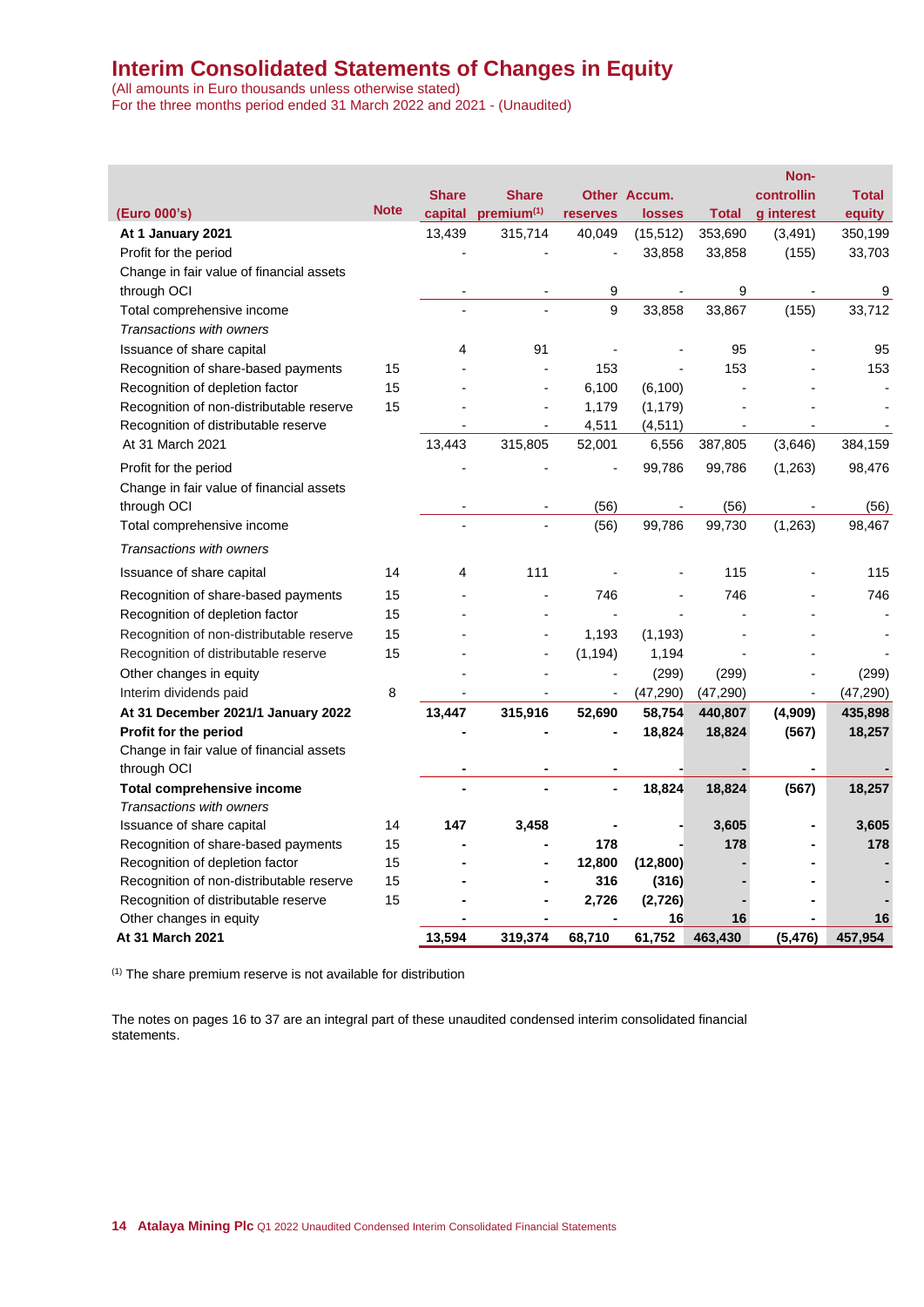# **Interim Consolidated Statements of Cash Flows**

(All amounts in Euro thousands unless otherwise stated) For the three months period ended 31 March 2022 and 2021 - (Unaudited)

|                                                                       |       | <b>Three months</b> | <b>Three</b> |
|-----------------------------------------------------------------------|-------|---------------------|--------------|
|                                                                       |       | ended               | months ended |
|                                                                       |       | 31 March            | 31 March     |
| (Euro 000's)                                                          | Note: | 2022                | 2021         |
| Cash flows from operating activities                                  |       |                     |              |
| <b>Profit before tax</b>                                              |       | 21,450              | 41,347       |
| <b>Adjustments for:</b>                                               |       |                     |              |
| Depreciation of property, plant and equipment                         | 9     | 6,489               | 7,611        |
| Amortisation of intangibles                                           | 10    | 1,031               | 1,333        |
| Recognition of share-based payments                                   | 15    | 178                 | 154          |
| Interest income                                                       | 5     | (1)                 |              |
| Interest expense                                                      | 5     | 238                 | 76           |
| Legal provisions                                                      | 17    |                     | 2,529        |
| Unwinding of discounting                                              | 17    | 73                  |              |
| Net foreign exchange differences                                      | 3     | (2, 573)            | 2,931        |
| Unrealised foreign exchange loss on financing activities              |       | 44                  | 83           |
| Cash inflows from operating activities before working capital changes |       | 26,929              | 50,202       |
| Changes in working capital:                                           |       |                     |              |
| Inventories                                                           | 11    | (13,028)            | 3,280        |
| Trade and other receivables                                           | 12    | 5,177               | (8,954)      |
| Trade and other payables                                              | 16    | 9,660               | (9, 517)     |
| Cash flows from operations                                            |       | 28,738              | 35,011       |
| Interest expense on lease liabilities                                 | 5     | (5)                 | (7)          |
| Interest paid                                                         | 5     | (238)               | (76)         |
| Tax paid                                                              |       | (197)               | (1,056)      |
| Net cash from operating activities                                    |       | 28,298              | 36,803       |
| Cash flows from investing activities                                  |       |                     |              |
| Purchase of property, plant and equipment                             | 9     | (7, 251)            | (10, 847)    |
| Purchase of intangible assets                                         | 10    | (302)               | (83)         |
| Payment of deferred consideration                                     | 20    |                     | (53,000)     |
| Interest received                                                     | 5     | 1                   |              |
| Net cash used in investing activities                                 |       | (7, 552)            | (63,930)     |
|                                                                       |       |                     |              |
| Cash flows from financing activities                                  |       |                     |              |
| Lease payments                                                        | 19    | (160)               | (161)        |
| Proceeds from borrowings                                              | 18    | (5,822)             | 53,015       |
| Proceeds from issuance of shares                                      | 15    | 3,604               | 94           |
| Net cash flows from financing activities                              |       | (2, 378)            | (52, 948)    |
|                                                                       |       |                     |              |
| Net increase in cash and cash equivalents                             |       | 18,368              | 22,890       |
| Net foreign exchange difference                                       | 3     | 2,573               | 2,931        |
| Cash and cash equivalents:                                            |       |                     |              |
| At beginning of the period                                            |       | 107,517             | 37,767       |
| At end of the period                                                  |       | 128,458             | 63,588       |

The notes on pages 16 to 37 are an integral part of these unaudited condensed interim consolidated financial statements.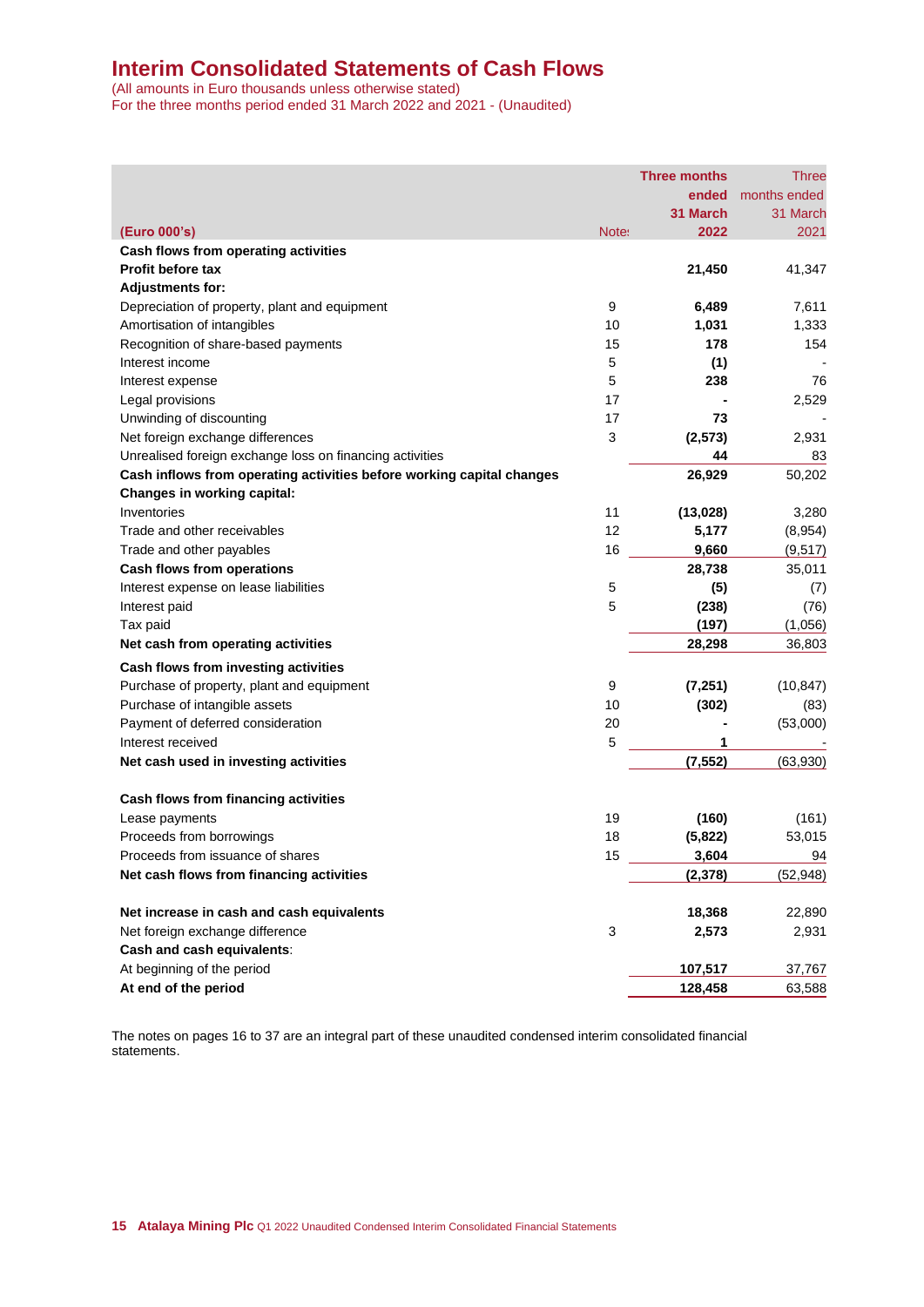(All amounts in Euro thousands unless otherwise stated) For the three months period ended 31 March 2022 and 2021 - (Unaudited)

### **1. Incorporation and Summary of Business**

#### **Country of incorporation**

Atalaya Mining Plc (the "Company") was incorporated in Cyprus on 17 September 2004 as a private company with limited liability under the Companies Law, Cap. 113 and was converted to a public limited liability company on 26 January 2005. Its registered office is at 1 Lampousa Street, Nicosia, Cyprus.

The Company was listed on AIM of the London Stock Exchange in May 2005 under the symbol ATYM and on the TSX on 20 December 2010 under the symbol AYM. The Company continued to be listed on AIM and the TSX as at 31 March 2022.

Additional information about Atalaya Mining Plc is available a[t www.atalayamining.com](http://www.atalayamining.com/) as per requirement of AIM rule 26.

#### **Change of name and share consolidation**

Following the Company's Extraordinary General Meeting ("EGM") on 13 October 2015, the change of name from EMED Mining Public Limited to Atalaya Mining Plc became effective on 21 October 2015. On the same day, the consolidation of ordinary shares came into effect, whereby all shareholders received one new ordinary share of nominal value Stg £0.075 for every 30 existing ordinary shares of nominal value Stg £0.0025.

#### **Principal activities**

Atalaya is a European mining and development company. The strategy is to evaluate and prioritise metal production opportunities in several jurisdictions throughout the well-known belts of base and precious metal mineralisation in Spain, elsewhere in Europe and Latin America.

The Group currently controls four mining projects: Proyecto Riotinto, Proyecto Touro, Proyecto Masa Valverde and Proyecto Ossa Morena. In addition, the Group has an earn-in agreement to acquire three investigation permits at Proyecto Riotinto Este.

#### *Proyecto Riotinto*

The Company owns and operates through a wholly owned subsidiary, "Proyecto Riotinto", an open-pit copper mine located in the Iberian Pyrite Belt, in the Andalusia region of Spain, approximately 65 km northwest of Seville. A brownfield expansion of this mine was completed in 2019 and successfully commissioned by Q1 2020.

#### *Proyecto Touro*

The Group has an initial 10% stake in Cobre San Rafael, S.L., the owner of Proyecto Touro, as part of an earn-in agreement which will enable the Group to acquire up to 80% of the copper project. Proyecto Touro is located in Galicia, north-west Spain. Proyecto Touro is currently in the permitting process.

In November 2019, Atalaya executed the option to acquire 12.5% of Explotaciones Gallegas del Cobre, S.L. the exploration property around Touro, with known additional reserves, which will provide high potential to the Proyecto Touro.

#### *Proyecto Masa Valverde*

On 21 October 2020, the Company announced that it entered into a definitive purchase agreement to acquire 100% of the shares of Cambridge Mineria España, S.L. (since renamed Atalaya Masa Valverde, S.L.U.), a Spanish company which fully owns the Masa Valverde polymetallic project located in Huelva (Spain). Proyecto Masa Valverde is currently in the permitting process.

#### *Proyecto Riotinto Este*

In December 2020, Atalaya entered into a Memorandum of Understanding with a local private Spanish company to acquire a 100% beneficial interest in three investigation permits (known as Peñas Blancas, Cerro Negro and Herreros investigation permits), which cover approximately 12,368 hectares and are located immediately east of Proyecto Riotinto.

#### *Proyecto Ossa Morena*

In December 2021, Atalaya announced the acquisition of a 51% interest in Rio Narcea Nickel, S.L., which owns 17 investigation permits. The acquisition also provided a 100% interest in three investigation permits that are also located along the Ossa- Morena Metallogenic Belt.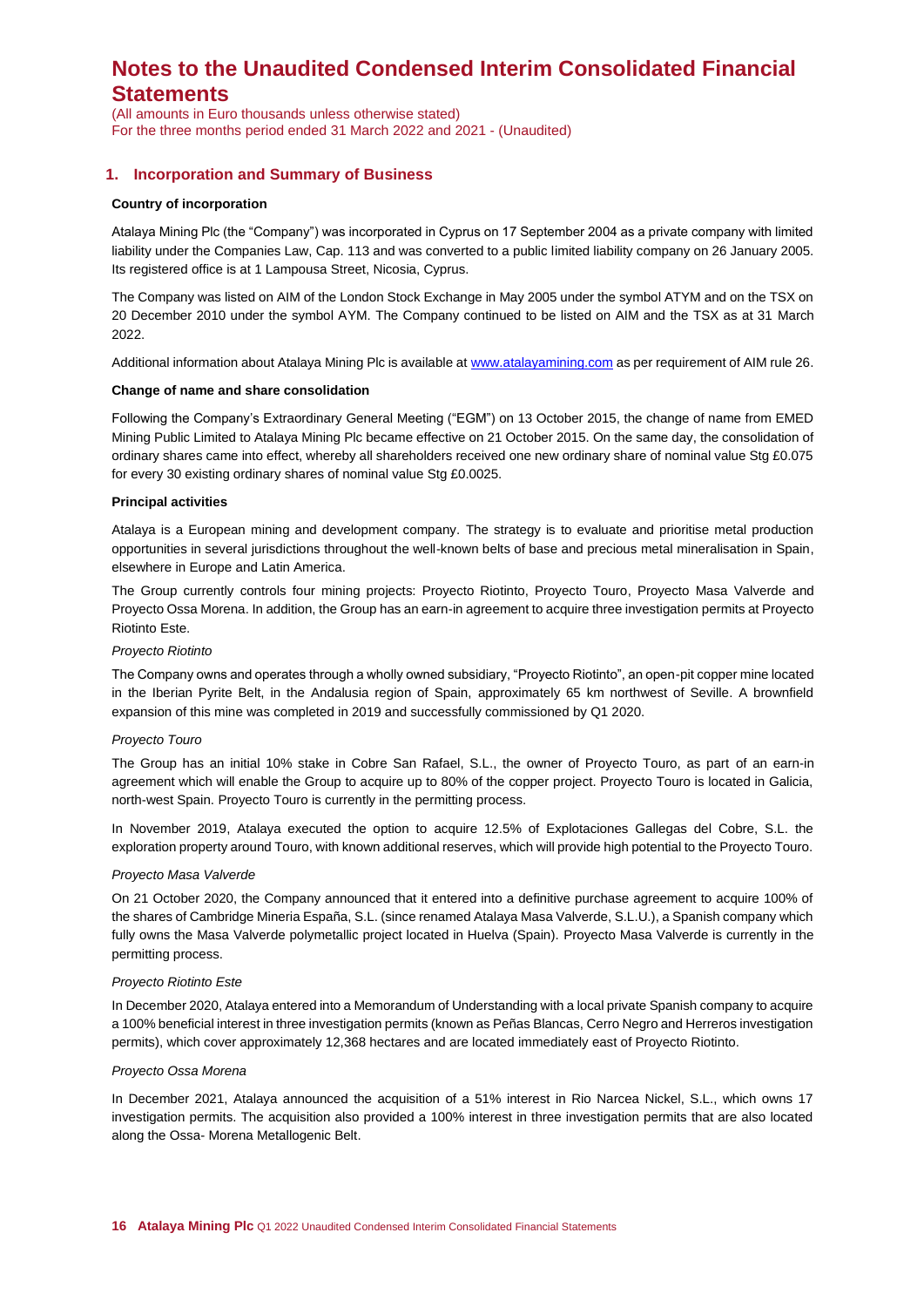(All amounts in Euro thousands unless otherwise stated) For the three months period ended 31 March 2022 and 2021 - (Unaudited)

## **2. Basis of Preparation and Accounting Policies**

#### **2.1 Basis of preparation**

#### (a) Overview

These condensed interim financial statements are unaudited.

The unaudited interim condensed consolidated financial statements for the period ended 31 March 2022 have been prepared in accordance with International Accounting Standards 34: Interim Financial Reporting. IFRS comprise the standard issued by the International Accounting Standard Board ("IASB"), and IFRS Interpretations Committee ("IFRICs") as issued by the IASB. Additionally, the unaudited interim condensed consolidated financial statements have also been prepared in accordance with the IFRS as adopted by the European Union (EU), using the historical cost convention.

These unaudited interim condensed consolidated financial statements include the financial statements of the Company and its subsidiary undertakings. They have been prepared using accounting bases and policies consistent with those used in the preparation of the consolidated financial statements of the Company and the Group for the year ended 31 December 2021. These unaudited interim condensed consolidated financial statements do not include all the disclosures required for annual financial statements, and accordingly, should be read in conjunction with the consolidated financial statements and other information set out in the Group's annual report for the year ended 31 December 2021. The accounting policies are unchanged from those disclosed in the annual consolidated financial statements for the year ended 31 December 2021.

#### (b) Going concern

These unaudited condensed interim consolidated financial statements have been prepared based on accounting principles applicable to a going concern which assumes that the Group will realise its assets and discharge its liabilities in the normal course of business. Management has carried out an assessment of the going concern assumption and has concluded that the Group will generate sufficient cash and cash equivalents to continue operating for the next twelve months.

Management continues to monitor the impact of COVID 19 as well as geopolitical developments. Currently no significant impact is expected in the operations of the Group.

#### **2.2 New standards, interpretations and amendments adopted by the Group**

The accounting policies adopted in the preparation of the unaudited condensed interim consolidated financial statements are consistent with those followed in the preparation of the Group's annual consolidated financial statements for the year ended 31 December 2021, except for the adoption of new standards effective as of 1 January 2022. The Group has not early adopted any standard, interpretation or amendment that has been issued but is not yet effective.

Several amendments and interpretations apply for the first time in 2022, but do not have a material impact on the unaudited condensed interim consolidated financial statements of the Group.

#### *Reference to the Conceptual Framework – Amendments to IFRS 3*

The amendments replace a reference to a previous version of the IASB's Conceptual Framework with a reference to the current version issued in March 2018 without significantly changing its requirements.

The amendments add an exception to the recognition principle of IFRS 3 Business Combinations to avoid the issue of potential 'day 2' gains or losses arising for liabilities and contingent liabilities that would be within the scope of IAS 37 Provisions, Contingent Liabilities and Contingent Assets or IFRIC 21 Levies, if incurred separately. The exception requires entities to apply the criteria in IAS 37 or IFRIC 21, respectively, instead of the Conceptual Framework, to determine whether a present obligation exists at the acquisition date.

The amendments also add a new paragraph to IFRS 3 to clarify that contingent assets do not qualify for recognition at the acquisition date. These amendments had no impact on the interim condensed consolidated financial statements of the Group as there were no contingent assets, liabilities and contingent liabilities within the scope of these amendments arisen during the period.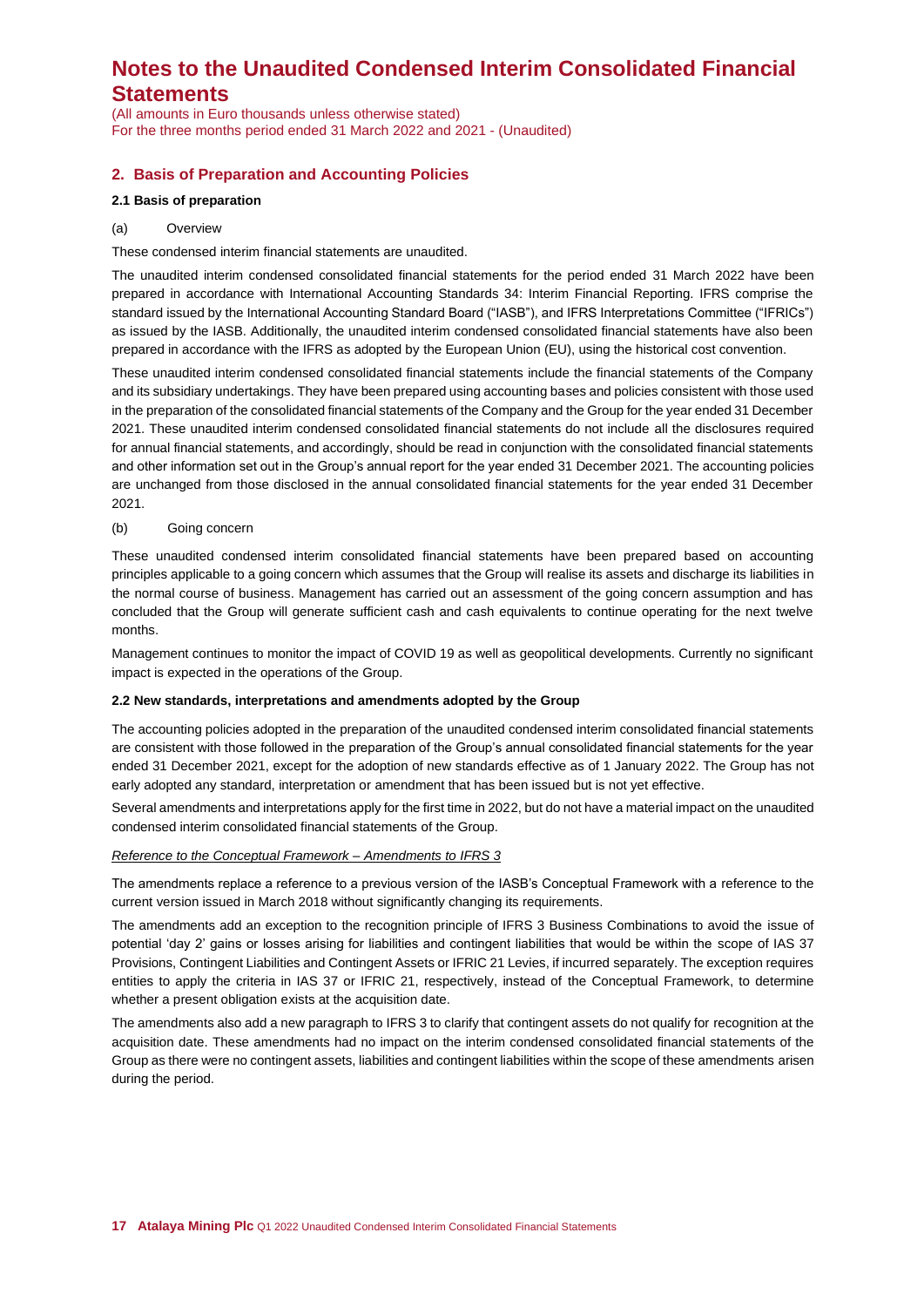(All amounts in Euro thousands unless otherwise stated) For the three months period ended 31 March 2022 and 2021 - (Unaudited)

## **2. Basis of Preparation and Accounting Policies (cont.)**

#### **2.2 New standards, interpretations and amendments adopted by the Group (cont.)**

#### *Property, Plant and Equipment: Proceeds before Intended Use – Amendments to IAS 16*

The amendment prohibits entities from deducting from the cost of an item of property, plant and equipment, any proceeds of the sale of items produced while bringing that asset to the location and condition necessary for it to be capable of operating in the manner intended by management. Instead, an entity recognises the proceeds from selling such items, and the costs of producing those items, in profit or loss.

These amendments had no impact on the interim condensed consolidated financial statements of the Group as there were no sales of such items produced by property, plant and equipment made available for use on or after the beginning of the earliest period presented.

#### *IFRS 1 First-time Adoption of International Financial Reporting Standards – Subsidiary as a first-time adopter*

The amendment permits a subsidiary that elects to apply paragraph D16(a) of IFRS 1 to measure cumulative translation differences using the amounts reported in the parent's consolidated financial statements, based on the parent's date of transition to IFRS, if no adjustments were made for consolidation procedures and for the effects of the business combination in which the parent acquired the subsidiary. This amendment is also applied to an associate or joint venture that elects to apply paragraph D16(a) of IFRS 1.

These amendments had no impact on the interim condensed consolidated financial statements of the Group as it is not a first-time adopter.

#### *IFRS 9 Financial Instruments – Fees in the '10 per cent' test for derecognition of financial liabilities*

The amendment clarifies the fees that an entity includes when assessing whether the terms of a new or modified financial liability are substantially different from the terms of the original financial liability. These fees include only those paid or received between the borrower and the lender, including fees paid or received by either the borrower or lender on the other's behalf. There is no similar amendment proposed for IAS 39 Financial Instruments: Recognition and Measurement. These amendments had no impact on the interim condensed consolidated financial statements of the Group as there were no modifications of the Group's financial instruments during the period.

#### **2.3 Fair value estimation**

The fair values of the Group's financial assets and liabilities approximate their carrying amounts at the reporting date.

The fair value of financial instruments traded in active markets, such as publicly traded trading and other financial assets is based on quoted market prices at the reporting date. The quoted market price used for financial assets held by the Group is the current bid price. The appropriate quoted market price for financial liabilities is the current ask price.

The fair value of financial instruments that are not traded in an active market is determined by using valuation techniques. The group uses a variety of methods, such as estimated discounted cash flows, and makes assumptions that are based on market conditions existing at the reporting date.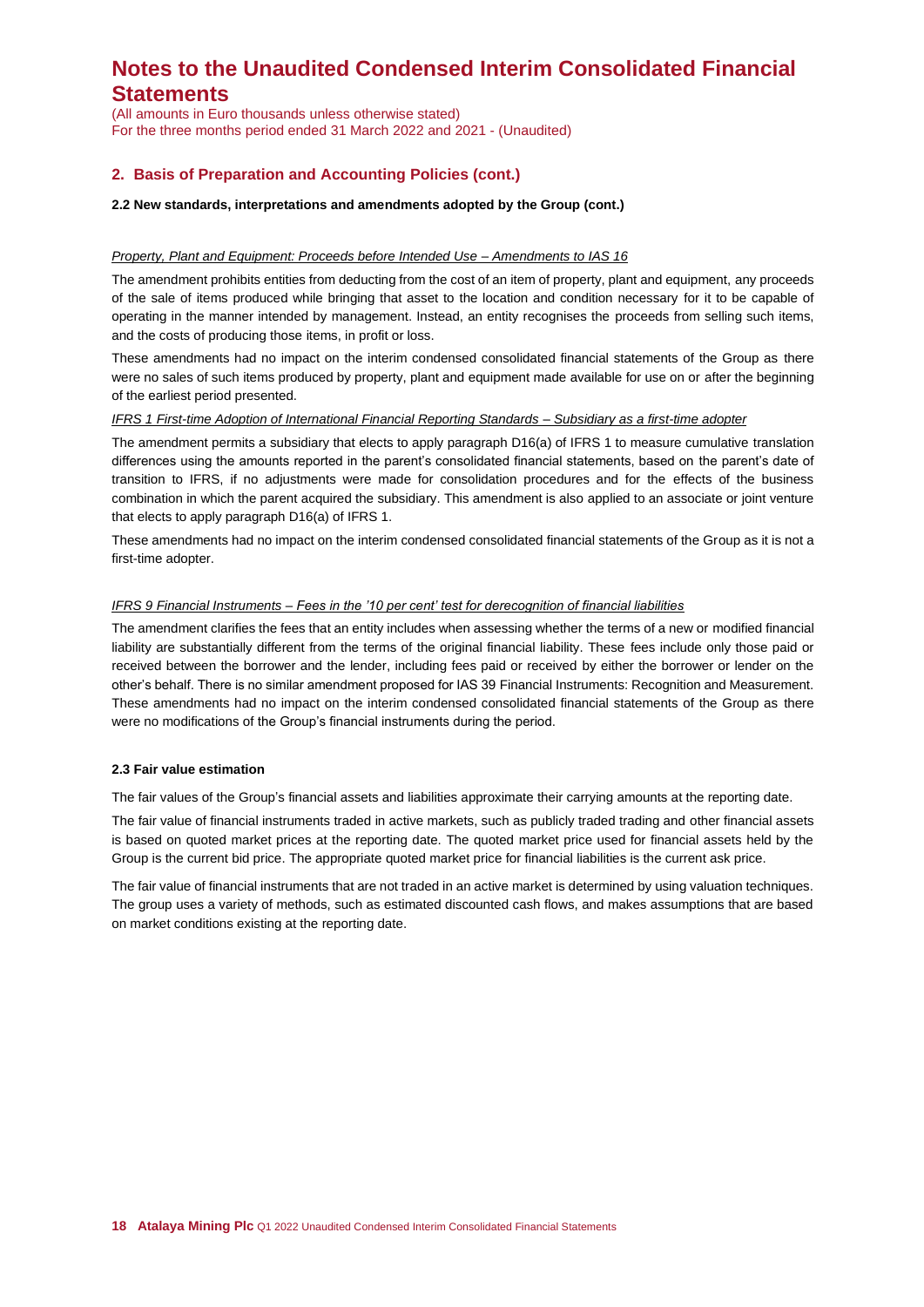(All amounts in Euro thousands unless otherwise stated) For the three months period ended 31 March 2022 and 2021 - (Unaudited)

## **2. Basis of Preparation and Accounting Policies (cont.)**

### **2.3 Fair value estimation (cont.)**

Fair value measurements recognised in the consolidated statement of financial position

The following table provides an analysis of financial instruments that are measured subsequent to initial recognition at fair value, Grouped into Levels 1 to 3 based on the degree to which the fair value is observable.

- Level 1 fair value measurements are those derived from quoted prices (unadjusted) in active markets for identical assets or liabilities.
- Level 2 fair value measurements are those derived from inputs other than quoted prices included within Level 1 that are observable for the asset or liability, either directly (i.e. as prices) or indirectly (i.e. derived from prices).
- Level 3 fair value measurements are those derived from valuation techniques that include inputs for the asset or liability that are not based on observable market data (unobservable inputs).

| <b>Financial assets</b><br>(Euro 000's)      | Level 1        | Level 2 | Level 3 | <b>Total</b> |
|----------------------------------------------|----------------|---------|---------|--------------|
| 31 March 2022                                |                |         |         |              |
| Other financial assets                       |                |         |         |              |
| Financial assets at FV through OCI           | 38             |         | 1,101   | 1,139        |
| Trade and other receivables                  |                |         |         |              |
| Receivables (subject to provisional pricing) |                | 11,669  |         | 11,669       |
| Total                                        | 38             | 11,669  | 1,101   | 12,808       |
| 31 December 2021                             |                |         |         |              |
| Other financial assets                       |                |         |         |              |
| Financial assets at FV through OCI           | 39             |         | 1.101   | 1,140        |
| Trade and other receivables                  |                |         |         |              |
| Receivables (subject to provisional pricing) | $\blacksquare$ | 29.148  |         | 29,148       |
| Total                                        | 39             | 29,148  | 1,101   | 30,288       |

#### **2.4 Critical accounting estimates and judgements**

The preparation of the financial statements requires management to make judgements, estimates and assumptions that affect the reported amounts of revenues, expenses, assets and liabilities, and the accompanying disclosures, and the disclosure of contingent liabilities at the date of the unaudited condensed interim consolidated financial statements. Estimates and assumptions are continually evaluated and are based on management's experience and other factors, including expectations of future events that are believed to be reasonable under the circumstances. Uncertainty about these assumptions and estimates could result in outcomes that require a material adjustment to the carrying amount of assets or liabilities affected in future periods.

Provisions are recognised when the Group has a present legal or constructive obligation as a result of past events, it is probable that an outflow of resources will be required to settle the obligation, and a reliable estimate of the amount can be made. If the effect of the time value of money is material, provisions are discounted using a current pre-tax rate that reflects, where appropriate, the risks specific to the liability. Where discounting is used, the increase in the provision due to the passage of time is recognised as a finance cost.

A full analysis of critical accounting estimates and judgements is set out in Note 3.3 of the 2021 audited consolidated financial statements.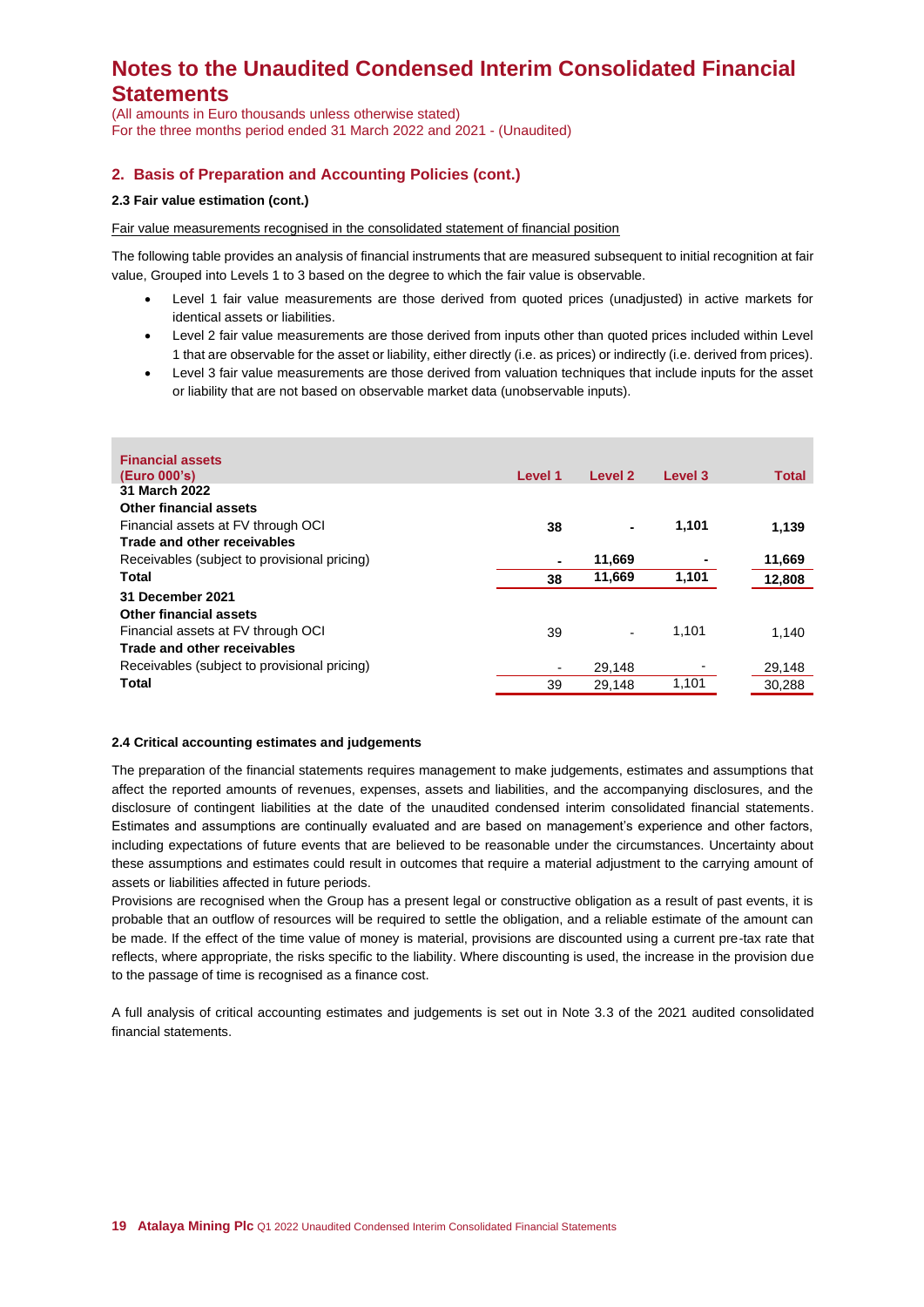(All amounts in Euro thousands unless otherwise stated) For the three months period ended 31 March 2022 and 2021 - (Unaudited)

### **3. Business and Geographical Segments**

#### **Business segments**

The Group has only one distinct business segment, being that of mining operations, which include mineral exploration and development.

Copper concentrates produced by the Group are sold to three off-takers as per the relevant offtake agreement (Note 22.3). in addition, the Group has spot agreements for the concentrates not committed to off-takers.

#### **Geographical segments**

The Group's mining activities are located in Spain. The commercialisation of the copper concentrates produced in Spain is carried out through Cyprus. Sales transactions to related parties are on an arm's length basis in a similar manner to transactions with third parties. Accounting policies used by the Group in different locations are the same as those contained in Note 2.

|                                                                                 | <b>Cyprus</b>                | <b>Spain</b> | <b>Other</b>             | <b>Total</b> |
|---------------------------------------------------------------------------------|------------------------------|--------------|--------------------------|--------------|
| (Euro 000's)                                                                    |                              |              |                          |              |
| Three months ended 31 March 2022                                                |                              |              |                          |              |
| <b>Revenue</b>                                                                  | 11,830                       | 74,421       |                          | 86,251       |
| Earnings/(loss) Before Interest, Tax, Depreciation and Amortisation<br>(EBITDA) | 8,967                        | 17,752       | (7)                      | 26,712       |
| Depreciation/amortisation charge                                                |                              | (7,520)      |                          | (7, 520)     |
| Net foreign exchange gain                                                       | 1,170                        | 1,403        |                          | 2,573        |
| Finance income                                                                  |                              | 1            |                          | 1            |
| Finance cost                                                                    |                              | (316)        |                          | (316)        |
| Profit/(loss) before tax                                                        | 10,137                       | 11,320       | (7)                      | 21,450       |
| Tax                                                                             | (1,024)                      | (2, 169)     |                          | (3, 193)     |
| Profit for the period                                                           | 9,113                        | 9,151        | (7)                      | 18,257       |
| <b>Total assets</b>                                                             | 81,725                       | 531,625      | 1,178                    | 614,528      |
| <b>Total liabilities</b>                                                        | (2,617)                      | (153, 949)   | (8)                      | (156, 574)   |
| Depreciation of property, plant and equipment                                   |                              | 6,489        |                          | 6,489        |
| Amortisation of intangible assets                                               |                              | 1,031        |                          | 1,031        |
| <b>Total additions of non-current assets</b>                                    |                              | 18,876       |                          | 18,876       |
| Three months ended 31 March 2021                                                |                              |              |                          |              |
| Revenue                                                                         | 14,954                       | 82,426       |                          | 97,380       |
| Earnings/(loss) Before Interest, Tax, Depreciation and Amortisation<br>(EBITDA) | 12,590                       | 34,869       | (16)                     | 47,443       |
| Depreciation/amortisation charge                                                |                              | (8,944)      |                          | (8,944)      |
| Net foreign exchange gain                                                       | 555                          | 2,374        | 2                        | 2,931        |
| Finance cost                                                                    |                              | (83)         |                          | (83)         |
| Profit/(loss) before tax                                                        | 13,145                       | 28,216       | (14)                     | 41,347       |
| Tax                                                                             | $\qquad \qquad \blacksquare$ | (7,645)      | $\overline{\phantom{a}}$ | (7,645)      |
| Profit for the period                                                           |                              |              |                          | 33,702       |
| <b>Total assets</b>                                                             | 79,788                       | 457,544      | 1,158                    | 538,490      |
| <b>Total liabilities</b>                                                        | (1, 517)                     | (152, 778)   | (36)                     | (154, 331)   |
| Depreciation of property, plant and equipment                                   |                              | 7,611        | $\overline{\phantom{a}}$ | 7,611        |
| Amortisation of intangible assets                                               |                              | 1,333        |                          | 1,333        |
| Total additions of non-current assets                                           |                              | 17,588       |                          | 17,588       |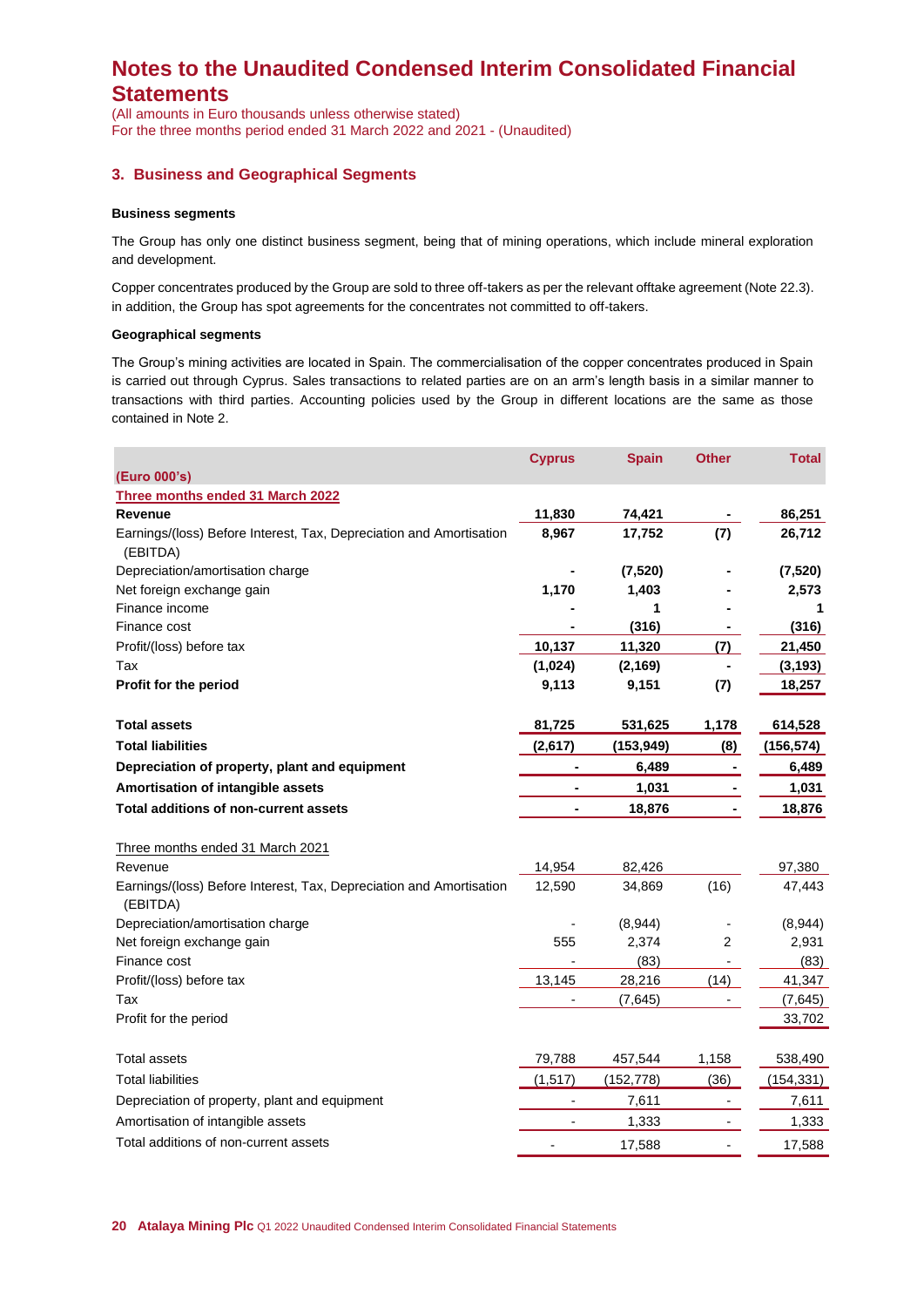(All amounts in Euro thousands unless otherwise stated) For the three months period ended 31 March 2022 and 2021 - (Unaudited)

### **4. Revenues**

|                                                                   | Three months                | Three months |
|-------------------------------------------------------------------|-----------------------------|--------------|
|                                                                   | ended                       | ended        |
|                                                                   | 31 March 2022 31 March 2021 |              |
| (Euro 000's)                                                      |                             |              |
| Revenue from contracts with customers (1)                         | 81.769                      | 92,700       |
| Fair value gains relating to provisional pricing within sales (2) | 4.482                       | 4,680        |
| <b>Total revenue</b>                                              | 86.251                      | 97,380       |

All revenue from copper concentrate is recognised at a point in time when the control of the product is transferred. Revenue from freight services is recognised over time as the services are provided.

- (1) Included within Q1 2022 revenue, there is a transaction price of €1.4 million (€0.3 million in Q1 2021) related to the freight services provided by the Group to the customers arising from the sales of copper concentrate under CIF incoterm.
- $(2)$  Provisional pricing impact represented the change in fair value of the embedded derivative arising on sales of concentrate.

### **5. Net Finance Costs**

| (Euro 000's)                             | <b>Three</b><br>months ended<br><b>31 March 2022</b> | Three<br>months ended<br>31 March 2021 |
|------------------------------------------|------------------------------------------------------|----------------------------------------|
| Interest expense:                        |                                                      |                                        |
| Other interest                           | (238)                                                | (76)                                   |
| Unwinding of discount on mine rehab prov | (73)                                                 |                                        |
| Interest expense on lease liabilities    | (5)                                                  | (7)                                    |
| Interest income                          |                                                      |                                        |
|                                          | (315)                                                | (83)                                   |

# **6. Tax**

The Group calculates the period income tax expense using the tax rate that would be applicable to the expected total annual earnings. The major components of income tax expense in the unaudited interim condensed consolidated statement of profit or loss are:

| (Euro 000's)                                                  | <b>Three</b><br>months ended<br><b>31 March 2022</b> | Three months<br>ended<br>31 March 2021 |
|---------------------------------------------------------------|------------------------------------------------------|----------------------------------------|
| Income taxes                                                  |                                                      |                                        |
| Current income tax expense                                    | 3,193                                                | 7,645                                  |
| Income tax expense recognised in statement of profit and loss | 3,193                                                | 7,645                                  |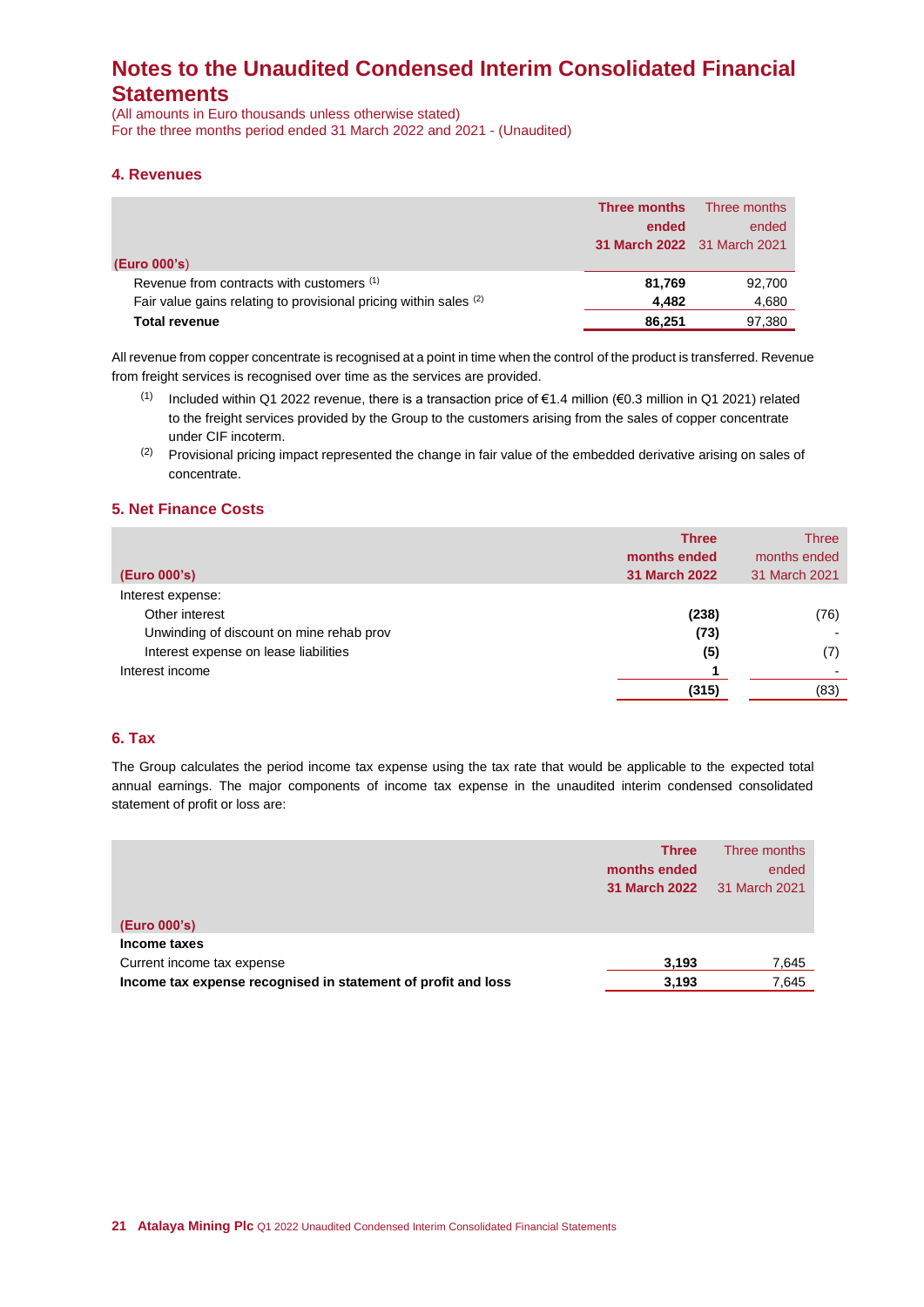(All amounts in Euro thousands unless otherwise stated) For the three months period ended 31 March 2022 and 2021 - (Unaudited)

# **7. Earnings per share**

The calculation of the basic and fully diluted profit per share attributable to the ordinary equity holders of the Company is based on the following data:

|                                                                               | <b>Three</b> | <b>Three</b> |
|-------------------------------------------------------------------------------|--------------|--------------|
|                                                                               | months       | months       |
|                                                                               | ended        | ended        |
|                                                                               | 31 March     | 31 March     |
| (Euro 000's)                                                                  | 2022         | 2021         |
| Parent company                                                                | (734)        | (368)        |
| <b>Subsidiaries</b>                                                           | 19,558       | 34,226       |
| Profit attributable to equity holders of the parent                           | 18,824       | 33,858       |
| Weighted number of ordinary shares for the purposes of basic earnings per     |              |              |
| share $(000's)$                                                               | 139,407      | 138,163      |
| Basic profit per share (EUR cents/share)                                      | 13.5         | 24.5         |
| Weighted number of ordinary shares for the purposes of fully diluted earnings |              |              |
| per share (000's)                                                             | 142,163      | 140,928      |
| Fully diluted profit per share (EUR cents/share)                              | 13.2         | 24.0         |

As at 31 March 2022, there are nil warrants (Note 14) and 2,341,000 options (Note 15) (31 March 2021: nil warrants and 2,746,250 options). Warrants and options are included when calculating the weighted average number of shares for the period.

## **8. Dividends paid**

Cash dividends declared and paid during the period:

| (Euro 000's)                                                     | 31 Mar 2022              | 31 Mar 2021              |
|------------------------------------------------------------------|--------------------------|--------------------------|
| Dividend                                                         |                          | $\overline{\phantom{0}}$ |
| Total cash dividends paid in the period to ordinary shareholders | $\overline{\phantom{0}}$ |                          |

Fully paid ordinary shares carry one vote per share and carry the right to dividends.

#### Dividend Policy

On 27 October 2021, Atalaya initiated a sustainable dividend policy that will allow for continued investments in its portfolio of low capital intensity growth projects, such as the San Dionisio deposit, Proyecto Masa Valverde, Proyecto Ossa Morena and Proyecto Touro. The approved a Dividend Policy will set out an annual pay-out of between 30% and 50% of free cash flow generated during the applicable financial year.

The declaration and payment of all future dividends under the new policy are subject to approval by the Board of Directors.

An inaugural dividend of US\$0.395 per share was declared on 27 October 2021, and paid on 1 December 2021, totalling €47.3 million.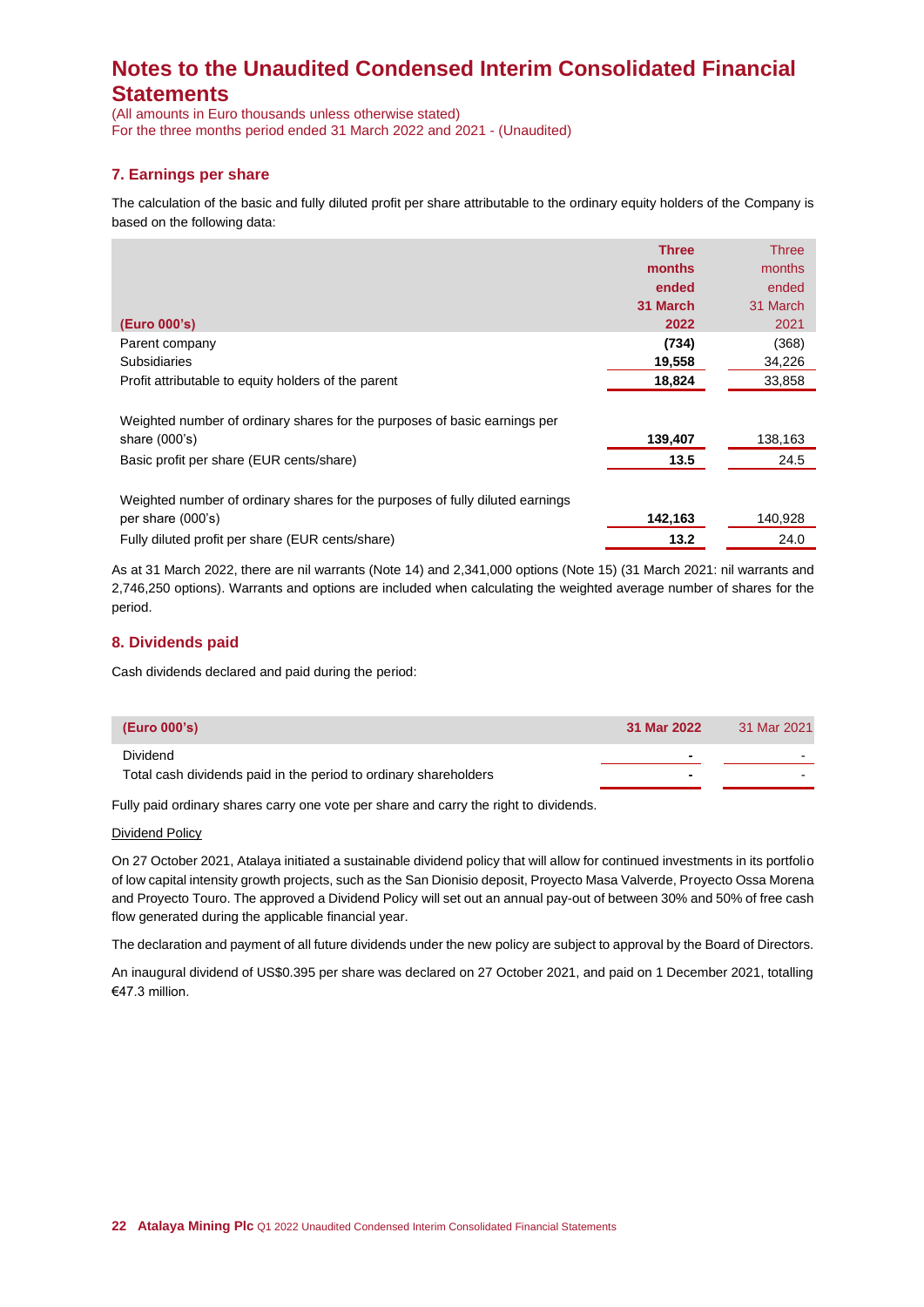(All amounts in Euro thousands unless otherwise stated) For the three months period ended 31 March 2022 and 2021 - (Unaudited)

## **9. Property, Plant and Equipment**

| (Euro 000's)             | <b>Land and</b> | <b>Right of</b><br><b>use</b><br>buildings assets (5) | <b>Plant and</b> | <b>Assets under</b><br>machinery construction <sup>(3)</sup> | <b>Deferred</b><br>mining<br>costs <sup>(2)</sup> | <b>Other</b><br>assets <sup>(1)</sup> | <b>Total</b> |
|--------------------------|-----------------|-------------------------------------------------------|------------------|--------------------------------------------------------------|---------------------------------------------------|---------------------------------------|--------------|
| Cost                     |                 |                                                       |                  |                                                              |                                                   |                                       |              |
| At 1 January 2021        | 64,034          | 6,569                                                 | 268,051          | 15,828                                                       | 41,868                                            | 801                                   | 397,151      |
| <b>Additions</b>         | 43              |                                                       | 1,621            | 4,990                                                        | 4,236                                             |                                       | 10,890       |
| Reclassifications        |                 |                                                       | 587              | (587)                                                        |                                                   |                                       |              |
| At 31 March 2021         | 64,077          | 6,569                                                 | 270,259          | 20,231                                                       | 46,104                                            | 801                                   | 408,041      |
| Additions                | 227             | 507                                                   | 320              | 15,396                                                       | 5,563                                             |                                       | 22,013       |
| Increase in rehab.       |                 |                                                       |                  |                                                              |                                                   |                                       |              |
| Provision                | 655             |                                                       |                  |                                                              |                                                   |                                       | 655          |
| Reclassifications        |                 |                                                       | 12,767           | (12, 767)                                                    |                                                   |                                       |              |
| Advances                 | 44              |                                                       |                  |                                                              |                                                   |                                       | 44           |
| At 31 December 2021      | 65,003          | 7,076                                                 | 283,346          | 22,860                                                       | 51,667                                            | 801                                   | 430,753      |
| <b>Additions</b>         | $2,383^{(4)}$   |                                                       | 244              | 3,950                                                        | 671                                               |                                       | 7,248        |
| <b>Reclassifications</b> |                 |                                                       | 2,376            | (2,376)                                                      |                                                   |                                       |              |
| Increase in rehab.       |                 |                                                       |                  |                                                              |                                                   |                                       |              |
| <b>Provision</b>         | 54              |                                                       |                  |                                                              |                                                   |                                       | 54           |
| <b>Advances</b>          | 3               |                                                       |                  |                                                              |                                                   |                                       |              |
| At 31 March 2022         | 67,443          | 7,076                                                 | 286,326          | 24,074                                                       | 52,338                                            | 801                                   | 438,058      |
|                          |                 |                                                       |                  |                                                              |                                                   |                                       |              |
| <b>Depreciation</b>      |                 |                                                       |                  |                                                              |                                                   |                                       |              |
| At 1 January 2021        | 11,671          | 956                                                   | 48,134           |                                                              | 8,528                                             | 688                                   | 69,977       |
| Charge for the period    | 1,176           | 148                                                   | 5,552            |                                                              | 728                                               | 7                                     | 7,611        |
| At 31 March 2021         | 12,847          | 1,104                                                 | 53,686           |                                                              | 9,256                                             | 695                                   | 77,588       |
| Charge for the period    | 3,719           | 442                                                   | 14,305           | $\overline{\phantom{a}}$                                     | 2,124                                             | 19                                    | 20,069       |
| At 31 December 2021      | 16,026          | 1,546                                                 | 67,991           | $\blacksquare$                                               | 11,380                                            | 714                                   | 97,657       |
| Charge for the period    | 1,001           | 140                                                   | 4,466            | $\blacksquare$                                               | 875                                               | 7                                     | 6,489        |
| At 31 March 2022         | 17,027          | 1,686                                                 | 72,457           | $\blacksquare$                                               | 12,255                                            | 721                                   | 104,146      |
| Net book value           |                 |                                                       |                  |                                                              |                                                   |                                       |              |
| At 31 March 2022         | 50,416          | 5,390                                                 | 213,869          | 24,074                                                       | 40,083                                            | 80                                    | 333,912      |
| At 31 December 2021      | 48,977          | 5,530                                                 | 215,355          | 22,860                                                       | 40,287                                            | 87                                    | 333,096      |
|                          |                 |                                                       |                  |                                                              |                                                   |                                       |              |

(1) Includes motor vehicles, furniture, fixtures and office equipment which are depreciated over 5-10 years.

(2) Stripping costs

(3) Assets under construction at 31 March 2022 were €24.1 million (2021: €20.2 million) which include sustaining capital expenditures and tailings dams project.

(4) Increase in lands related with the acquisition of lands surround Riotinto District.

(5) See leases in Note 19.

The above fixed assets are mostly located in Spain.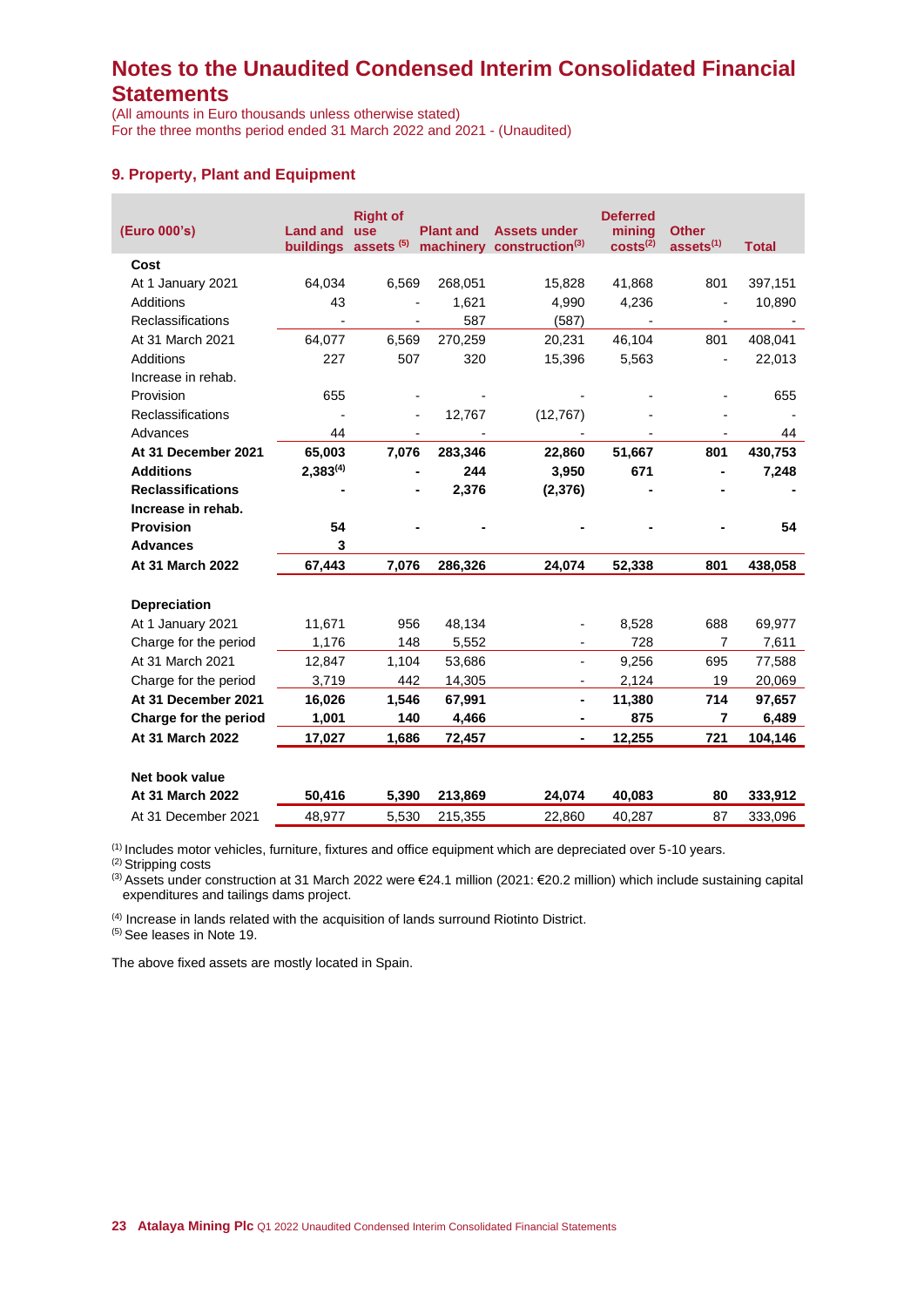(All amounts in Euro thousands unless otherwise stated) For the three months period ended 31 March 2022 and 2021 - (Unaudited)

### **10. Intangible Assets**

| (Euro 000's)          | Licences, R&D  |              |              |  |
|-----------------------|----------------|--------------|--------------|--|
|                       | <b>Permits</b> | and software | <b>Total</b> |  |
| Cost                  |                |              |              |  |
| At 1 January 2021     | 78,210         | 8,595        | 86,805       |  |
| Additions             |                | 83           | 83           |  |
| At 31 March 2021      | 78,210         | 8,678        | 86,888       |  |
| Additions             | $2,148^{(1)}$  | (83)         | 2,065        |  |
| At 31 December 2021   | 80,358         | 8,595        | 88,953       |  |
| <b>Additions</b>      | 302            |              | 302          |  |
| At 31 March 2022      | 80,660         | 8,595        | 89,255       |  |
| Amortisation          |                |              |              |  |
| On 1 January 2021     | 18,683         | 8,306        | 26,989       |  |
| Charge for the period | 1,316          | 17           | 1,333        |  |
| At 31 March 2021      | 19,999         | 8,323        | 28,322       |  |
| Charge for the period | 3,215          | 48           | 3,263        |  |
| At 31 December 2021   | 23,214         | 8,371        | 31,585       |  |
| Charge for the period | 1,015          | 16           | 1,031        |  |
| At 31 March 2022      | 24,229         | 8,387        | 32,616       |  |
| Net book value        |                |              |              |  |
| At 31 March 2022      | 56,431         | 208          | 56,639       |  |
| At 31 December 2021   | 57,144         | 224          | 57,368       |  |
|                       |                |              |              |  |

(1) Additions of Q1 2021 resulted from the acquisition of 51% of Rio Narcea Nickel SL

The ultimate recovery of balances carried forward in relation to areas of interest or all such assets including intangibles is dependent on successful development, and commercial exploitation, or alternatively the sale of the respective areas.

The Group conducts impairment testing on an annual basis unless indicators of impairment are not present at the reporting date. In considering the carrying value of the assets at Proyecto Riotinto, including the intangible assets and any impairment thereof, the Group assessed that no indicators were present as at 31 March 2022 and thus no impairment has been recognised.

### **11. Inventories**

| (Euro 000's)           | 31 Mar 2022 | 31 Dec 2021 |
|------------------------|-------------|-------------|
| Finished products      | 14.618      | 5,185       |
| Materials and supplies | 20,785      | 18,216      |
| Work in progress       | 2.406       | 1,380       |
|                        | 37,809      | 24.781      |

As of 31 March 2022, copper concentrate produced and not sold amounted to 9,904 tonnes (31 Dec 2021: 5,254 tonnes). Inventory for copper concentrate is valued at cost and was €14.6 million as at 31 March 2022 (31 Dec 2021: €5.2 million).

Materials and supplies relate mainly to machinery spare parts. Work in progress represents ore stockpiles, which is ore that has been extracted and is available for further processing.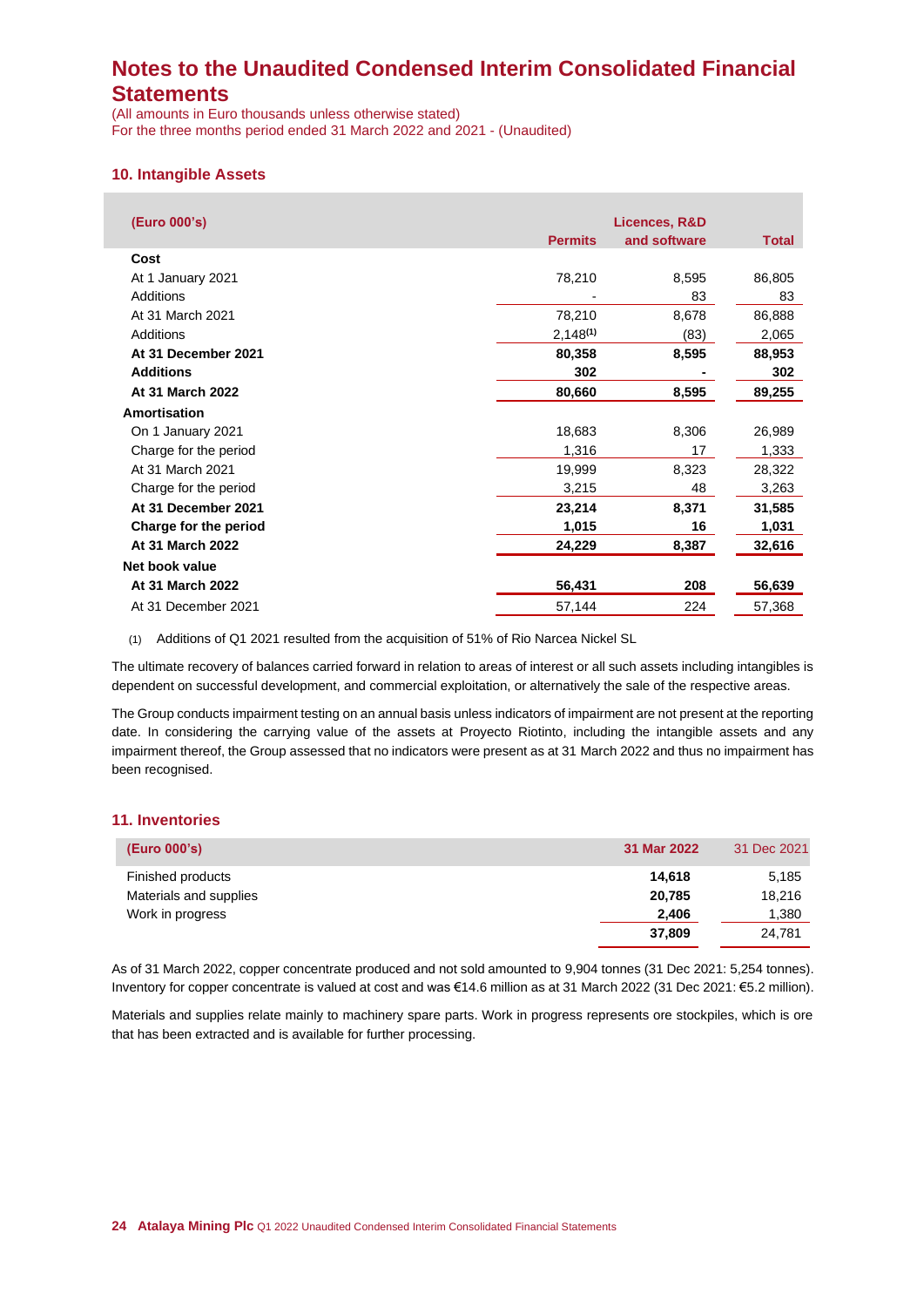(All amounts in Euro thousands unless otherwise stated) For the three months period ended 31 March 2022 and 2021 - (Unaudited)

### **12. Trade and Other Receivables**

| (Euro 000's)                                                               | 31 Mar 2022 | 31 Dec 2021 |
|----------------------------------------------------------------------------|-------------|-------------|
| Non-current                                                                |             |             |
| Deposits                                                                   | 304         | 303         |
| Loans                                                                      | 6,639       | 2,332       |
| Other non-current receivables - long term deposits                         | 2,695       | 2,695       |
|                                                                            | 9,638       | 5,330       |
| <b>Current</b>                                                             |             |             |
| Trade receivables at fair value – subject to provisional pricing           | 11,669      | 8,865       |
| Trade receivables from shareholders at fair value – subject to provisional |             |             |
| <i>pricing</i> (Note 22.3)                                                 |             | 20,283      |
| Other receivables from related parties at amortised cost (Note 22.3)       | 56          | 56          |
| Deposits                                                                   | 21          | 21          |
| VAT receivable                                                             | 23,077      | 17,300      |
| Tax advances                                                               | 9           |             |
| Prepayments                                                                | 4,280       | 3,303       |
| Other current assets                                                       | 1,939       | 300         |
|                                                                            | 41,051      | 50,128      |
| Allowance for expected credit losses                                       |             |             |
| Total current trade and other receivables                                  | 50,689      | 55,458      |

Trade receivables are shown net of any interest applied to prepayments. Payment terms are aligned with offtake agreements and market standards and generally are 7 days on 90% of the invoice and the remaining 10% at the settlement date which can vary between 1 to 5 months. The fair values of trade and other receivables approximate to their book values.

Non-current deposits included €250k (€250k at 31 December 2021) as a collateral for bank guarantees, which was recorded as restricted cash (or deposit). Restricted cash related to the collateral was reclassified to noncurrent trade and other receivables since the deposit is considered to be long term.

Loans are related to an agreement entered by the Group and Lain Technologies Ltd in relation to the construction of the pilot plan to develop the E-LIX System. The Loan is secured with the pilot plant, has a grace period of up to four years and repayment terms depending on future investments on the system. Amounts withdrawn bears interest at 2%

## **13. Cash and cash equivalents**

| (Euro 000's)                                              | 31 Mar 2022 | 31 Dec 2021 |
|-----------------------------------------------------------|-------------|-------------|
|                                                           |             |             |
| Unrestricted cash and cash equivalents at Group level     | 69.985      | 48,375      |
| Unrestricted cash and cash equivalents at Operation level | 43.053      | 43,722      |
| Restricted cash and cash equivalents at Operation level   | 15.420      | 15,420      |
| Consolidated cash and cash equivalents                    | 128,458     | 107,517     |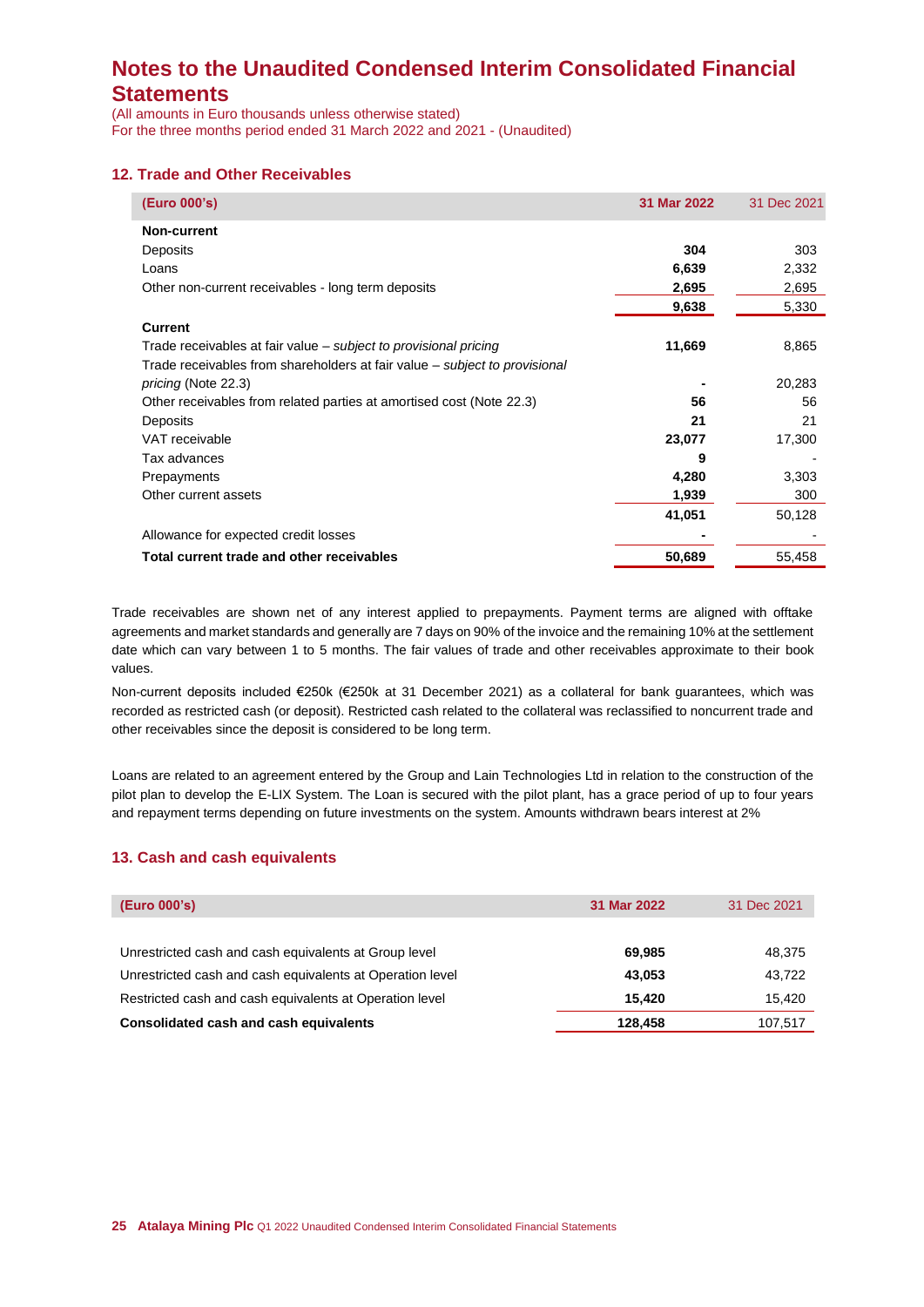(All amounts in Euro thousands unless otherwise stated) For the three months period ended 31 March 2022 and 2021 - (Unaudited)

## **13. Cash and cash equivalents (cont.)**

As at 31 March 2022, the Group's operating subsidiary held Restricted cash of €15.4 million for paying interest to Astor under the Master Agreement. Following the hearing of 6 May 2022, the Company has transferred a total amount of €10.7 million. The majority of the balance (less £280,000) will revert to the Company and will be classified as unrestricted cash. See more details in Deferred Consideration note 20.

### **Cash and cash equivalents denominated in the following currencies:**

| (Euro 000's)                                | 31 Mar 2022 | 31 Dec 2021 |
|---------------------------------------------|-------------|-------------|
| Euro – functional and presentation currency | 38,155      | 30.145      |
| <b>Great Britain Pound</b>                  | 2,903       | 36          |
| United States Dollar                        | 87.400      | 77,336      |
|                                             | 128,458     | 107.517     |

### **14. Share Capital and Share Premium**

|                                                   | <b>Shares</b> | <b>Share Capital</b> | <b>Share premium</b> | <b>Total</b>    |
|---------------------------------------------------|---------------|----------------------|----------------------|-----------------|
|                                                   | 000's         | <b>Stg£'000</b>      | <b>Stg£'000</b>      | <b>Stg£'000</b> |
| Authorised<br>Ordinary shares of Stg £0.075 each* | 200,000       | 15,000               |                      | 15,000          |

| <b>Issued and fully paid</b>    |             |                                        | 000's   |        | Euro 000's Euro 000's | <b>Euro 000's</b> |
|---------------------------------|-------------|----------------------------------------|---------|--------|-----------------------|-------------------|
| <b>Issue Date</b>               | Price $(E)$ | <b>Details</b>                         |         |        |                       |                   |
| 31 December 2020/1 January 2021 |             |                                        | 138,141 | 13,439 | 315,714               | 329,153           |
| 12 Feb 2021                     | 2.015       | Exercised share options (a)            | 41      | 4      | 91                    | 95                |
| Balance at 31 March 2021        |             |                                        | 138,182 | 13,443 | 315,805               | 329,248           |
| 18 May 2021                     | 2.015       | Exercised share options <sup>(b)</sup> | 20      | 1      | 45                    | 46                |
| 18 May 2021                     | 1.475       | Exercised share options <sup>(b)</sup> | 10      | 1      | 15                    | 16                |
| 15 Dec 2021                     | 1.475       | Exercised share options <sup>(c)</sup> | 9       | 2      | 43                    | 45                |
| 15 Dec 2021                     | 2.015       | Exercised share options <sup>(c)</sup> | 15      |        | 8                     | 8                 |
| 31 December 2021/1 January 2022 |             |                                        | 138,236 | 13,447 | 315,916               | 329,363           |
| 22 Jan 2022                     | 1.440       | Exercised share options <sup>(d)</sup> | 314     | 28     | 512                   | 540               |
| 22 Jan 2022                     | 2.015       | Exercised share options <sup>(d)</sup> | 321     | 29     | 746                   | 775               |
| 22 Jan 2022                     | 2.045       | Exercised share options <sup>(d)</sup> | 400     | 36     | 941                   | 977               |
| 22 Jan 2022                     | 1.475       | Exercised share options <sup>(d)</sup> | 451     | 42     | 754                   | 796               |
| 22 Jan 2022                     | 3.090       | Exercised share options <sup>(d)</sup> | 134     | 12     | 505                   | 517               |
| 31 March 2022                   |             |                                        | 139,857 | 13,594 | 319,374               | 332,968           |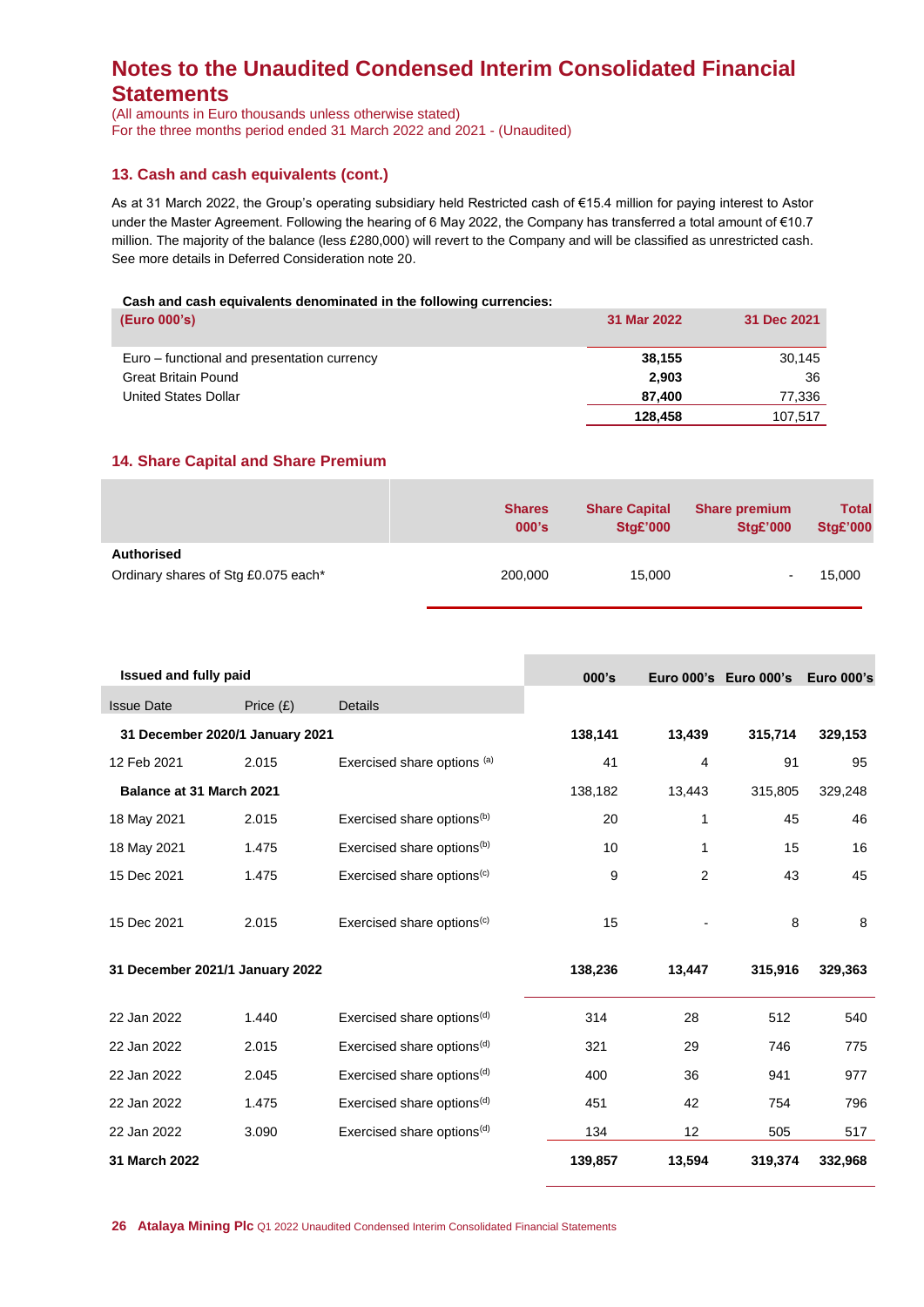(All amounts in Euro thousands unless otherwise stated) For the three months period ended 31 March 2022 and 2021 - (Unaudited)

## **14. Share Capital and Share Premium (cont.)**

#### **Authorised capital**

The Company's authorised share capital is 200,000,000 ordinary shares of Stg £0.075 each.

#### **Issued capital**

**2022**

(a) On 26 January 2022, the Company announced that is was notified that PDMRs exercised a total of 1,300,000 options. Further details (including details of sales of shares following the exercise of options) are given in Note 25.

**2021**

- (b) On 12 February 2021, the Company was notified that certain employees exercised options over 40,750 ordinary shares of £0.075 at a price of £2.015, thus creating a share premium of €91k.
- (c) On 18 May 2021, the Company was notified that certain employees exercised options over 30,000 ordinary shares of £0.075 at a price between £1.475 and £2.015, thus creating a share premium of €61k.
- (d) On 15 December 2021, the Company was notified that certain employees exercised options over 24,500 ordinary shares of £0.075 at a price between £1.475 and £2.015, thus creating a share premium of €50k.

#### **Warrants**

As at 31 March 2022 and 2021, there were no warrants.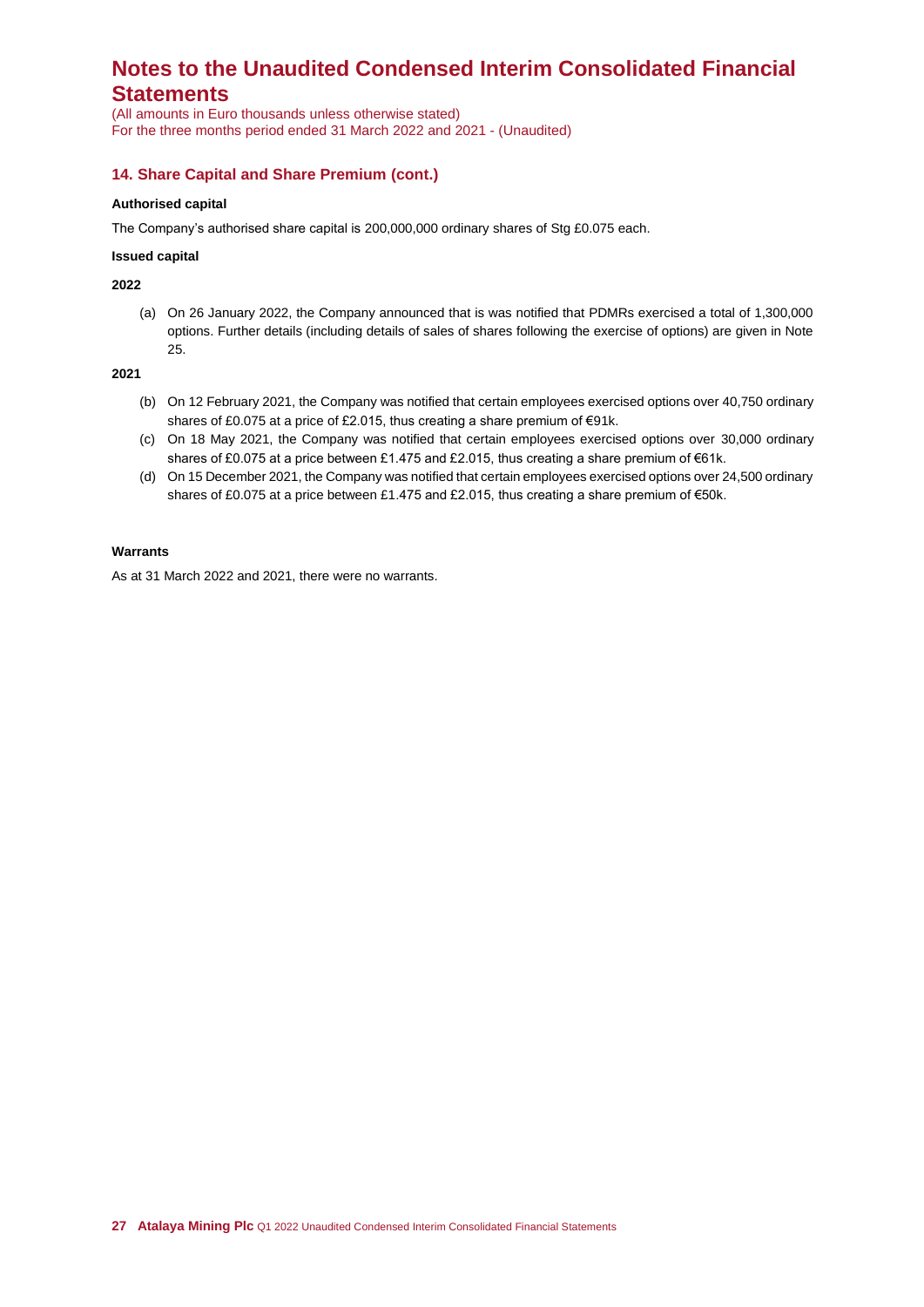(All amounts in Euro thousands unless otherwise stated) For the three months period ended 31 March 2022 and 2021 - (Unaudited)

## **15. Other Reserves**

| (Euro 000's)             |                        |       |                                        | <b>Fair value</b><br>reserve of<br>financial | Non-<br><b>Distributa Distributa</b> |                                                      |              |
|--------------------------|------------------------|-------|----------------------------------------|----------------------------------------------|--------------------------------------|------------------------------------------------------|--------------|
|                          | <b>Share</b><br>option | share | <b>Bonus Depletion</b><br>factor $(1)$ | assets at<br>FVOCI <sup>(2)</sup>            | ble                                  | ble<br>reserve <sup>(3)</sup> reserve <sup>(4)</sup> | <b>Total</b> |
| At 1 January 2021        | 8,187                  | 208   | 25,033                                 | (1, 100)                                     | 5,628                                | 2,093                                                | 40,049       |
| Recognition of           |                        | ÷,    | 6,100                                  |                                              |                                      |                                                      | 6,100        |
| depletion factor         |                        |       |                                        |                                              |                                      |                                                      |              |
| Recognition of non-      |                        |       |                                        |                                              | 1,179                                |                                                      | 1,179        |
| distributable reserve    |                        |       |                                        |                                              |                                      |                                                      |              |
| Recognition of           |                        |       |                                        |                                              |                                      | 4,510                                                | 4,510        |
| distributable reserve    |                        |       |                                        |                                              |                                      |                                                      |              |
| Recognition of share     |                        |       |                                        |                                              |                                      |                                                      |              |
| based payments           | 154                    |       |                                        |                                              |                                      |                                                      | 154          |
| Change in fair value of  |                        |       |                                        |                                              |                                      |                                                      |              |
| financial assets at fair |                        |       |                                        |                                              |                                      |                                                      |              |
| value through OCI        |                        |       |                                        | 9                                            |                                      |                                                      | 9            |
| At 31 March 2021         | 8,341                  | 208   | 31,133                                 | (1,091)                                      | 6,807                                | 6,603                                                | 52,001       |
| Recognition of           |                        |       |                                        |                                              |                                      |                                                      |              |
| depletion factor         |                        |       | (6, 155)                               |                                              |                                      |                                                      | 6,155        |
| Recognition of share     |                        |       |                                        |                                              |                                      |                                                      |              |
| based payments           | 745                    |       |                                        |                                              |                                      |                                                      | 745          |
| Change in fair value of  |                        |       |                                        |                                              |                                      |                                                      |              |
| financial assets at fair |                        |       |                                        |                                              |                                      |                                                      |              |
| value through OCI        |                        |       |                                        | (56)                                         |                                      |                                                      | (56)         |
| Recognition of non-      |                        |       |                                        |                                              |                                      |                                                      |              |
| distributable reserve    |                        |       |                                        |                                              | 1,193                                |                                                      | 1,193        |
| Recognition of           |                        |       |                                        |                                              |                                      | 4,962                                                | 4,962        |
| distributable reserve    |                        |       |                                        |                                              |                                      |                                                      |              |
| At 31 December 2021      | 9,086                  | 208   | 24,978                                 | (1, 147)                                     | 8,000                                | 11,565                                               | 52,690       |
| Recognition of share     |                        |       |                                        |                                              |                                      |                                                      |              |
| based payments           | 178                    |       |                                        |                                              |                                      |                                                      | 178          |
| Recognition of           |                        |       |                                        |                                              |                                      |                                                      |              |
| depletion factor         |                        |       | 12,800                                 |                                              |                                      |                                                      | 12,800       |
| Recognition of non-      |                        |       |                                        |                                              |                                      |                                                      |              |
| distributable reserve    |                        |       |                                        |                                              | 316                                  |                                                      | 316          |
| Recognition of           |                        |       |                                        |                                              |                                      |                                                      |              |
| distributable reserve    |                        |       |                                        |                                              |                                      | 2,726                                                | 2,726        |
| Change in fair value of  |                        |       |                                        |                                              |                                      |                                                      |              |
| financial assets at fair |                        |       |                                        |                                              |                                      |                                                      |              |
| value through OCI        |                        |       |                                        |                                              |                                      |                                                      |              |
| At 31 March 2021         | 9,264                  | 208   | 37,778                                 | (1, 147)                                     | 8,316                                | 14,291                                               | 68,710       |

(1) Depletion factor reserve At 31 March 2022, the Group has recognised €12.8 million (disposed €6.2 million at 31 March 2021) as a depletion

factor reserve in order to fulfil with the Spanish Corporate Tax Act.

(2) Fair value reserve of financial assets at FVOCI The Group has elected to recognise changes in the fair value of certain investments in equity securities in OCI, as explained in (1) above. These changes are accumulated within the FVOCI reserve within equity. The Group transfers amounts from this reserve to retained earnings when the relevant equity securities are derecognised.

(3) Non-distributable reserve To comply with Spanish Law, the Group needed to record a reserve when profit generated equal to a 10% of profit/(loss) for the year until 20% of share capital is reached.

(4) Distributable reserve The Group reclassified 10% of the profit of 2021 to distributable reserves.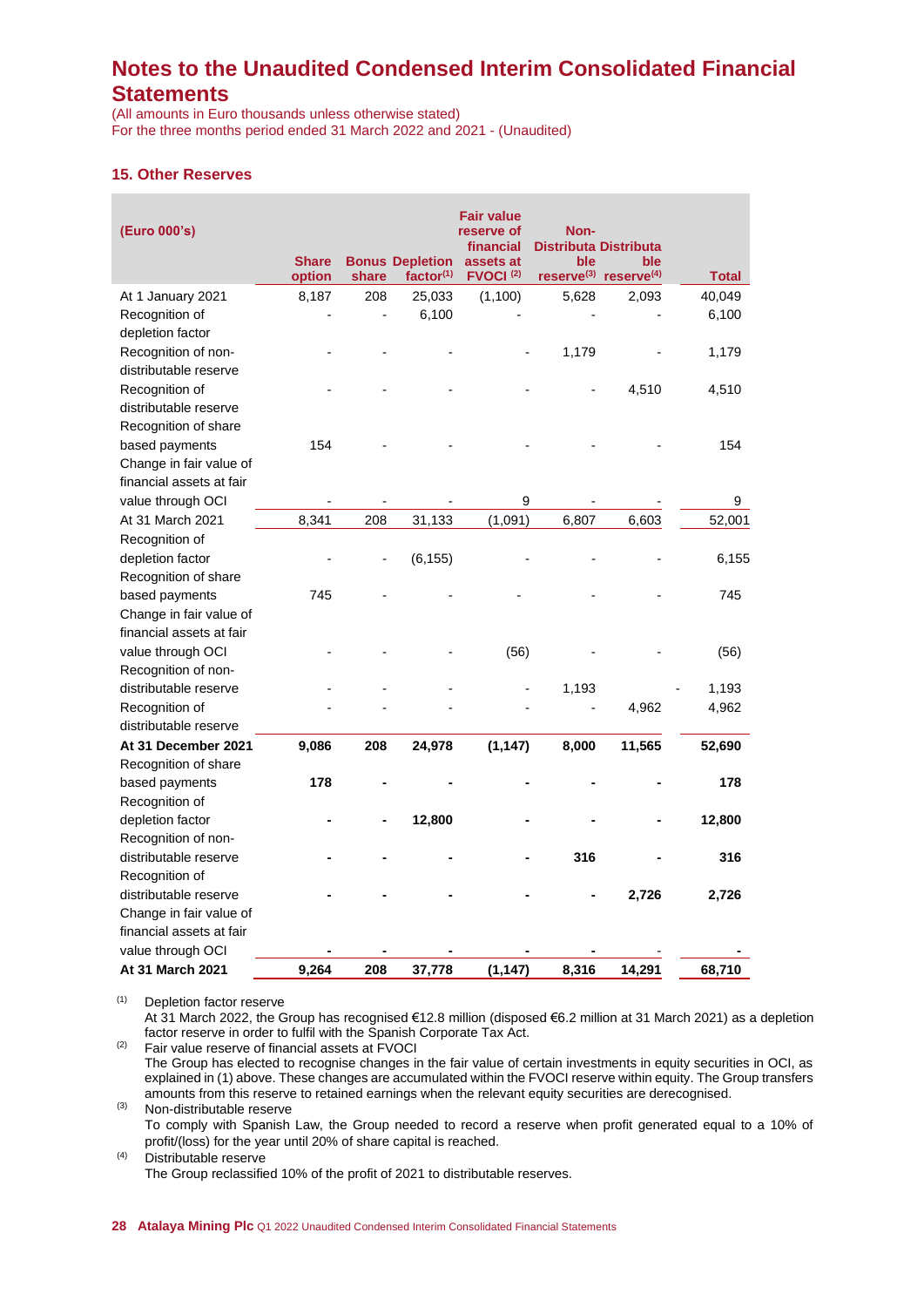(All amounts in Euro thousands unless otherwise stated) For the three months period ended 31 March 2022 and 2021 - (Unaudited)

## **15. Other Reserves (cont.)**

In general terms, share option agreements contain provisions adjusting the exercise price in certain circumstances including the allotment of fully paid ordinary shares by way of a capitalisation of the Company's reserves, a subdivision or consolidation of the ordinary shares, a reduction of share capital and offers or invitations (whether by way of rights issue or otherwise) to the holders of ordinary shares.

Details of share options outstanding as at 31 March 2022:

| <b>Grant date</b>                | <b>Expiry date</b> | Exercise price £                     | <b>Share</b><br>options |
|----------------------------------|--------------------|--------------------------------------|-------------------------|
| 29 May 2019                      | 28-May-2024        | 2.015                                | 666,500                 |
| 30 June 2020                     | 29 June 2030       | 1.475                                | 538,500                 |
| 24 June 2021                     | 23 June 2031       | 3.090                                | 1,016,000               |
| 26 January 2022                  | 25 January 2032    | 4.160                                | 120,000                 |
| Total                            |                    |                                      | 2,341,000               |
|                                  |                    | Weighted average<br>exercise price £ | <b>Share</b><br>options |
| At 1 January 2022                |                    | 2.154                                | 3,841,750               |
| Granted options during the year  |                    | 4.160                                | 120,000                 |
| Options executed during the year |                    | 2.015                                | (1,620,750)             |
| 31 March 2022                    |                    | 2.467                                | 2,341,000               |

## **16. Trade and Other Payables**

| (Euro 000's)              | 31 Mar 2022 | 31 Dec 2021 |
|---------------------------|-------------|-------------|
| Non-current               |             |             |
| Other noncurrent payables | 3,435       | 3,435       |
| Government grant          | 15          | 15          |
|                           | 3,450       | 3,450       |
| <b>Current</b>            |             |             |
| Trade payables            | 59,745      | 49,712      |
| Accruals                  | 15,907      | 16,267      |
| VAT payable               | 61          | 74          |
| Other                     | 136         | 138         |
|                           | 75,849      | 66,191      |

Other non-current payables are related with the acquisition of Atalaya Masa Valverde, SLU formerly Cambridge Minería España, SL and Rio Narcea Nickel, SL

Trade payables are mainly for the acquisition of materials, supplies and other services. These payables do not accrue interest and no guarantees have been granted. The fair value of trade and other payables approximate their book values.

Accruals included an interest payable amounted to €11.7 million for the Group representing the interest calculation proposed by Astor.

Trade payables are non-interest-bearing and are normally settled on 60-day terms.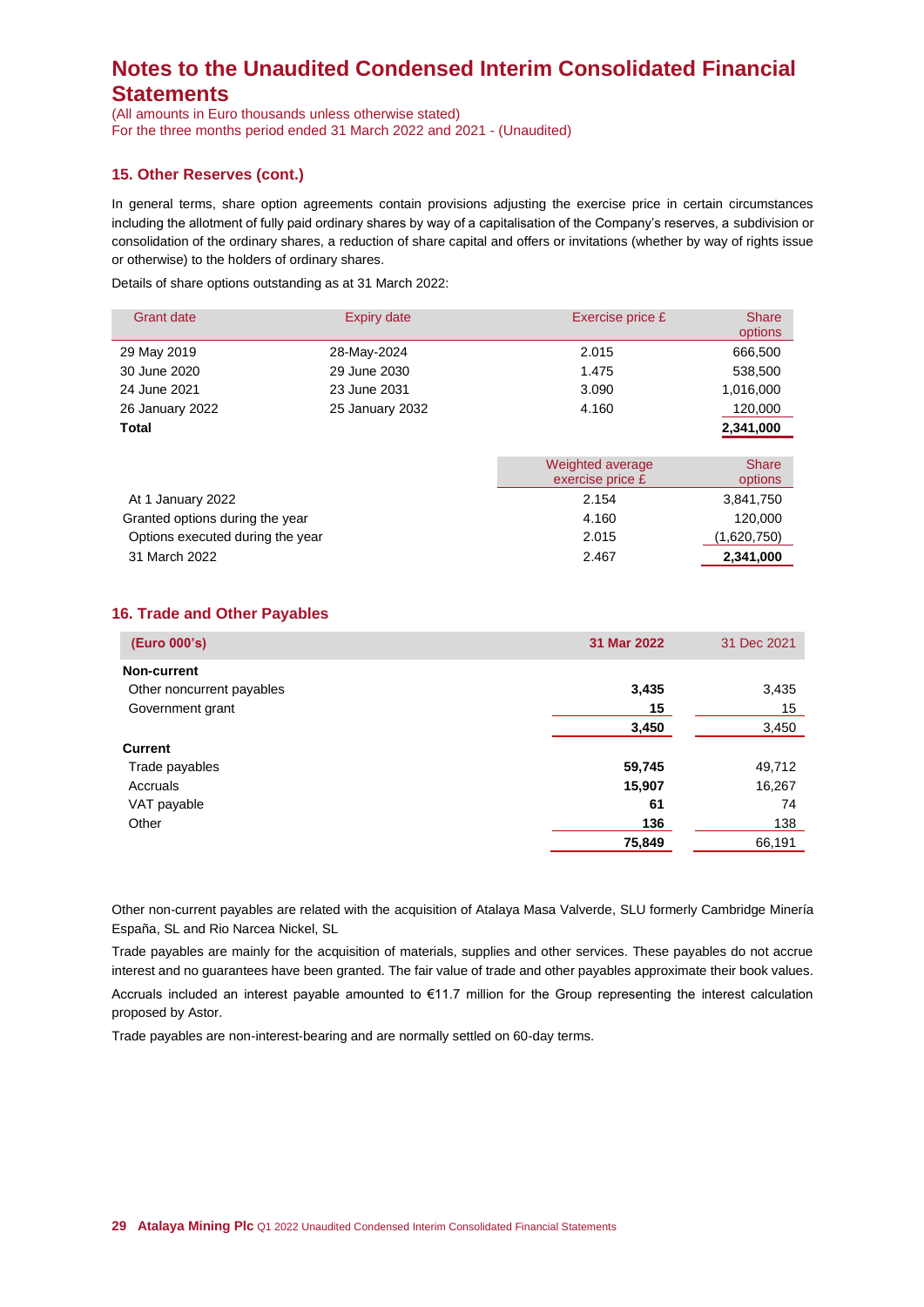(All amounts in Euro thousands unless otherwise stated) For the three months period ended 31 March 2022 and 2021 - (Unaudited)

## **17. Provisions**

|                       |                    | <b>Rehabilitation</b> |                    |
|-----------------------|--------------------|-----------------------|--------------------|
| (Euro 000's)          | <b>Legal costs</b> | costs                 | <b>Total costs</b> |
| 1 January 2021        | 626                | 24,638                | 25,264             |
| Additions             | 2,617              | 43                    | 2,660              |
| Reversal of provision | (88)               |                       | (88)               |
| At 31 March 2021      | 3,155              | 24,681                | 27,836             |
| Additions             |                    | 612                   | 278                |
| Used of provision     | (286)              |                       | (286)              |
| Revision of provision | (2,590)            | (57)                  | (2,647)            |
| Finance cost          |                    | 1,063                 | 1,063              |
| At 31 December 2021   | 279                | 26,299                | 26,578             |
| Additions             |                    |                       |                    |
| Revision of provision | ۰                  | 54                    | 54                 |
| Finance costs         | ۰                  | 73                    | 73                 |
| At 31 March 2022      | 279                | 26,426                | 26,705             |

| (Euro 000's) | 31 Mar 2022 | 31 Dec 2021 |
|--------------|-------------|-------------|
| Non-current  | 26.705      | 27,836      |
| <b>Total</b> | 26,705      | 27,836      |

#### *Rehabilitation provision*

Rehabilitation provision represents the accrued cost required to provide adequate restoration and rehabilitation upon the completion of production activities. These amounts will be settled when rehabilitation is undertaken, generally over the project's life.

The discount rate used in the calculation of the net present value of the liability as at 31 March 2022 was 1.12% (2021: 1.36%), which is the average of the 15-year Spain Government Bond rate from 2017 to 2021. An inflation rate of 1%- 1.96% is applied on annual basis.

#### *Legal provision*

The Group has been named a defendant in several legal actions in Spain, the outcome of which is not determinable as at 31 March 2022. Management has individually reviewed each case and made a provision of €nil (€2.6 million at 31 Mar 2021) for these claims, which has been reflected in these unaudited condensed interim consolidated financial statements.

### **18. Borrowings**

| (Euro 000's)                  | 31 Mar 2022 | 31 Dec 2021 |
|-------------------------------|-------------|-------------|
| <b>Non-current borrowings</b> |             |             |
| Credit facilities             | 34,050      | 34,050      |
|                               | 34,050      | 34,050      |
| <b>Current borrowings</b>     |             |             |
| Credit facilities             | 7,572       | 13,394      |
|                               | 7,572       | 13,394      |

The Group had uncommitted credit facilities risks totalling €98.8 million. During 2022, Atalaya drawn down some of its existing credit facilities to pay the Deferred Consideration (Note 20). Interest rates of existing credit facilities, including facilities used to pay the Deferred Consideration, range from 1.60% to 2.45% and the average interest rate on all facilities used and unused is 1.79%. The maximum term of the facilities is three years. All borrowings are unsecured.

At 31 March 2022, the Group had used €41.6 million of its facilities and had undrawn facilities of €57.2 million.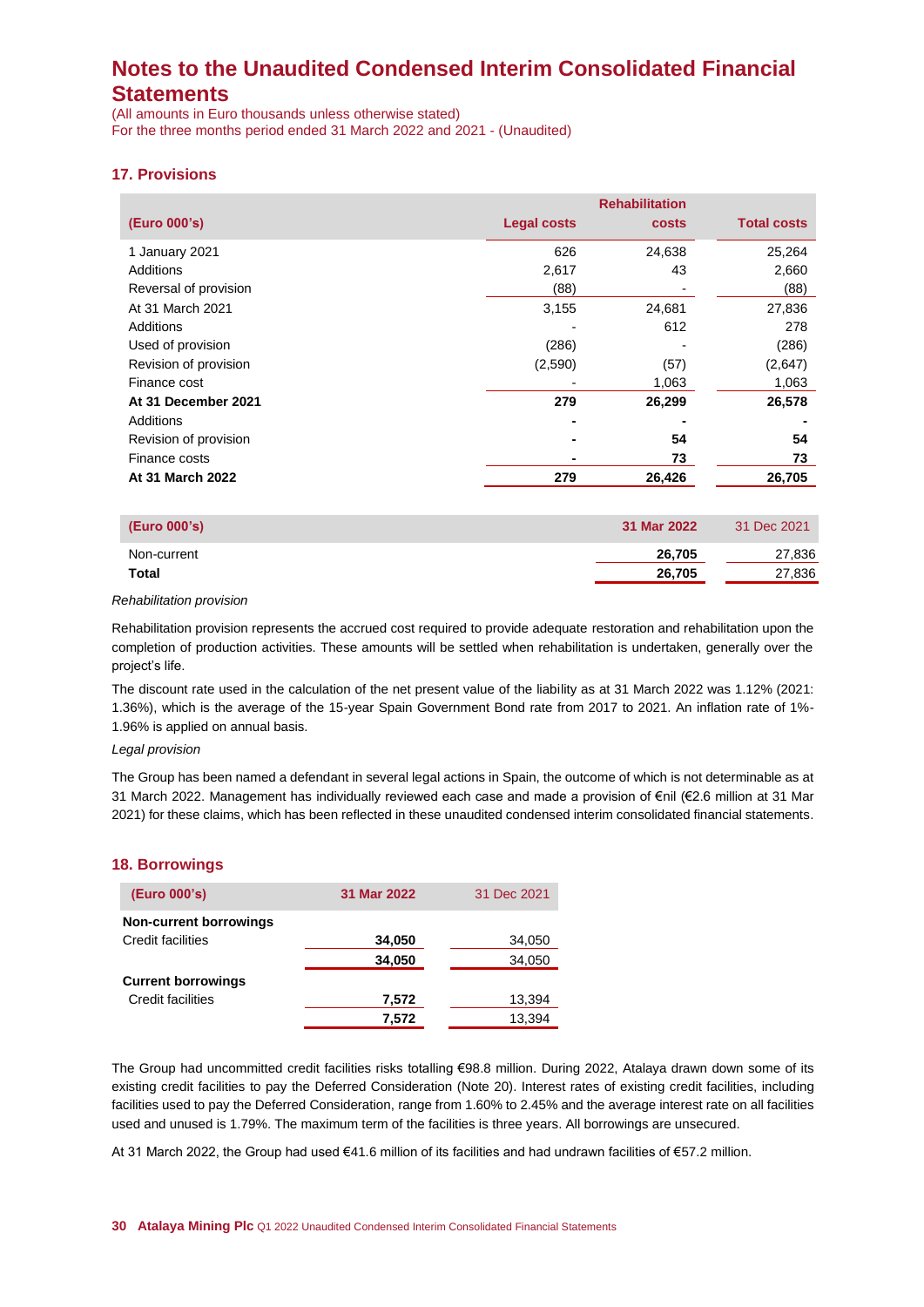(All amounts in Euro thousands unless otherwise stated) For the three months period ended 31 March 2022 and 2021 - (Unaudited)

### **19. Lease liabilities**

| (Euro 000's)       | 31 Mar 2022 | 31 Dec 2021 |
|--------------------|-------------|-------------|
| <b>Non-current</b> |             |             |
| Leases             | 4,758       | 4,913       |
|                    | 4,758       | 4,913       |
| <b>Current</b>     |             |             |
| Leases             | 591         | 597         |
|                    | 591         | 597         |

### Finance leases

The Group entered into lease arrangements for the renting of land and building, laboratory equipment and vehicles which are subject to the adoption of all requirements of IFRS 16 Leases. The Group has elected not to recognise right-of-use assets and lease liabilities for short-term leases that have a lease term of 12 months or less and leases of low-value assets. Depreciation expense regarding leases amount to €0.1 million (Q1 2021: €0.3million) for the three month period ended 31 March 2022. The duration of the land and building lease is for a period of twelve years. Payments are due at the beginning of the month escalating annually on average by 1.5%. At 31 March 2022, the remaining term of this lease is eleven and half years.

The duration of the motor vehicle and laboratory equipment lease is for a period of four years, payments are due at the beginning of the month escalating annually on average by 1.5%. At 31 March 2022, the remaining term of this motor vehicle and laboratory equipment lease is nine months and one and half years respectively.

| (Euro 000's)                                | 31 Mar 2022 | 31 Dec 2021 |
|---------------------------------------------|-------------|-------------|
| Minimum lease payments due:                 |             |             |
| Within one year<br>$\sim$                   | 591         | 597         |
| - Two to five years                         | 1.990       | 2.014       |
| Over five years<br>$\sim 100$ m $^{-1}$     | 2.779       | 2,899       |
| Present value of minimum lease payments due | 5.360       | 5,510       |
|                                             |             |             |

| (Euro 000's)                                                                                | <b>Lease liability</b> |
|---------------------------------------------------------------------------------------------|------------------------|
| <b>Balance 1 January 2022</b>                                                               | 5,510                  |
| Additions                                                                                   |                        |
| Interest expense                                                                            | 5                      |
| Lease payments                                                                              | (155)                  |
| <b>Balance at 31 March 2022</b>                                                             | 5,360                  |
| Balance at 31 March 2022<br>Non-current liabilities<br>$\sim$<br><b>Current liabilities</b> | 4,769<br>591<br>5,360  |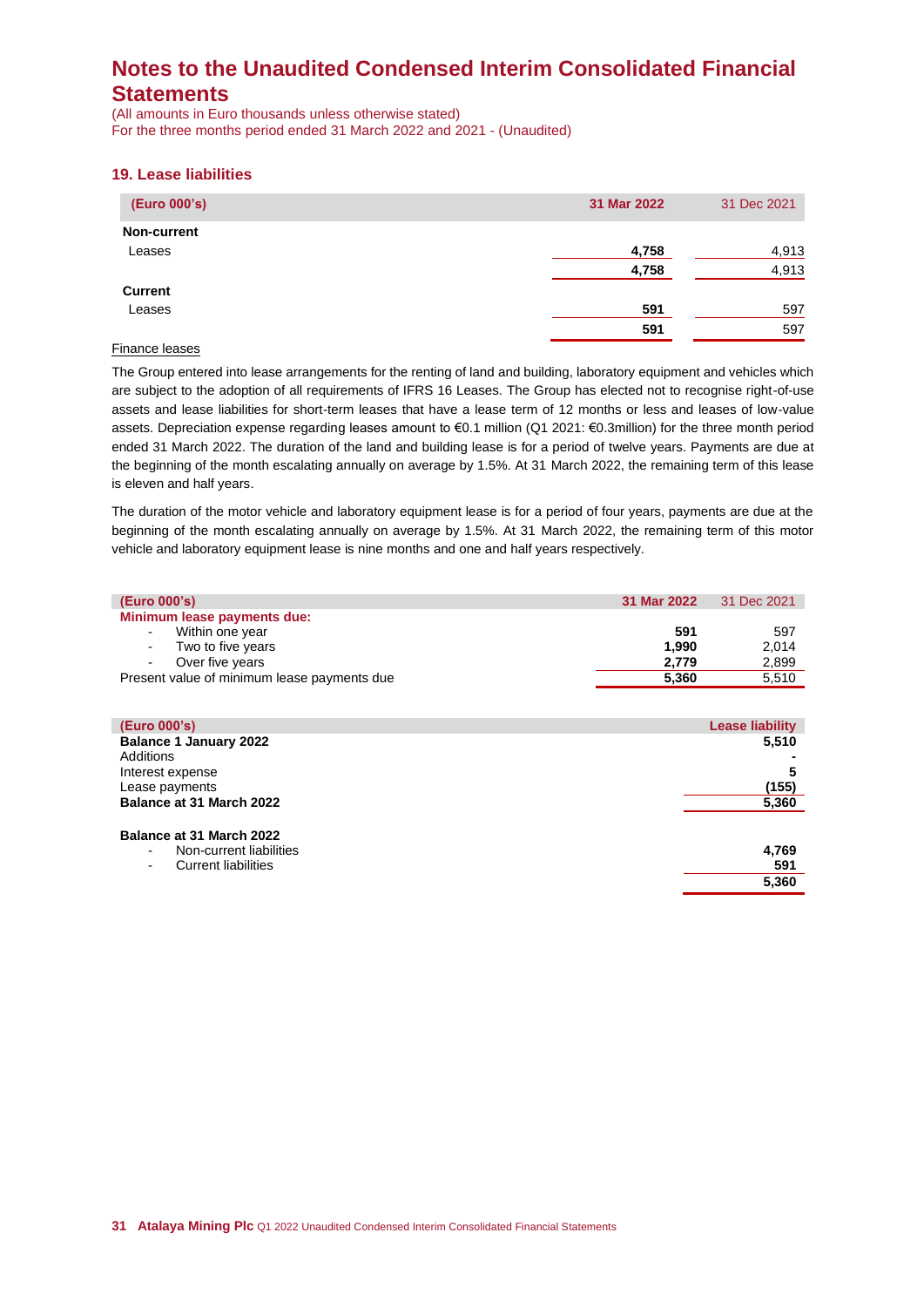(All amounts in Euro thousands unless otherwise stated) For the three months period ended 31 March 2022 and 2021 - (Unaudited)

### **20. Deferred Consideration**

In September 2008, the Group moved to 100% ownership of Atalaya Riotinto Mineral S.L. ("ARM") (and thus full ownership of Proyecto Riotinto) by acquiring the remaining 49% of the issued capital of ARM. At the time of the acquisition, the Group signed a Master Agreement (the "Master Agreement") with Astor Management AG ("Astor") which included a deferred consideration of €43.9 million (the "Deferred Consideration") payable as consideration in respect of the acquisition among other items. The Company also entered into a credit assignment agreement at the same time with a related company of Astor, Shorthorn AG, pursuant to which the benefit of outstanding loans was assigned to the Company in consideration for the payment of €9.1 million to Shorthorn (the "Loan Assignment").

The Master Agreement was the subject of litigation in the High Court and the Court of Appeal that concluded in November 2018. As a consequence, ARM was obliged to any excess cash (after payment of operating expenses, sustaining capital expenditure, any senior debt service requirements and up to US\$10 million per annum (for non-Proyecto Riotinto related expenses)) to pay the consideration due to Astor (including the Deferred Consideration and the amount of €9.1 million payable under the Loan Assignment). "Excess cash" was not defined in the Master Agreement leaving ambiguity as to how it was to be calculated.

On 2 March 2020, the Company filed an application in the High Court to seek clarity on the definition of "Excess Cash". Following the filing of the statements of case for the trial, Astor applied to Court seeking an early determination (without the need for a full trial) of the dispute in relation to the "Excess Cash" (the "Summary Judgment application"). The Summary Judgment application was heard on 14-15 June 2021. The Court dismissed Astor's application meaning the proceedings would continue. The trial was heard from 21 February 2022 (the "Trial").

As at 31 December 2020, no consideration was paid to Astor. However, during December 2020 the Board had discussions and considered an early payment of the Deferred Consideration and the Loan Assignment provided certain conditions could be met. Conditions included among others the execution of credit facilities agreements to fund the payment.

In March 2021, the Company fulfilled all conditions required by the Board and made the early payment of €53 million to Astor. The payment was fully funded by unsecured credit facilities.

The payment of the Deferred Consideration did not end the ongoing litigation as the issue as to whether any residual interest may or may not be payable remained unresolved. On 15 July 2021, the Company transferred €15.4 million to the Company's solicitors representing the full amount of interest claimed by Astor (as at that date) to 30 June 2022. The Company's solicitors provided an undertaking to Astor's solicitors to hold the full amount until settlement of the claim to interest or judgment following the Trial. The Company understood the monies held on client account by the Company's solicitors safeguarded the maximum outstanding liability to Astor in relation to the Master Agreement. On that basis, and because the Consideration has been paid in full in accordance with the Master Agreement, the Company treated itself as free of the obligations set out at clauses 6(g)(iv)(A) and 6(g)(iv)(B) in the Master Agreement.

On 21 March 2022, further to the Trial which took place between 21 February and 1 March 2022, Judgment was handed down. The Judgment deals with matters of principle. It was left to the parties to calculate the amount of interest that is payable on the basis of the Judge's conclusions. On 7 and 8 April 2022, the Company made an initial payment of €9.6 million from the solicitors' client account it had established in July 2021.

A consequential hearing was held on 6 May 2022 dealing with (i) the interest calculation; and (ii) Atalaya's application for permission to appeal. As to (i), again the Court decided certain matters of principle at the hearing and gave directions as to the remaining issue to be resolved between the parties. As to (ii), the Court denied Atalaya's application. Atalaya has a right to apply for permission to appeal from the Court of Appeal.

The Company agreed a final payment amount of €1.1 million with Astor which was paid on 16 May 2022 from its solicitors' client account. Subject to the position on costs, the Company has now discharged its liability to Astor in respect of 'Excess Cash' and associated interest under the Master Agreement.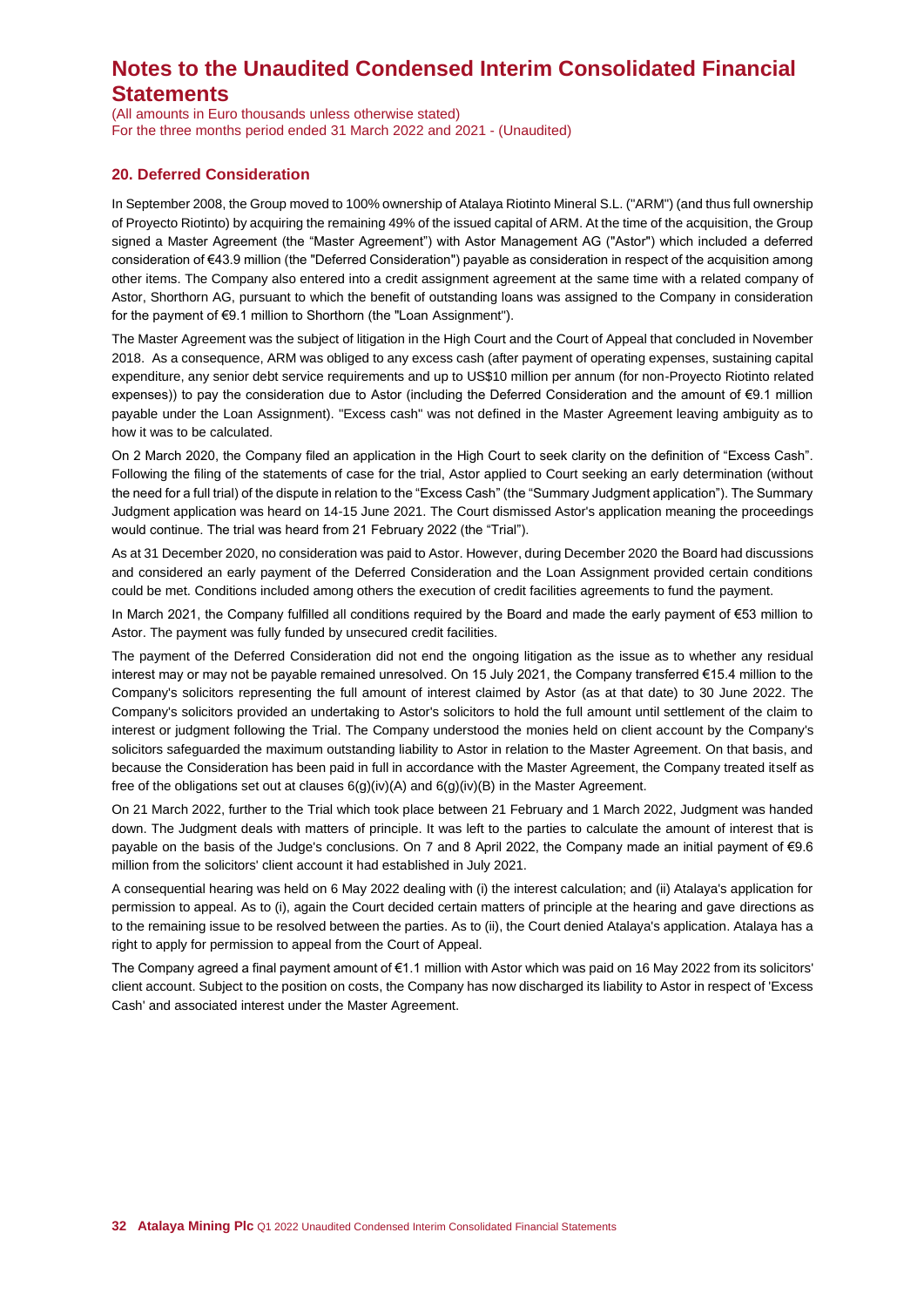(All amounts in Euro thousands unless otherwise stated) For the three months period ended 31 March 2022 and 2021 - (Unaudited)

## **21. Acquisition, Incorporation and Disposal of Subsidiaries**

#### **2022**

#### **Acquisition and incorporation of subsidiaries**

There were no acquisition or incorporation of subsidiaries during the three months period ended 31 March 2022.

#### **Disposals of subsidiaries**

There were no disposals of subsidiaries during the three months period ended 31 March 2022.

#### **Wind-up of subsidiaries**

On 4 January 2022, the subsidiary EMED Mining Spain, S.L. was wound up.

#### **2021**

#### **Acquisition and incorporation of subsidiaries**

There were no acquisition nor incorporation of subsidiaries during the three months period ended 31 March 2021.

#### **Disposals of subsidiaries**

There were no disposals of subsidiaries during the three months period ended 31 March 2021.

#### **Wind-up of subsidiaries**

There were no operations wound up during the three months period ended 31 March 2021.

### **22. Related Party Transactions**

The following transactions were carried out with related parties:

#### **22.1 Compensation of key management personnel**

The total remuneration and fees of Directors (including Executive Directors) and other key management personnel was as follows:

| (Euro 000's)                                                      | <b>Three months</b><br>ended<br>31 Mar 2022 | Three months<br>ended<br>31 Mar 2021 |
|-------------------------------------------------------------------|---------------------------------------------|--------------------------------------|
| Directors' remuneration and fees                                  | 258                                         | 279                                  |
| Share option-based benefits to directors                          | 64                                          | 56                                   |
| Key management personnel fees                                     | 141                                         | 142                                  |
| Share option-based and other benefits to key management personnel | 61                                          | 65                                   |
|                                                                   | 524                                         | 542                                  |

### **22.2 Share-based benefits**

The directors and key management personnel have not been granted any options during the three-month period ended 31 March 2022 (Q1 2021: nil).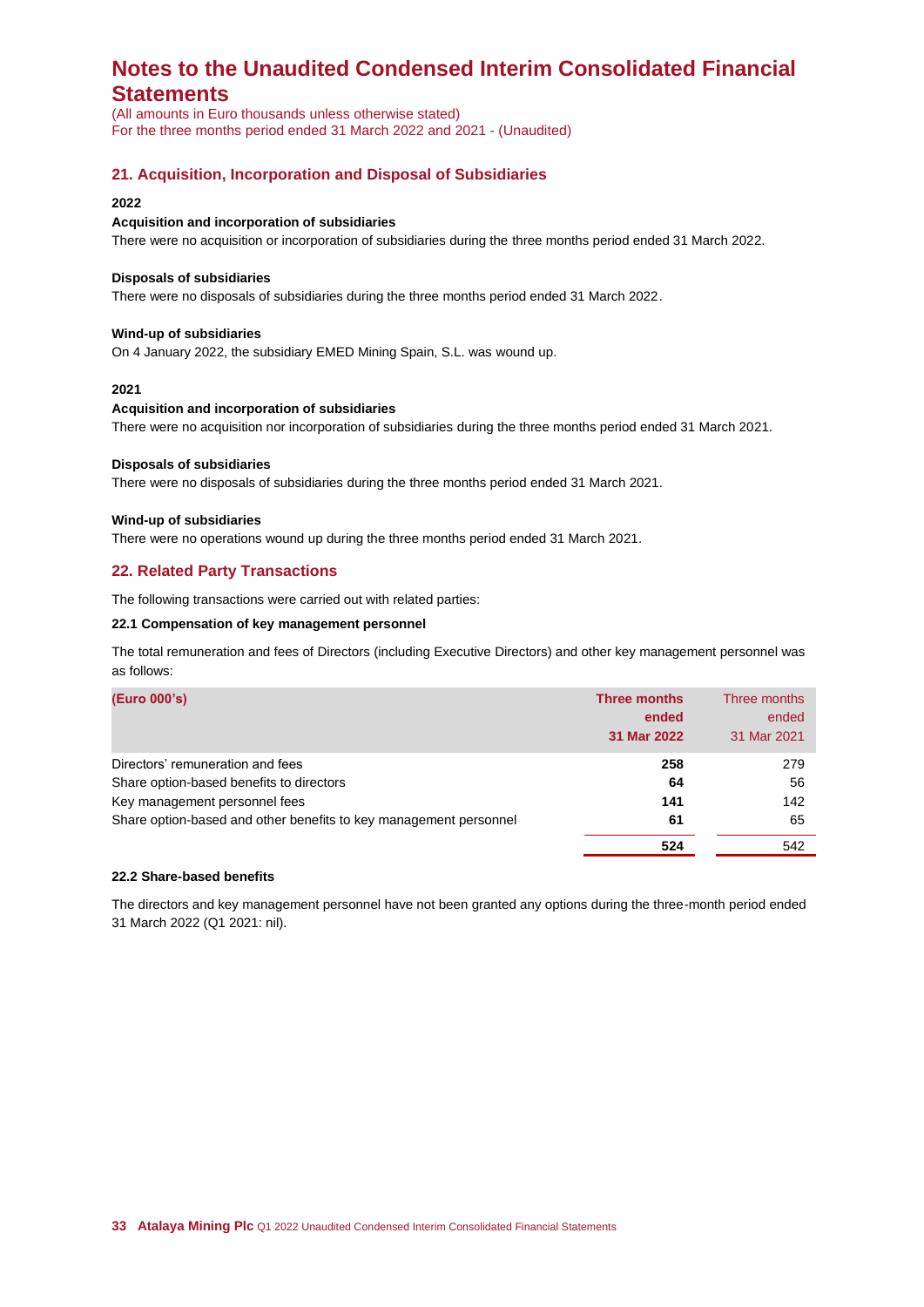(All amounts in Euro thousands unless otherwise stated) For the three months period ended 31 March 2022 and 2021 - (Unaudited)

## **22. Related Party Transactions (cont.)**

#### **22.3 Transactions with related parties/shareholders**

#### **i) Transaction with shareholders**

| (Euro 000's)                                              | <b>Three months</b> | Three months |
|-----------------------------------------------------------|---------------------|--------------|
|                                                           | ended               | ended        |
|                                                           | 31 Mar 2022         | 31 Mar 2021  |
| Trafigura-Revenue from contracts                          | 8,218               | 21,875       |
| Freight services                                          | $\blacksquare$      |              |
|                                                           | 8,218               | 21,875       |
| Gain / (losses) relating provisional pricing within sales | 1,395               | (270)        |
|                                                           | 9,613               | 21,605       |

### **ii) Period-end balances with related parties**

| (Euro 000's)                      |             |             |
|-----------------------------------|-------------|-------------|
|                                   | 31 Mar 2022 | 31 Dec 2021 |
| Receivables from related parties: |             |             |
| Recursos Cuenca Minera S.L.       | 56          | 56          |
| <b>Total (Note12)</b>             | 56          | 56          |
|                                   |             |             |

The above balances bear no interest and are repayable on demand.

#### **iii) Period-end balances with shareholders**

| (Euro 000's)                                               | 31 Mar 2022    | 31 Dec 2021 |
|------------------------------------------------------------|----------------|-------------|
| Trafigura – Debtor balance- subject to provisional pricing | ٠              | 20,283      |
| <b>Total (Note 12)</b>                                     | $\blacksquare$ | 20.283      |

The above debtor balance arising from sales of goods and other balances bear no interest and is repayable on demand.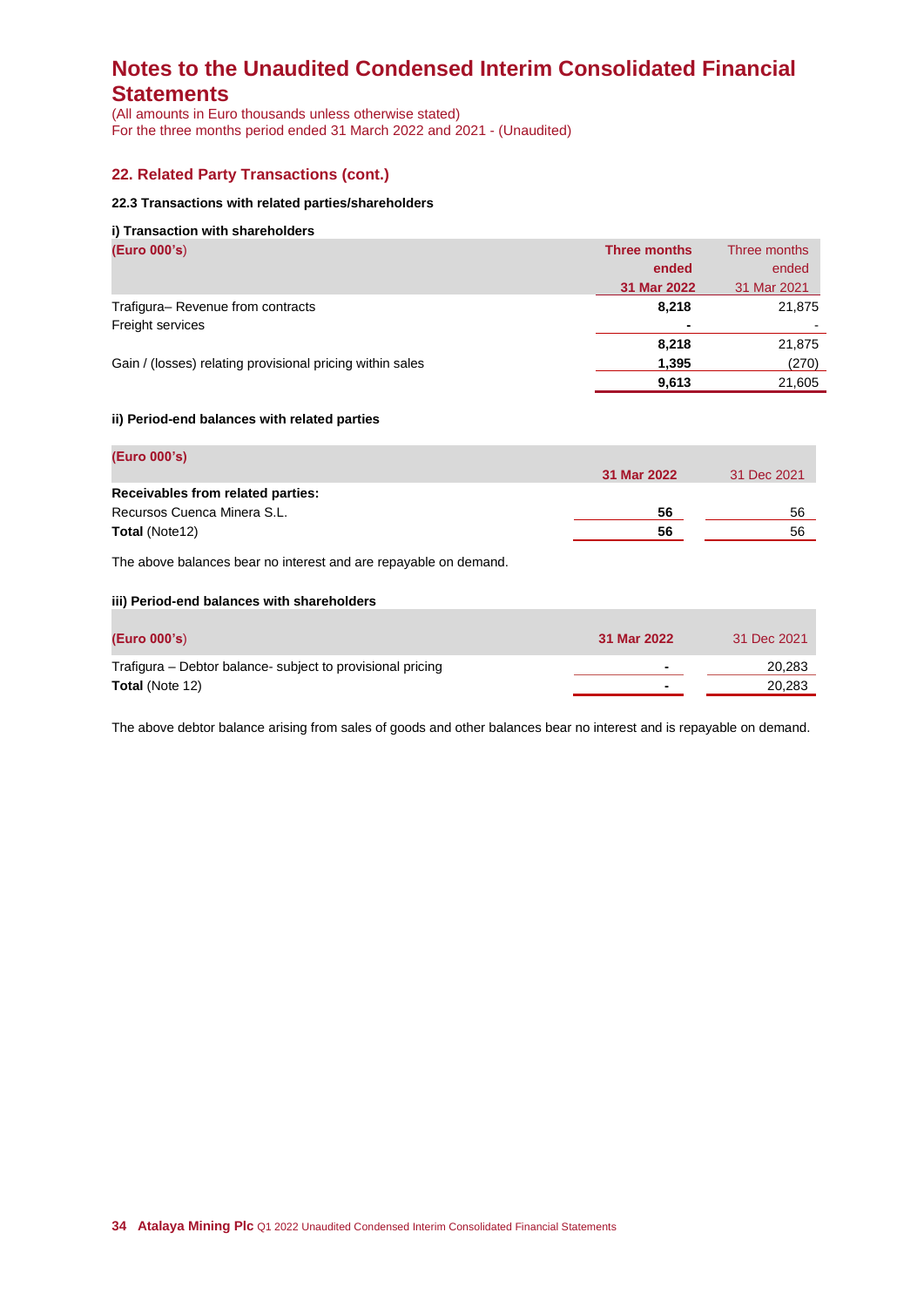(All amounts in Euro thousands unless otherwise stated) For the three months period ended 31 March 2022 and 2021 - (Unaudited)

## **23. Contingent Liabilities**

#### **Legal and administrative cases**

In the normal course of business, the Group may be involved in legal proceedings, claims and assessments. Such matters are subject to many uncertainties, and outcomes are not predictable with assurance. Legal fees for such matters are expensed as incurred and the Group accrues for adverse outcomes as they become probable and estimable.

### **24. Commitments**

There are no minimum exploration requirements at Proyecto Riotinto. However, the Group is obliged to pay local land taxes which currently are approximately €235,000 per year in Spain and the Group is required to maintain the Riotinto site in compliance with all applicable regulatory requirements.

In 2012, ARM entered into a 50/50 joint venture with Rumbo to evaluate and exploit the potential of the class B resources in the tailings dam and waste areas at Proyecto Riotinto (mainly residual gold and silver in the old gossan tailings). Under the joint venture agreement, ARM will be the operator of the joint venture, will reimburse Rumbo for the costs associated with the application for classification of the Class B resources and will fund the initial expenditure of a feasibility study up to a maximum of €2.0 million. Costs are then borne by the joint venture partners in accordance with their respective ownership interests.

### **25. Significant Events**

Τhe events in Ukraine from 24 February 2022 are impacting the Global Economy but cannot yet be predicted in full. The main concern now is the rising prices for energy, fuel and other raw materials and rising inflation, which may affect household incomes and business operating costs. The financial effect of the current crisis on the Global Economy and overall business activities cannot be estimated with reasonable certainty at this stage.

- On 4 January 2022 the subsidiary EMED Mining Spain, S.L. was disposed.
- On 6 January 2022, the Company announced the approval of the construction of the first phase of an industrial scale plant ("Phase I") that utilises the E-LIX System ("E-LIX"), which will produce high value copper and zinc metals from the complex sulphide concentrates sourced from Proyecto Riotinto.
- On 25 January 2022, the Company announced that it has published a new document that provides additional disclosure on the Company's comprehensive approach to Environmental, Social and Governance matters.
- On 26 January 2022, the Company announced that it was notified that PDMRs executed options as follow:
	- Alberto Lavandeira, Chief Executive Officer and Managing Director of the Company executed 150,000 options. Following the above transactions Mr. Lavandeira is interested in an aggregate of 430,000 ordinary shares of the Company representing 0.30% of the current issued share capital.
	- Enrique Delgado, General Manager of Proyecto Riotinto, executed 550,000 options. Following the above transactions Mr. Delgado was interested in an aggregate of 550,000 ordinary shares of the Company at that date representing 0.39% of the current issued share capital.
	- César Sánchez, Chief Financial Officer, executed 650,000 options. Following the above transactions Mr. Sánchez was interested in an aggregate of 650,000 ordinary shares of the Company at that date representing 0.46% of the current issued share capital.
- On 27 January 2022, Atalaya announced that, in accordance with the Company's Long Term Inventive Plan 2020, it has granted 120,000 share options an employee.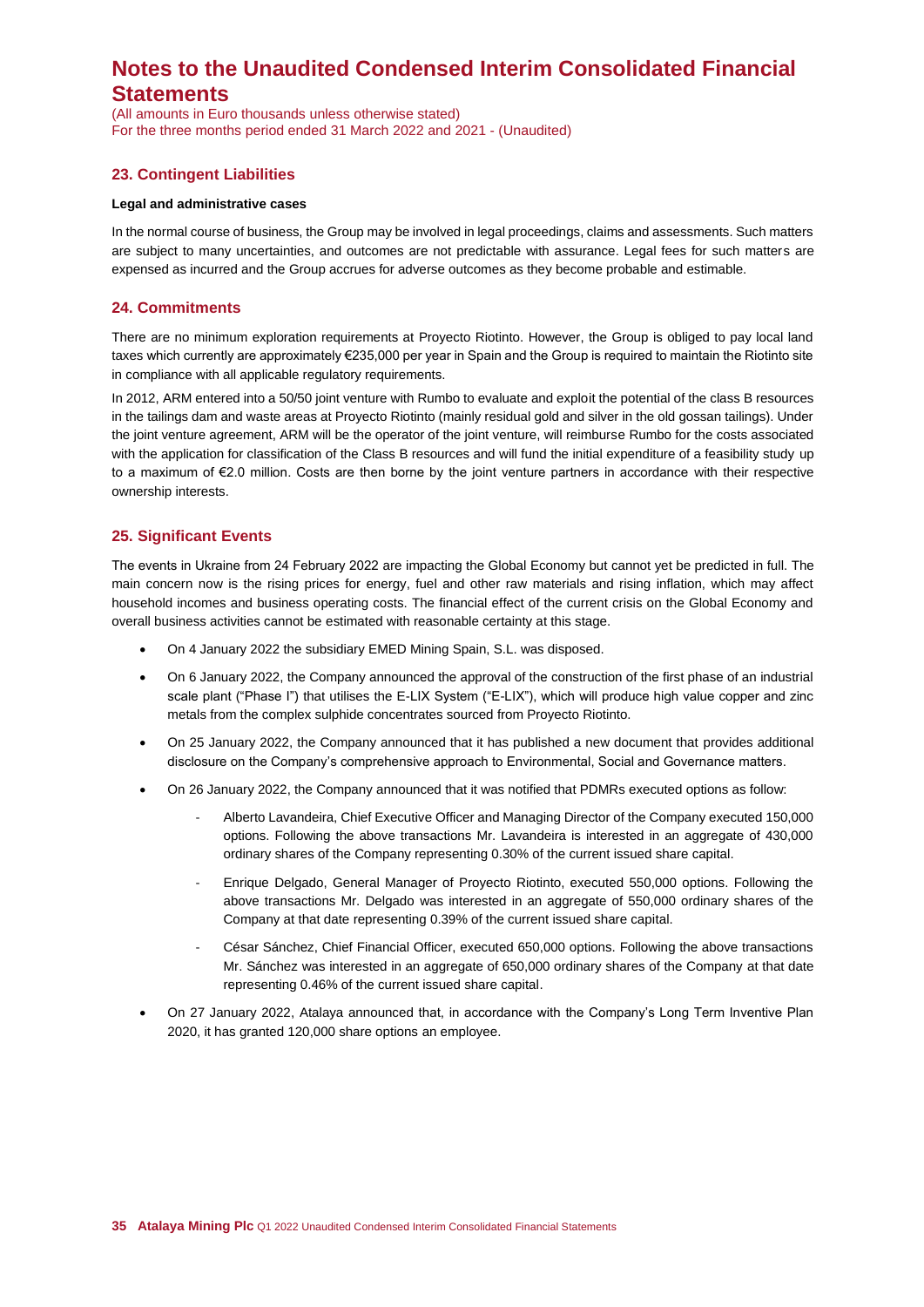(All amounts in Euro thousands unless otherwise stated) For the three months period ended 31 March 2022 and 2021 - (Unaudited)

### **25. Significant Events (cont.)**

• On 3 February 2022, the Company announced the results of five additional drill holes from its ongoing resource definition drilling programme at Proyecto Masa Valverde ("PMV"). PMV is located in southern Spain approximately 28 km to the south of Atalaya's 15Mtpa mill at Proyecto Riotinto.

New drill results include best continuous copper intercept at PMV to date: 125 metres at 1.19% Cu, including high grade intervals of 12m at 2.29% Cu, 19m at 2.56% Cu and 15m at 2.27% Cu.

• On 22 February 2022, the Company announced that it was notified on 21 February 2022, that Cesar Sanchez and Enrique Delgado, both persons discharging managerial responsibilities ("PDMR"), had sold 300,000 and 250,000 ordinary shares in Atalaya, respectively, at a price of 440.0 pence per share.

Following the sale of these shares Mr Sanchez is interested in an aggregate of 350,000 ordinary shares of the Company representing 0.250% of the current issued share capital. Mr. Delgado is interested in an aggregate of 300,000 ordinary shares of Atalaya representing 0.215% of the current issued share capital.

- On 21 March 2022, further to the Trial which took place between 21 February and 1 March 2022, the Judgment was handed down. The Judgment deals with matters of principle. The points that the Judge has decided will dictate the amount of interest that is payable.
- On 24 March 2022, Atalaya announced that Mr. Harry Liu has stepped down as a Non-Executive Director of the Company with immediate effect.

## **26. Events After the Reporting Period**

- On 4 April 2022, new shareholders of the Company, Newline Insurance Company Limited, Brit Reinsurance (Bermuda) Limited, Brit Syndicates Limited, Odyssey Reinsurance Company, acquired 5.08% of voting rights.
- On 4 April 2022, Allianz Global Investors GmbH, shareholder of the Company, increased its % of voting rights from below 3% to 3.92%.
- On 5 April 2022, Atalaya announced a new Mineral Resource Estimate, prepared in accordance with CIM guidelines and disclosure requirements of NI 43-101, for its 100% owned Proyecto Masa Valverde.
- On 7 April 2022, the Company noted the announcement on 1 April 2022 by ICBC Standard Bank Plc ("ICBCS") confirming the sale of the entire holding of Yanggu Xiangguang Copper Co. Ltd ("XGC") (via its subsidiary, Hong Kong Xiangguang International Holdings Ltd), in Atalaya. The Company therefore understands that XGC has ceased to be a shareholder.
- On 13 April 2022, Atalaya announced new Mineral Resource Estimates, prepared in accordance with CIM guidelines and disclosure requirements of NI 43-101, for its San Dionisio and San Antonio deposits.
- On 25 April 2022, the Company announced the publication of its inaugural Sustainability Report for the year ended 31 December 2021.
- The 2021 Sustainability Report represents a key component of the Company's ongoing commitment to enhancing its disclosure and reporting. The report was prepared in accordance with Global Reporting Initiative Sustainability Reporting Standards ("GRI Standards") with the assistance of independent sustainability consultancy ERM and was audited by EY.
- On 4 May 2022, Allianz Global Investors GmbH, shareholder of the Company, increased its % of voting rights from below 3.92% to 4.07%.
- On 8 April 2022, the Company transferred €9.6 million to Astor from the trust account already established by Atalaya on 15 July 2021.